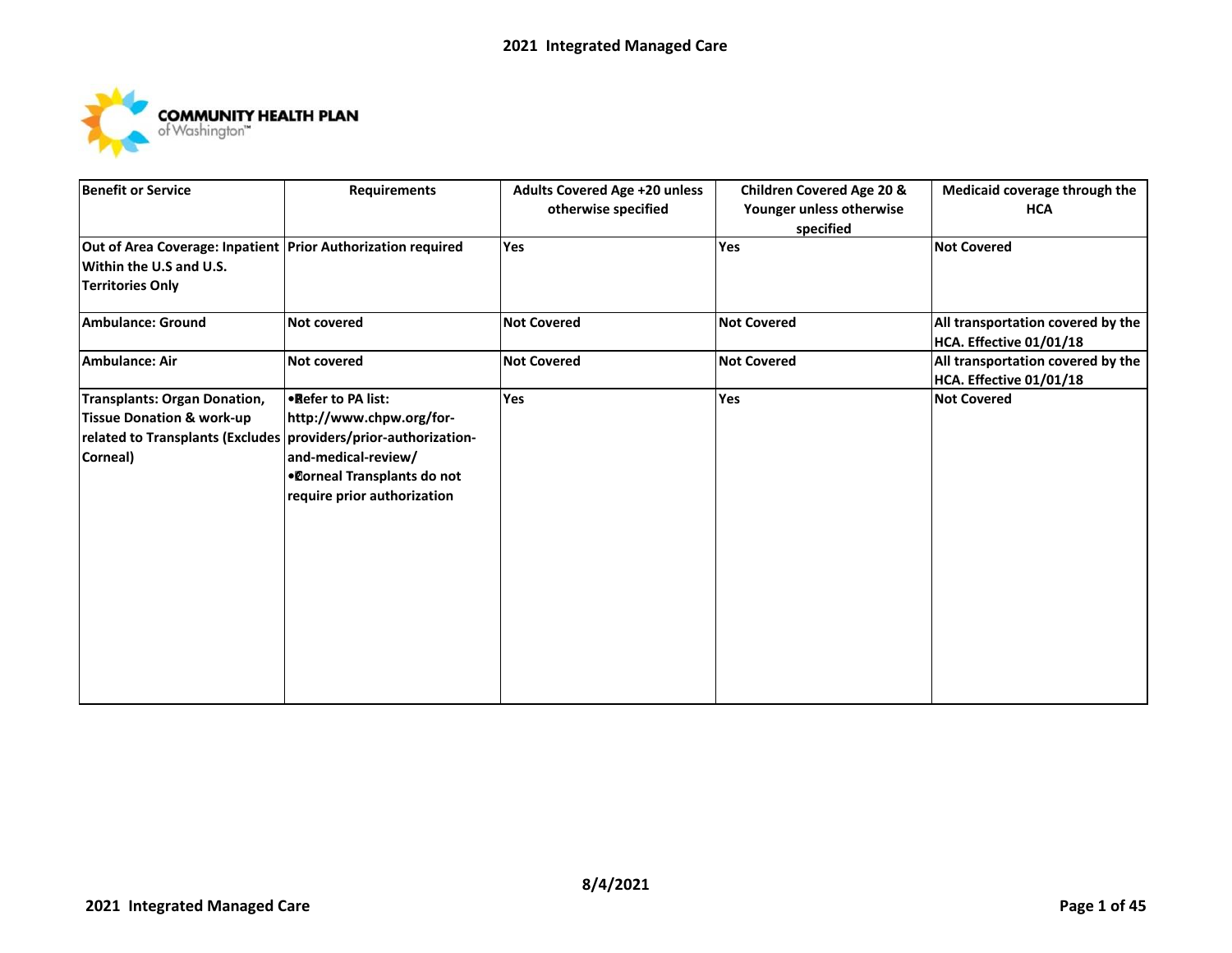

| <b>Benefit or Service</b>                                       | <b>Requirements</b>                                                                                                                      | <b>Adults Covered Age +20 unless</b><br>otherwise specified | <b>Children Covered Age 20 &amp;</b><br>Younger unless otherwise<br>specified | Medicaid coverage through the<br><b>HCA</b>                                                                               |
|-----------------------------------------------------------------|------------------------------------------------------------------------------------------------------------------------------------------|-------------------------------------------------------------|-------------------------------------------------------------------------------|---------------------------------------------------------------------------------------------------------------------------|
| Prescriptions, Pharmacy, Drugs   Please visit CHPW's searchable | formulary (http://chpw.org/for-<br>members/pharmacy/apple-<br>health-formulary) to look up<br>current formulary status of<br>medications | <b>Yes</b>                                                  | Yes                                                                           | See Prescriptions, Pharmacy,<br>Covered by HCA only and<br><b>EXCLUDED (Not Covered by HCA)</b><br>or CHPW) in this grid. |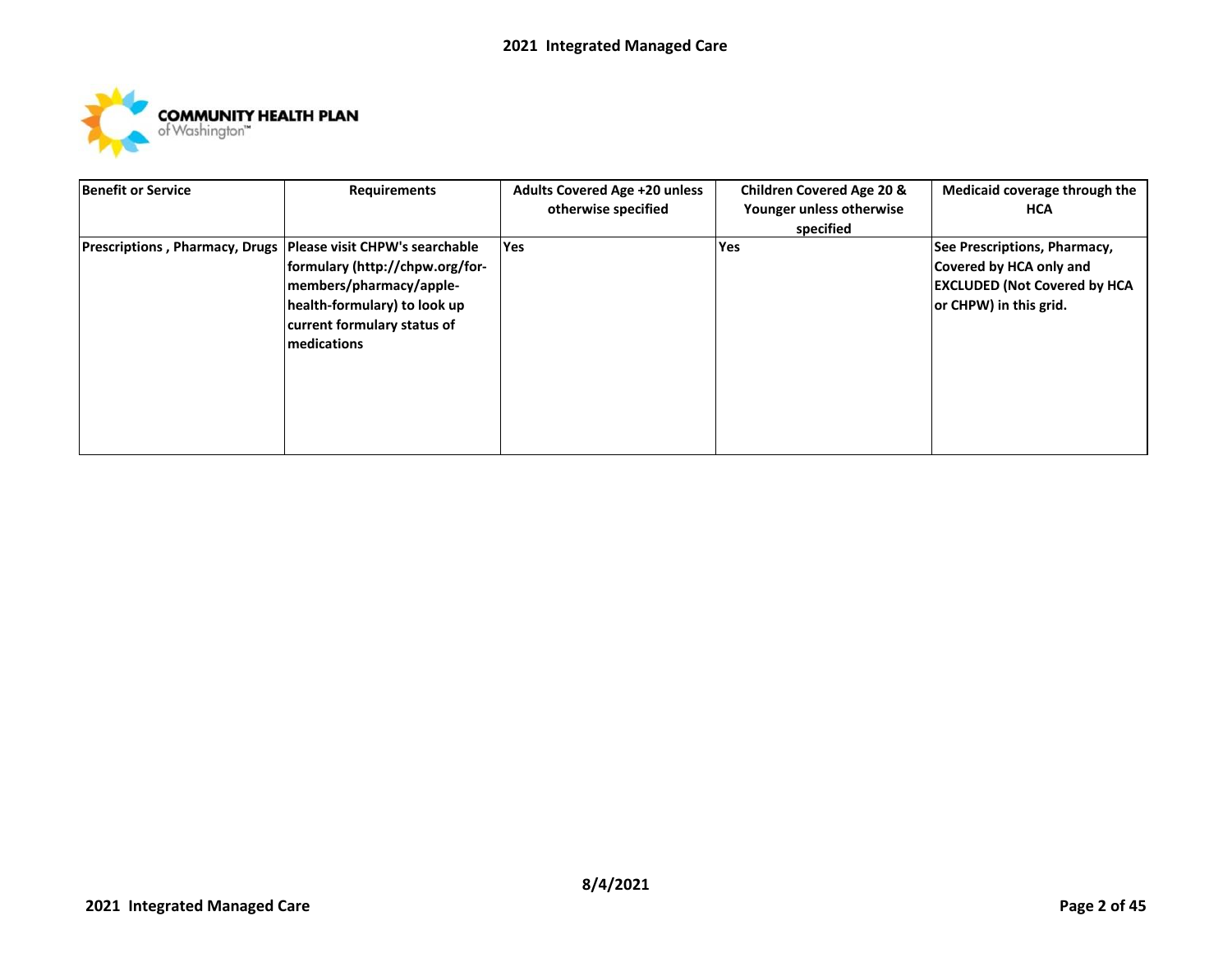

| <b>Benefit or Service</b>           | <b>Requirements</b>                     | <b>Adults Covered Age +20 unless</b> | <b>Children Covered Age 20 &amp;</b> | Medicaid coverage through the       |
|-------------------------------------|-----------------------------------------|--------------------------------------|--------------------------------------|-------------------------------------|
|                                     |                                         | otherwise specified                  | Younger unless otherwise             | <b>HCA</b>                          |
|                                     |                                         |                                      | specified                            |                                     |
| Medical Injectable Drugs,           | <b>Refer to PA list</b>                 | Yes                                  | Yes                                  | See Prescriptions, Pharmacy,        |
| injections                          |                                         |                                      |                                      | Covered by HCA only and             |
|                                     | <b>Note: All Unclassified biologics</b> |                                      |                                      | <b>EXCLUDED (Not Covered by HCA</b> |
|                                     | (J3590) require a prior                 |                                      |                                      | or CHPW) in this grid.              |
|                                     | authorization.                          |                                      |                                      |                                     |
|                                     |                                         |                                      |                                      |                                     |
| <b>Prescriptions, Pharmacy:</b>     | • Refer to PA list                      | Yes                                  | Yes                                  | <b>Not Covered</b>                  |
| <b>Medication Assisted Therapy,</b> | . If PA is required, provider and       |                                      |                                      |                                     |
| <b>Prescriptions, Pharmacy</b>      | <b>Covered by HCA Only</b>              | Covered by HCA Only                  | <b>Covered by HCA Only</b>           | <b>Covered by HCA Only</b>          |
| <b>COVERED BY HCA ONLY</b>          |                                         |                                      |                                      |                                     |
| (includes the generic               |                                         |                                      |                                      |                                     |
| equivalents):                       |                                         |                                      |                                      |                                     |
| • Brineura                          |                                         |                                      |                                      |                                     |
| • Crysvita eff. 1/1/19 New          |                                         |                                      |                                      |                                     |
| • Eterplirsen (Exondys 51)          |                                         |                                      |                                      |                                     |
| • Kymriah                           |                                         |                                      |                                      |                                     |
| • Luxterna eff. 7/1/18              |                                         |                                      |                                      |                                     |
| • Palynziq eff. 1/1/19 New          |                                         |                                      |                                      |                                     |
| • Radicava                          |                                         |                                      |                                      |                                     |
| • Spinraza                          |                                         |                                      |                                      |                                     |
| • Yescarta                          |                                         |                                      |                                      |                                     |
| • Hepatitis C medication            |                                         |                                      |                                      |                                     |
| · Hemophilia medication             |                                         |                                      |                                      |                                     |
| Prescriptions, pharmacy:            | <b>Not Covered</b>                      | <b>Not Covered</b>                   | <b>Not Covered</b>                   | <b>Not Covered</b>                  |
| <b>EXCLUDED (Not Covered CHPW</b>   |                                         |                                      |                                      |                                     |
| Vaccinations, Shots,                | . PA Required if outside of age or      | Yes                                  | Yes                                  | <b>Not Covered</b>                  |
| immunizations, flu                  | dose limits.                            |                                      |                                      |                                     |
| <b>Allergy Testing/Serum</b>        |                                         | Yes                                  | Yes                                  | <b>Not Covered</b>                  |
| Surgeries, surgery:                 | <b>Check Prior Authorization list:</b>  | Yes                                  | Yes                                  | <b>Not Covered</b>                  |
|                                     | http://www.chpw.org/for-                |                                      |                                      |                                     |
| <b>Mammogram: Screening</b>         |                                         | Yes                                  | Yes                                  | <b>Not Covered</b>                  |
| Injections: B12 Injections          |                                         | Yes                                  | Yes                                  | <b>Not Covered</b>                  |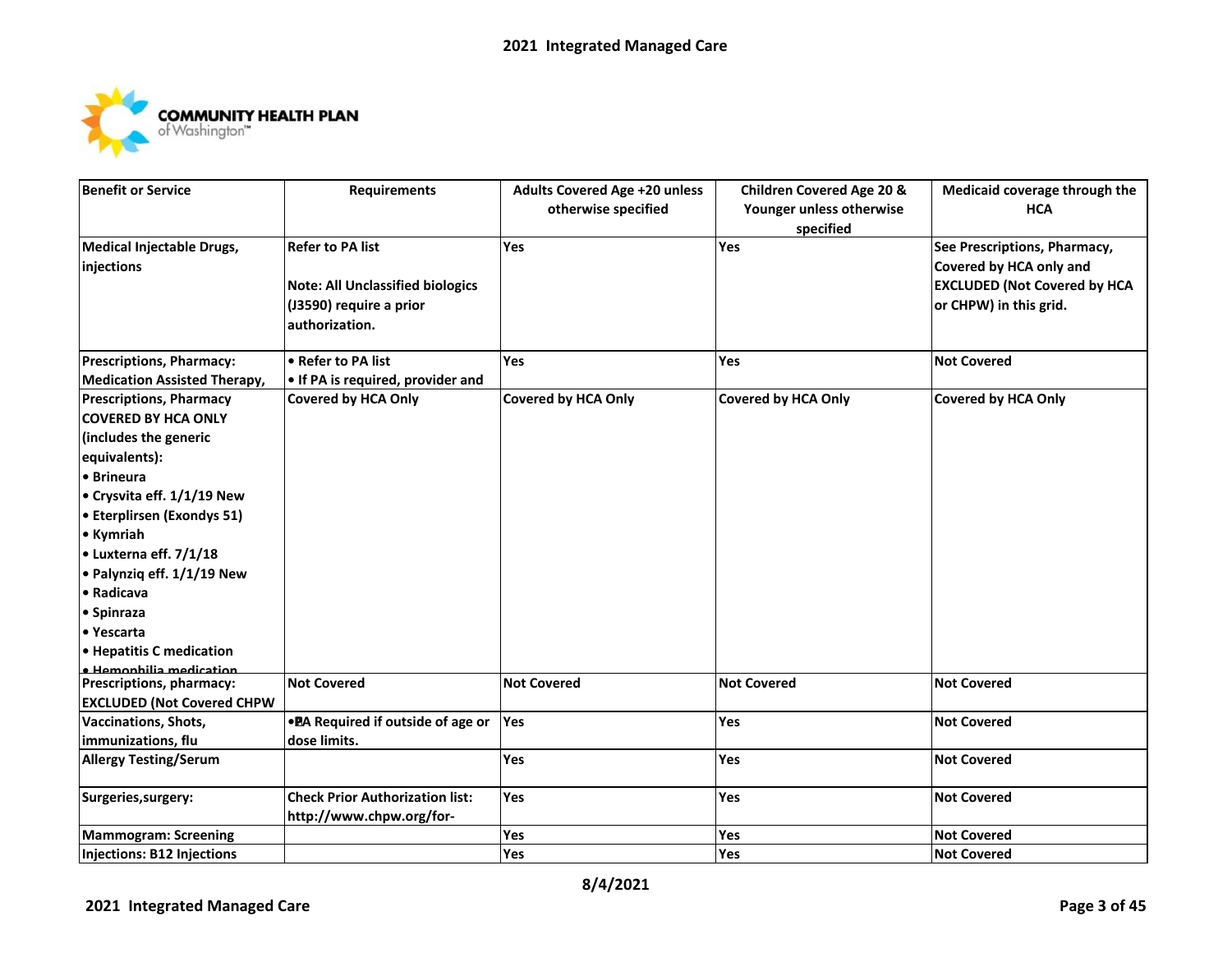

| <b>Benefit or Service</b>             | <b>Requirements</b>                     | <b>Adults Covered Age +20 unless</b> | <b>Children Covered Age 20 &amp;</b> | Medicaid coverage through the |
|---------------------------------------|-----------------------------------------|--------------------------------------|--------------------------------------|-------------------------------|
|                                       |                                         | otherwise specified                  | Younger unless otherwise             | <b>HCA</b>                    |
|                                       |                                         |                                      | specified                            |                               |
| <b>Vocational Rehabilitation</b>      | <b>Not Covered</b>                      | <b>Not Covered</b>                   | <b>Not Covered</b>                   | <b>Not Covered</b>            |
| <b>Wound Care: Outpatient</b>         |                                         | Yes                                  | Yes                                  | No, Not Covered               |
| <b>Rehabilitation: Outpatient</b>     |                                         | • The evaluation and                 | • Evaluation and reevaluations       | <b>Not Covered</b>            |
| <b>Physical Therapy, PT</b>           |                                         | reevaluation is limited to 1 per     | are not limited and are not          |                               |
|                                       |                                         | member, per provider, per            | included in the 12 visits.           |                               |
|                                       |                                         | calendar year, not included in 12    | • Age 20 and younger, PA is          |                               |
|                                       |                                         | visit limit                          | required after 12 visits per         |                               |
|                                       |                                         | .12 Visits PT limit per calendar     | calendar year for additional PT      |                               |
|                                       |                                         | year.                                | services.                            |                               |
|                                       |                                         | • PA is required after 12 visits per | - EXCEPTION: This requirement is     |                               |
|                                       |                                         | calendar year for additional PT      | waived when services are             |                               |
|                                       |                                         | services.                            | performed in a                       |                               |
|                                       |                                         |                                      | <b>Neurodevelopment Center of</b>    |                               |
|                                       |                                         |                                      | Excellence.                          |                               |
|                                       |                                         |                                      |                                      |                               |
|                                       |                                         |                                      |                                      |                               |
|                                       |                                         |                                      |                                      |                               |
|                                       |                                         |                                      |                                      |                               |
|                                       |                                         |                                      |                                      |                               |
|                                       |                                         |                                      |                                      |                               |
|                                       |                                         |                                      |                                      |                               |
| Screening, Brief Intervention,        | <b>SBIRT 1 screening and 4 brief</b>    | Yes, when client is age 18 or        | Not covered for members              | <b>Not Covered</b>            |
| <b>Referral and Treatment (SBIRT)</b> | interventions so total of 5 units       | older                                | younger than 17 years of age         |                               |
| <b>Genetic Counseling</b>             | Genetic Counseling is covered for  Yes. |                                      | Yes.                                 | Provider must bill the HCA    |
|                                       | non pregnant adults and children        |                                      |                                      | directly for prenatal genetic |
| <b>Genetic Testing: Non-Prenatal</b>  | <b>Refer to PA list</b>                 | Yes                                  | Yes                                  | <b>Not Covered</b>            |
| <b>Genetic Testing: Prenatal</b>      | <b>Refer to PA list</b>                 | Yes                                  | Yes                                  | <b>Not Covered</b>            |
|                                       |                                         |                                      |                                      |                               |
| <b>Allergy Injections</b>             |                                         | Yes                                  | <b>Yes</b>                           | <b>Not Covered</b>            |
| <b>Allergy Office Visit</b>           |                                         | Yes                                  | Yes                                  | <b>Not Covered</b>            |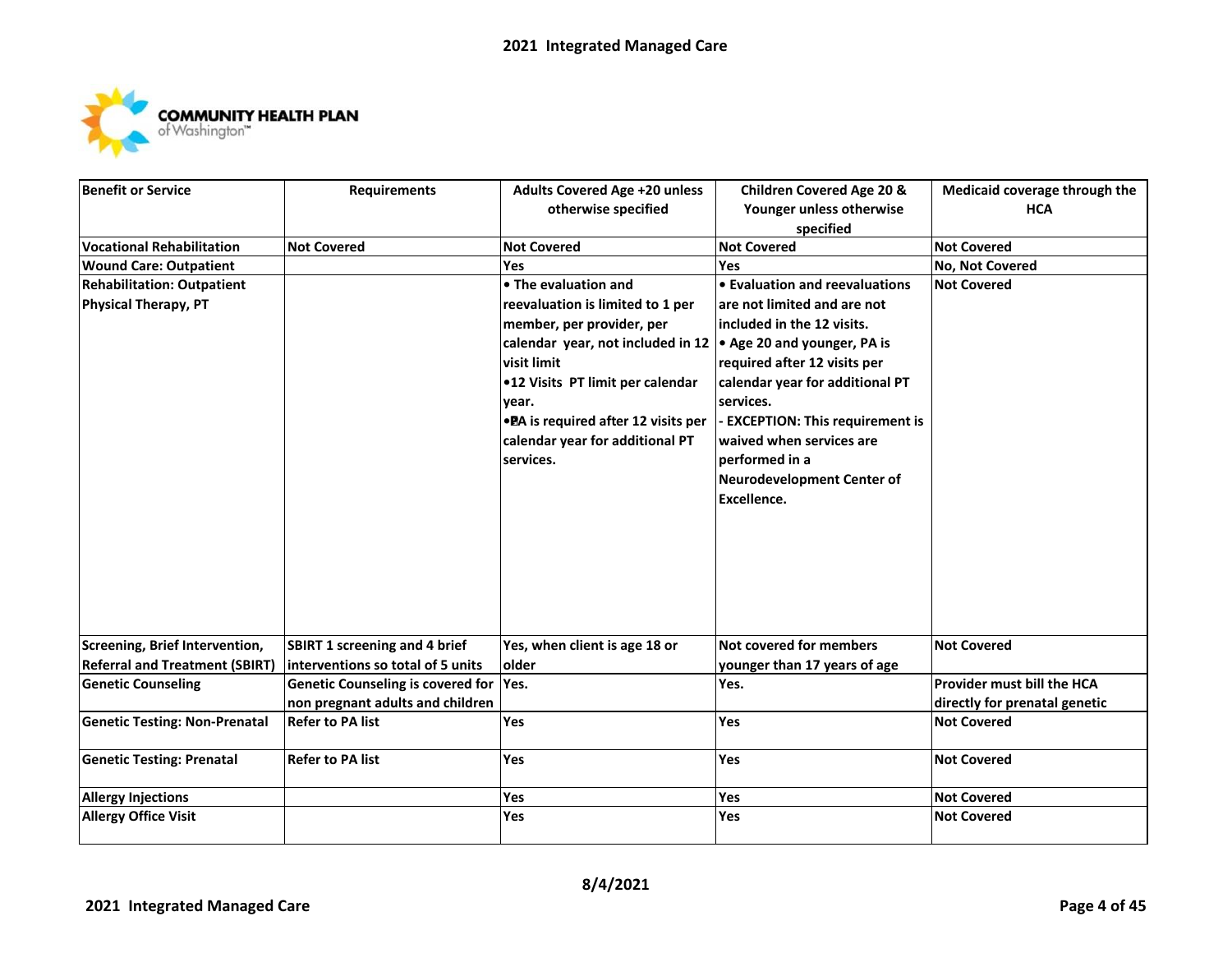

| <b>Benefit or Service</b>                  | <b>Requirements</b>                       | <b>Adults Covered Age +20 unless</b><br>otherwise specified | <b>Children Covered Age 20 &amp;</b><br>Younger unless otherwise<br>specified | Medicaid coverage through the<br><b>HCA</b> |
|--------------------------------------------|-------------------------------------------|-------------------------------------------------------------|-------------------------------------------------------------------------------|---------------------------------------------|
| Acupuncture                                | Must be in CHPW provider                  | • Services allowed 6 times,                                 | Yes, when client is age 18 or                                                 | Not covered for members 17                  |
|                                            | Inetwork                                  | between effective date and                                  | older                                                                         | years of age and younger                    |
| Alternative Care: Biofeedback              |                                           | Yes                                                         | <b>Yes</b>                                                                    | <b>Not Covered</b>                          |
| <b>Therapy</b>                             |                                           |                                                             |                                                                               |                                             |
| <b>Alternative Care: Chiropractic</b>      | • Age 20 and younger. EPSDT               | Not Covered for age 21 years or                             | See requirements                                                              | <b>Not Covered</b>                          |
| <b>Treatment</b>                           | lexam from PCP must be on file to lolder. |                                                             |                                                                               |                                             |
|                                            | lallow Chiro Treatment.                   |                                                             |                                                                               |                                             |
|                                            | <b>•Required when more than 12</b>        |                                                             |                                                                               |                                             |
|                                            | lvisits are billed for children when      |                                                             |                                                                               |                                             |
|                                            | requirements are met.                     |                                                             |                                                                               |                                             |
| <b>Alternative Care: Homeopathy</b>        | <b>Not Covered</b>                        | <b>Not Covered</b>                                          | <b>Not Covered</b>                                                            | <b>Not Covered</b>                          |
| Alternative Care: Hypnotherapy Not Covered |                                           | <b>Not Covered</b>                                          | <b>Not Covered</b>                                                            | <b>Not Covered</b>                          |
| <b>Alternative Care: Massage</b>           | <b>Not Covered</b>                        | <b>Not Covered</b>                                          | <b>Not Covered</b>                                                            | <b>Not Covered</b>                          |
| Therapy                                    |                                           |                                                             |                                                                               |                                             |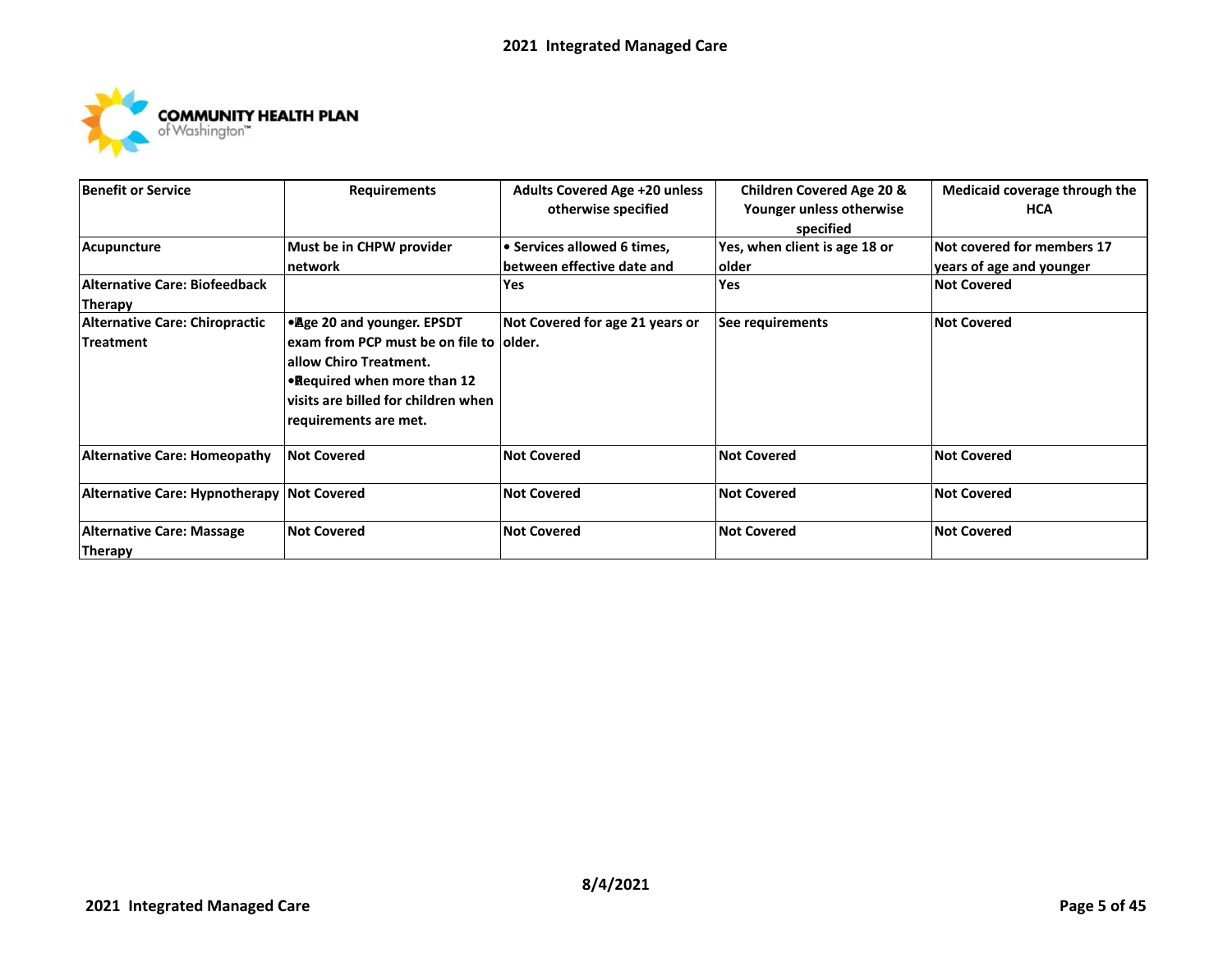

| <b>Benefit or Service</b>           | <b>Requirements</b>                   | <b>Adults Covered Age +20 unless</b> | <b>Children Covered Age 20 &amp;</b> | Medicaid coverage through the     |
|-------------------------------------|---------------------------------------|--------------------------------------|--------------------------------------|-----------------------------------|
|                                     |                                       | otherwise specified                  | Younger unless otherwise             | <b>HCA</b>                        |
|                                     |                                       |                                      | specified                            |                                   |
| Alternative Care: Naturopathic      | • CHPW contracts with                 | Yes                                  | Yes                                  | <b>Not Covered</b>                |
| <b>Physicians (Naturopathy)</b>     | <b>Naturopaths for Specialty Care</b> |                                      |                                      |                                   |
|                                     | services that fall within the scope   |                                      |                                      |                                   |
|                                     | of the Naturopath's license.          |                                      |                                      |                                   |
|                                     | <b>• Every service or treatment</b>   |                                      |                                      |                                   |
|                                     | provided by a Naturopath may          |                                      |                                      |                                   |
|                                     | not be covered under the              |                                      |                                      |                                   |
|                                     | member's plan.                        |                                      |                                      |                                   |
|                                     | • Naturopath providers                |                                      |                                      |                                   |
|                                     | contracted with CHPW as               |                                      |                                      |                                   |
|                                     | specialists may not refer             |                                      |                                      |                                   |
|                                     | members for other services. The       |                                      |                                      |                                   |
|                                     | member must contact the PCP for       |                                      |                                      |                                   |
|                                     | referral to other specialists.        |                                      |                                      |                                   |
|                                     |                                       |                                      |                                      |                                   |
|                                     |                                       |                                      |                                      |                                   |
| <b>Osteopathic Manipulative</b>     | LIMITED benefit: Ten (10)             | Yes                                  | Yes                                  | <b>Not Covered</b>                |
| <b>Therapy</b>                      | osteopathic manipulations per         |                                      |                                      |                                   |
|                                     | calendar year are covered by the      |                                      |                                      |                                   |
|                                     | health plan, only when                |                                      |                                      |                                   |
|                                     | performed by a plan Doctor of         |                                      |                                      |                                   |
|                                     | Osteopathy (D.O.).                    |                                      |                                      |                                   |
| Ambulance: Facility-To- Facility    | <b>Not covered</b>                    | <b>Not Covered</b>                   | <b>Not Covered</b>                   | All transportation covered by the |
|                                     |                                       |                                      |                                      | HCA. Effective 01/01/18           |
| <b>Attention Deficit, ADD, ADHD</b> | <b>See Applied Behavior Health</b>    |                                      |                                      | <b>Not Covered</b>                |
|                                     | <b>Services, ABA</b>                  |                                      |                                      |                                   |
| <b>Birth Defects And Congenital</b> |                                       | Yes                                  | Yes                                  | <b>No Covered</b>                 |
| <b>Anomalies: Office Visits</b>     |                                       |                                      |                                      |                                   |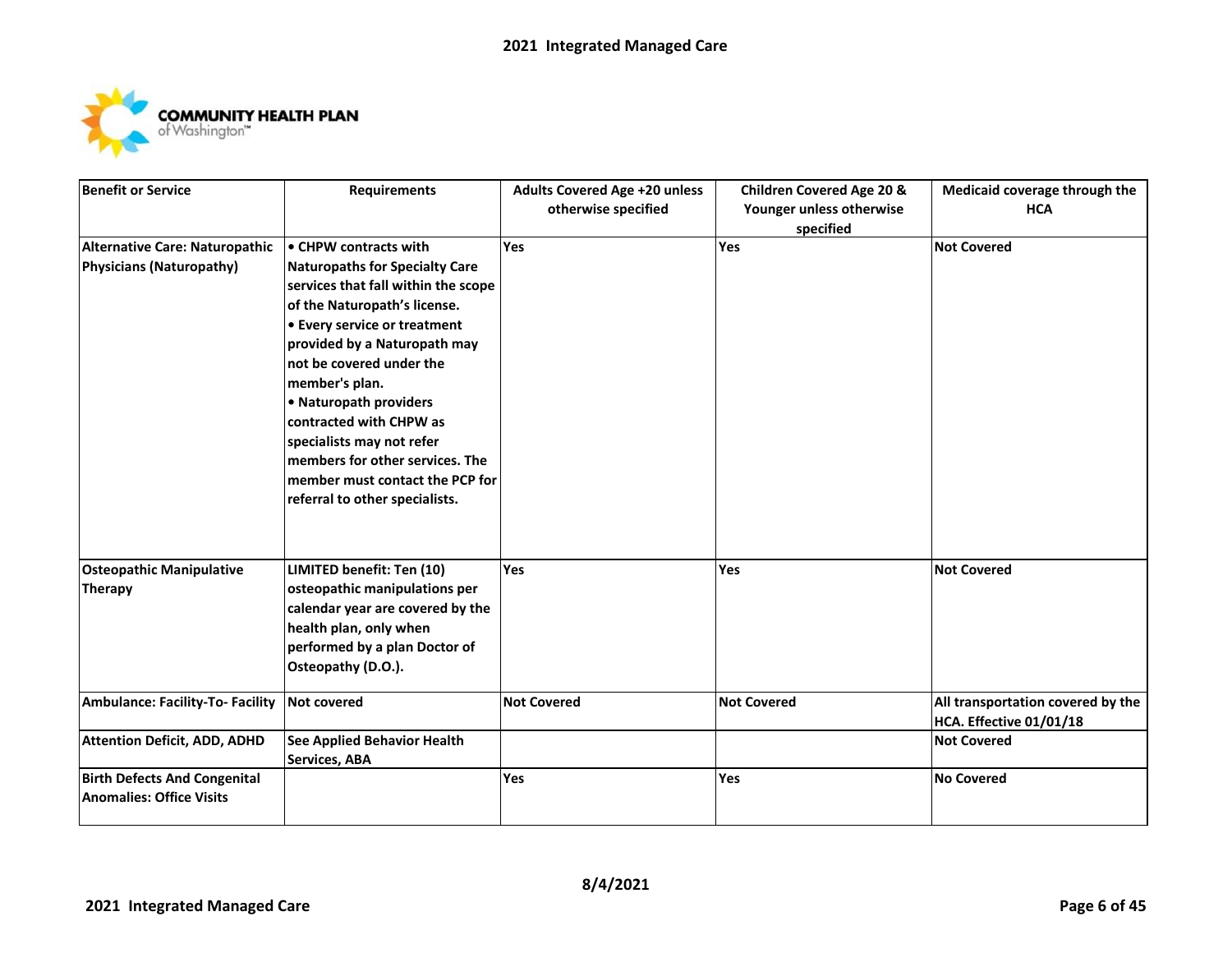

| <b>Benefit or Service</b>           | <b>Requirements</b>                                | <b>Adults Covered Age +20 unless</b> | <b>Children Covered Age 20 &amp;</b> | Medicaid coverage through the    |
|-------------------------------------|----------------------------------------------------|--------------------------------------|--------------------------------------|----------------------------------|
|                                     |                                                    | otherwise specified                  | Younger unless otherwise             | <b>HCA</b>                       |
|                                     |                                                    |                                      | specified                            |                                  |
| <b>Birth Defects And Congenital</b> | Also see, Surgeries:                               | Yes                                  | Yes                                  | <b>Not Covered</b>               |
| Anomalies: Surgical Treatment       | <b>Reconstructive, Plastic Surgery</b>             |                                      |                                      |                                  |
|                                     | and Supplies                                       |                                      |                                      |                                  |
|                                     |                                                    |                                      |                                      |                                  |
|                                     |                                                    |                                      |                                      |                                  |
|                                     |                                                    |                                      |                                      |                                  |
|                                     |                                                    |                                      |                                      |                                  |
|                                     |                                                    |                                      | Yes                                  |                                  |
| <b>DME: Breast Pumps (Manual)</b>   | • Purchase only. Limit of 1 per                    | Yes                                  |                                      | <b>Not Covered</b>               |
| <b>DME: Breast Pumps (Electric)</b> | client per lifetime.<br>. Not hospital grade pump, | Yes                                  | Yes                                  | <b>Not Covered</b>               |
|                                     | purchase only. Limit of 1 per                      |                                      |                                      |                                  |
|                                     | client per lifetime.                               |                                      |                                      |                                  |
|                                     | · Hospital grade electric pump,                    |                                      |                                      |                                  |
|                                     | only rental allowed                                |                                      |                                      |                                  |
|                                     | . If client received a kit during                  |                                      |                                      |                                  |
|                                     | hospitalization, an additional kit                 |                                      |                                      |                                  |
|                                     | will not be covered.                               |                                      |                                      |                                  |
|                                     |                                                    |                                      |                                      |                                  |
|                                     |                                                    |                                      |                                      |                                  |
| <b>Maternity Support Services</b>   | <b>No Covered</b>                                  | <b>Not Covered</b>                   | <b>Not Covered</b>                   | Part of the First Steps Program. |
|                                     |                                                    |                                      |                                      | Call 1-800-322-2588.             |
| <b>Blood/Blood Component</b>        | Covered, including but not                         | Yes                                  | Yes                                  | <b>Not Covered</b>               |
|                                     | limited to, synthetic factors,                     |                                      |                                      |                                  |
|                                     | plasma expanders, and their                        |                                      |                                      |                                  |
|                                     | administration                                     |                                      |                                      |                                  |
| <b>Cardiac Rehabilitation</b>       |                                                    | Yes                                  | Yes                                  | <b>Not Covered</b>               |
|                                     |                                                    |                                      |                                      |                                  |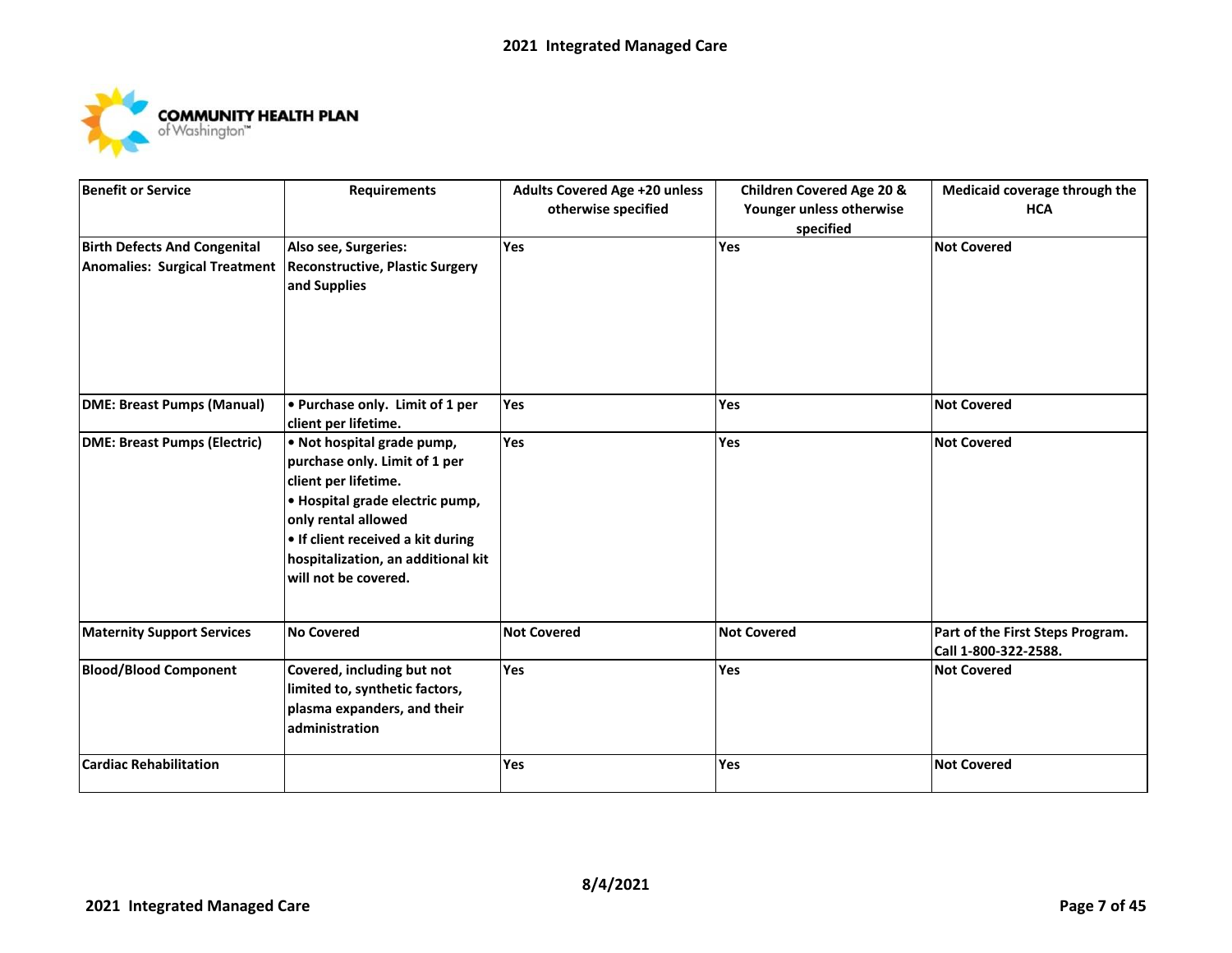

| <b>Benefit or Service</b>       | <b>Requirements</b>                | <b>Adults Covered Age +20 unless</b> | <b>Children Covered Age 20 &amp;</b>  | Medicaid coverage through the |
|---------------------------------|------------------------------------|--------------------------------------|---------------------------------------|-------------------------------|
|                                 |                                    | otherwise specified                  | Younger unless otherwise              | <b>HCA</b>                    |
|                                 |                                    |                                      | specified                             |                               |
| <b>Circumcision: Routine</b>    | <b>Not Covered</b>                 | <b>Not Covered</b>                   | • Effective 02/01/2021                | <b>Not Covered</b>            |
|                                 |                                    |                                      | • Covered for children under age      |                               |
|                                 |                                    |                                      | 18.                                   |                               |
|                                 |                                    |                                      | • Once per lifetime \$200.00          |                               |
|                                 |                                    |                                      | maximum benefit for each child        |                               |
|                                 |                                    |                                      | • Provider does not have to be        |                               |
|                                 |                                    |                                      | contracted with CHPW; they just       |                               |
|                                 |                                    |                                      | need to be willing to bill CHPW       |                               |
|                                 |                                    |                                      | and must have a Core Provider         |                               |
|                                 |                                    |                                      | <b>Agreement with the Health Care</b> |                               |
|                                 |                                    |                                      | <b>Authority</b>                      |                               |
|                                 |                                    |                                      | • See CHPW Circumcision Billing       |                               |
|                                 |                                    |                                      | Guide for more information.           |                               |
|                                 |                                    |                                      |                                       |                               |
|                                 |                                    |                                      |                                       |                               |
| <b>Osteopathic Manipulative</b> |                                    | Yes                                  | Yes                                   | <b>Not Covered</b>            |
| <b>Therapy</b>                  |                                    |                                      |                                       |                               |
| <b>Hearing Aid: Surgically-</b> | PA Required age 20 and younger:    | New implants are not covered         | <b>Replacement parts including</b>    | No, Not Covered               |
| implanted hearing assistance    | • Cochlear/BAHA Implant            | age 21 and older. PA required for    | batteries are covered. PA is          |                               |
| devices (Cochlear, BAHA)        | PA Required age 21 and older:      | removal or repair.                   | required if parts are over \$500      |                               |
|                                 | • Removal or repair requires prior |                                      | per line item or over \$1000 total    |                               |
|                                 | authorization                      |                                      | charges.                              |                               |
|                                 | • New implants are not covered     |                                      |                                       |                               |
|                                 | for age 21 and older               |                                      |                                       |                               |
|                                 |                                    |                                      |                                       |                               |
|                                 |                                    |                                      |                                       |                               |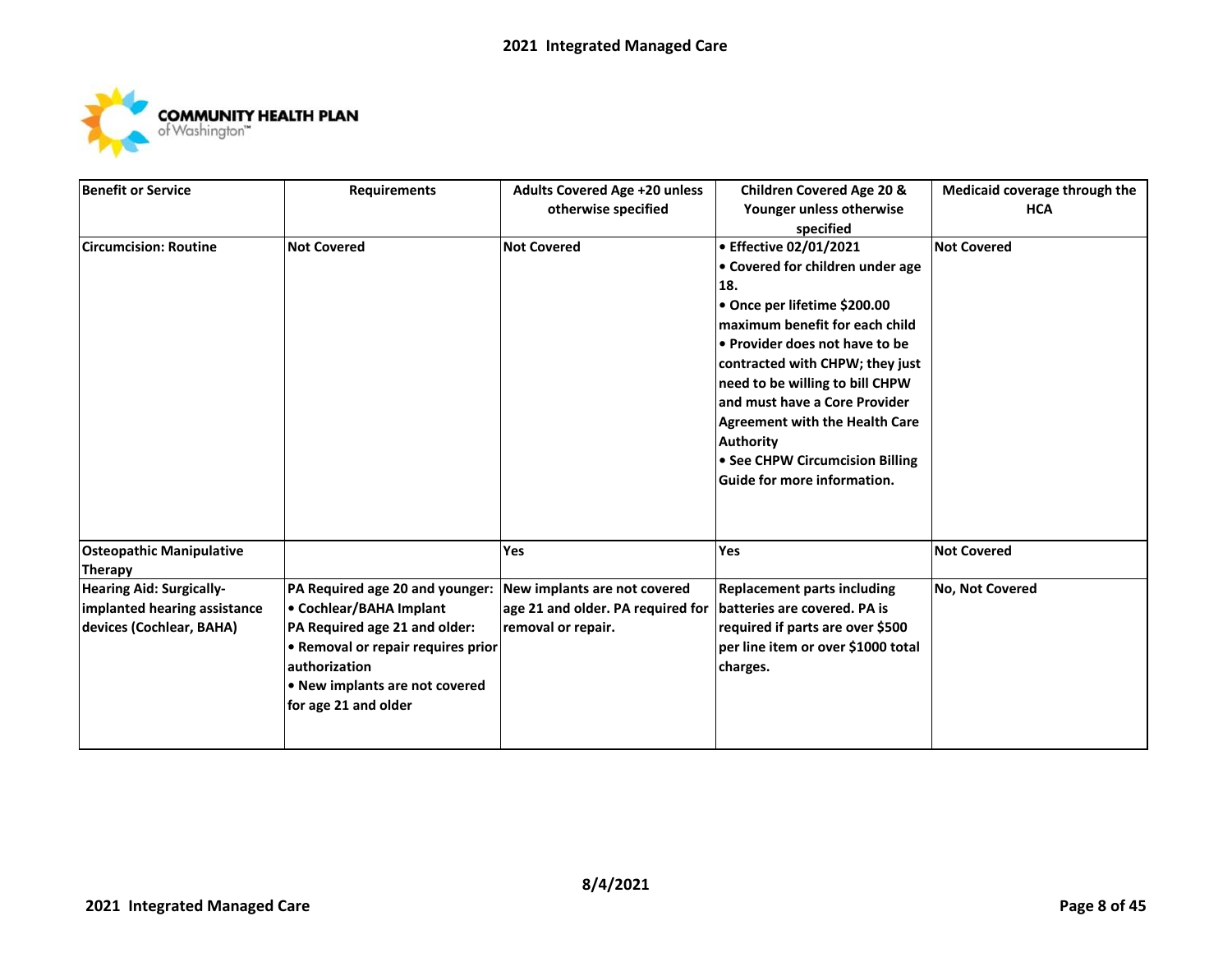

| <b>Benefit or Service</b>           | <b>Requirements</b>                     | <b>Adults Covered Age +20 unless</b> | <b>Children Covered Age 20 &amp;</b> | Medicaid coverage through the                                                                                                   |
|-------------------------------------|-----------------------------------------|--------------------------------------|--------------------------------------|---------------------------------------------------------------------------------------------------------------------------------|
|                                     |                                         | otherwise specified                  | Younger unless otherwise             | <b>HCA</b>                                                                                                                      |
|                                     |                                         |                                      | specified                            |                                                                                                                                 |
| <b>Complications from Non-</b>      | • Prior authorization may apply:        | See requirements                     | See requirements                     | <b>Not Covered</b>                                                                                                              |
| <b>Covered Service</b>              | <b>Please visit Prior Authorization</b> |                                      |                                      |                                                                                                                                 |
|                                     | on the CHPW website:                    |                                      |                                      |                                                                                                                                 |
|                                     | http://chpw.org/for-                    |                                      |                                      |                                                                                                                                 |
|                                     | providers/prior-authorization-          |                                      |                                      |                                                                                                                                 |
|                                     | and-medical-review/                     |                                      |                                      |                                                                                                                                 |
|                                     | .Dovered after 90 days from the         |                                      |                                      |                                                                                                                                 |
|                                     | date the Non-covered Service            |                                      |                                      |                                                                                                                                 |
|                                     | was performed.                          |                                      |                                      |                                                                                                                                 |
|                                     |                                         |                                      |                                      |                                                                                                                                 |
|                                     |                                         |                                      |                                      |                                                                                                                                 |
|                                     |                                         |                                      |                                      |                                                                                                                                 |
| <b>Cosmetic Services</b>            | . Prior Authorization required for      | <b>Not covered</b>                   | <b>Not Covered</b>                   | <b>Not Covered</b>                                                                                                              |
|                                     | reconstructive plastic surgery &        |                                      |                                      |                                                                                                                                 |
|                                     | supplies (not cosmetic surgery)         |                                      |                                      |                                                                                                                                 |
|                                     | . Not covered, including tattoo         |                                      |                                      |                                                                                                                                 |
|                                     | removal, face lifts, ear or body        |                                      |                                      |                                                                                                                                 |
|                                     | piercing                                |                                      |                                      |                                                                                                                                 |
| <b>Court Ordered Services</b>       |                                         |                                      |                                      | See Mental Health and Substance See Mental Health and Substance See Mental Health and Substance See Mental Health and Substance |
|                                     | <b>Use Disorder services</b>            | <b>Use Disorder services</b>         | <b>Use Disorder services</b>         | <b>Use Disorder services</b>                                                                                                    |
|                                     |                                         |                                      |                                      |                                                                                                                                 |
| <b>Court Ordered Transportation</b> | <b>Not Covered</b>                      | <b>Not Covered</b>                   | <b>Not Covered</b>                   | All transportation/ambulance                                                                                                    |
| Services, including ambulance       |                                         |                                      |                                      | covered by the HCA. Effective                                                                                                   |
| services                            |                                         |                                      |                                      | 01/01/18                                                                                                                        |
|                                     |                                         |                                      |                                      |                                                                                                                                 |
| <b>Custodial/Convalescent Care</b>  | <b>Not Covered</b>                      | <b>Not Covered</b>                   | <b>Not Covered</b>                   | <b>Contact ALTSA (Aging and Long</b>                                                                                            |
|                                     |                                         |                                      |                                      | <b>Term Support Administration)</b>                                                                                             |
|                                     |                                         |                                      |                                      | https://www.dshs.wa.gov/altsa                                                                                                   |
|                                     |                                         |                                      |                                      |                                                                                                                                 |
|                                     |                                         |                                      |                                      |                                                                                                                                 |
|                                     |                                         |                                      |                                      |                                                                                                                                 |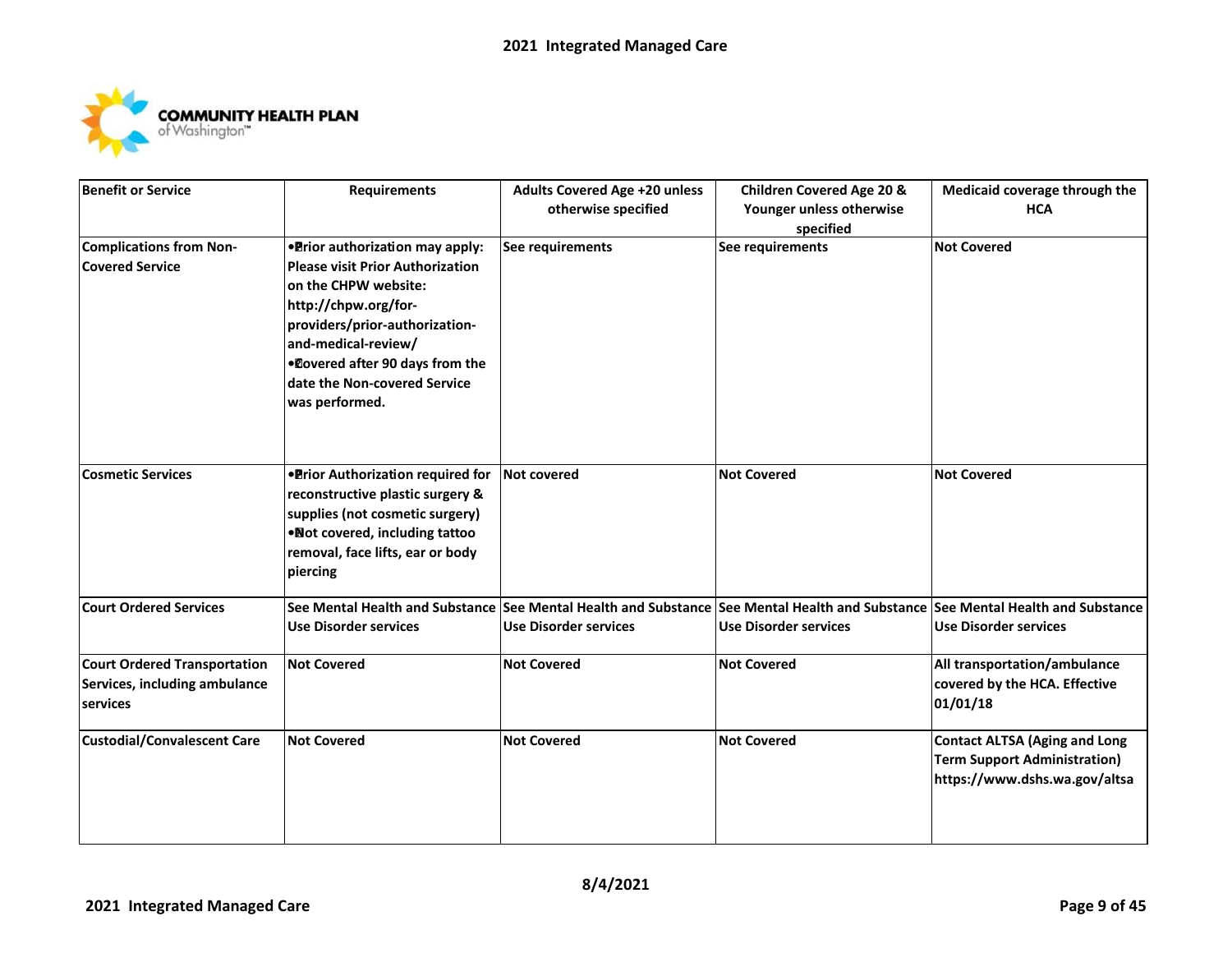

| <b>Benefit or Service</b>       | <b>Requirements</b>              | <b>Adults Covered Age +20 unless</b> | <b>Children Covered Age 20 &amp;</b>                                                            | Medicaid coverage through the    |
|---------------------------------|----------------------------------|--------------------------------------|-------------------------------------------------------------------------------------------------|----------------------------------|
|                                 |                                  | otherwise specified                  | Younger unless otherwise                                                                        | <b>HCA</b>                       |
|                                 |                                  |                                      | specified                                                                                       |                                  |
| Dental: Anesthesia for Dental   | <b>Not Covered</b>               |                                      | • CHPW covers the related facility • CHPW covers the related facility • HCA covers professional |                                  |
| <b>Services In Hospital</b>     |                                  | charges for dental services          | charges for dental services                                                                     | charges for dental care/services |
|                                 |                                  | performed under anesthesia.          | performed under anesthesia.                                                                     | provided by a dentist or an oral |
|                                 |                                  |                                      |                                                                                                 | surgeon                          |
|                                 |                                  |                                      |                                                                                                 | <b>EXCEPTION:</b>                |
|                                 |                                  |                                      |                                                                                                 | • CHPW covers one pre-operative  |
|                                 |                                  |                                      |                                                                                                 | (E/M) visit by the PCP prior to  |
|                                 |                                  |                                      |                                                                                                 | dental services under anesthesia |
|                                 |                                  |                                      |                                                                                                 | to provide medical clearance.    |
| Dental: Accidental Services     | Dental care/services provided by | Yes                                  | Yes                                                                                             | Dental care/services provided by |
|                                 | a dentist or an oral surgeon     |                                      |                                                                                                 | a dentist or an oral surgeon     |
|                                 | related to an emergency, is      |                                      |                                                                                                 | related to emergency, is covered |
|                                 | covered by the HCA.              |                                      |                                                                                                 | by the HCA. CHPW covers the      |
|                                 |                                  |                                      |                                                                                                 | related facility charges.        |
| <b>Dental: Routine Services</b> | <b>Not Covered</b>               |                                      | • CHPW covers the related facility • CHPW covers the related facility • HCA covers professional |                                  |
|                                 |                                  | charges for dental services          | charges for dental services                                                                     | charges for dental care/services |
|                                 |                                  | lperformed under anesthesia.         | performed under anesthesia.                                                                     | provided by a dentist or an oral |
|                                 |                                  |                                      |                                                                                                 | surgeon                          |
|                                 |                                  |                                      |                                                                                                 | <b>EXCEPTION:</b>                |
|                                 |                                  |                                      |                                                                                                 | • CHPW covers one pre-operative  |
|                                 |                                  |                                      |                                                                                                 | (E/M) visit by the PCP prior to  |
|                                 |                                  |                                      |                                                                                                 | dental services under anesthesia |
|                                 |                                  |                                      |                                                                                                 | to provide medical clearance.    |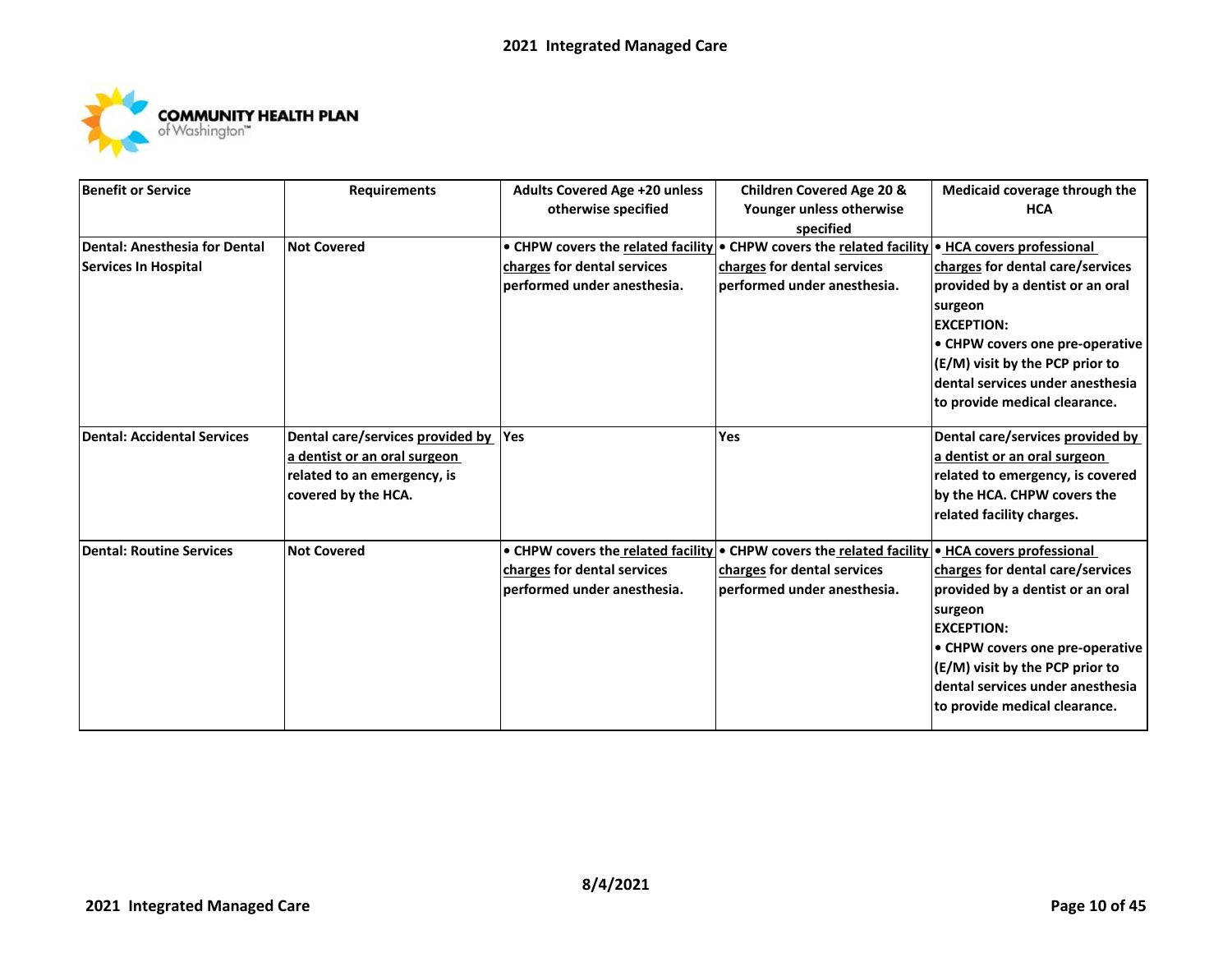

| Benefit or Service                     | <b>Requirements</b>                  | <b>Adults Covered Age +20 unless</b> | <b>Children Covered Age 20 &amp;</b> | Medicaid coverage through the    |
|----------------------------------------|--------------------------------------|--------------------------------------|--------------------------------------|----------------------------------|
|                                        |                                      | otherwise specified                  | Younger unless otherwise             | <b>HCA</b>                       |
|                                        |                                      |                                      | specified                            |                                  |
| <b>Dental: Medically Necessary</b>     | . Some related diagnostic tests      | <b>Yes</b>                           | Yes                                  | Dental care/services provided by |
| Services                               | and services may require a PA        |                                      |                                      | a dentist or an oral surgeon, is |
|                                        | e.g. MRI, Surgery, Refer to PA list. |                                      |                                      | covered by the HCA. CHPW         |
|                                        | http://www.chpw.org/for-             |                                      |                                      | covers the related facility      |
|                                        | providers/prior-authorization-       |                                      |                                      | charges, when medically          |
|                                        | and-medical-review/                  |                                      |                                      | necessary.                       |
|                                        | •Dental care/services provided by    |                                      |                                      |                                  |
|                                        | a dentist or an oral surgeon, is     |                                      |                                      |                                  |
|                                        | covered by the HCA.                  |                                      |                                      |                                  |
|                                        | • Also see, Temporomandibular        |                                      |                                      |                                  |
|                                        | Joint (TMJ) & Myofacial Pain.        |                                      |                                      |                                  |
|                                        |                                      |                                      |                                      |                                  |
|                                        |                                      |                                      |                                      |                                  |
|                                        |                                      |                                      |                                      |                                  |
|                                        |                                      |                                      |                                      |                                  |
| <b>Developmental Disabilities (see</b> |                                      | Not Covered.                         | See Applied Behavior Health          | <b>Not Covered</b>               |
| <b>Applied Behavioral Health</b>       |                                      |                                      | Services, ABA                        |                                  |
| Services, ABA)                         |                                      |                                      |                                      |                                  |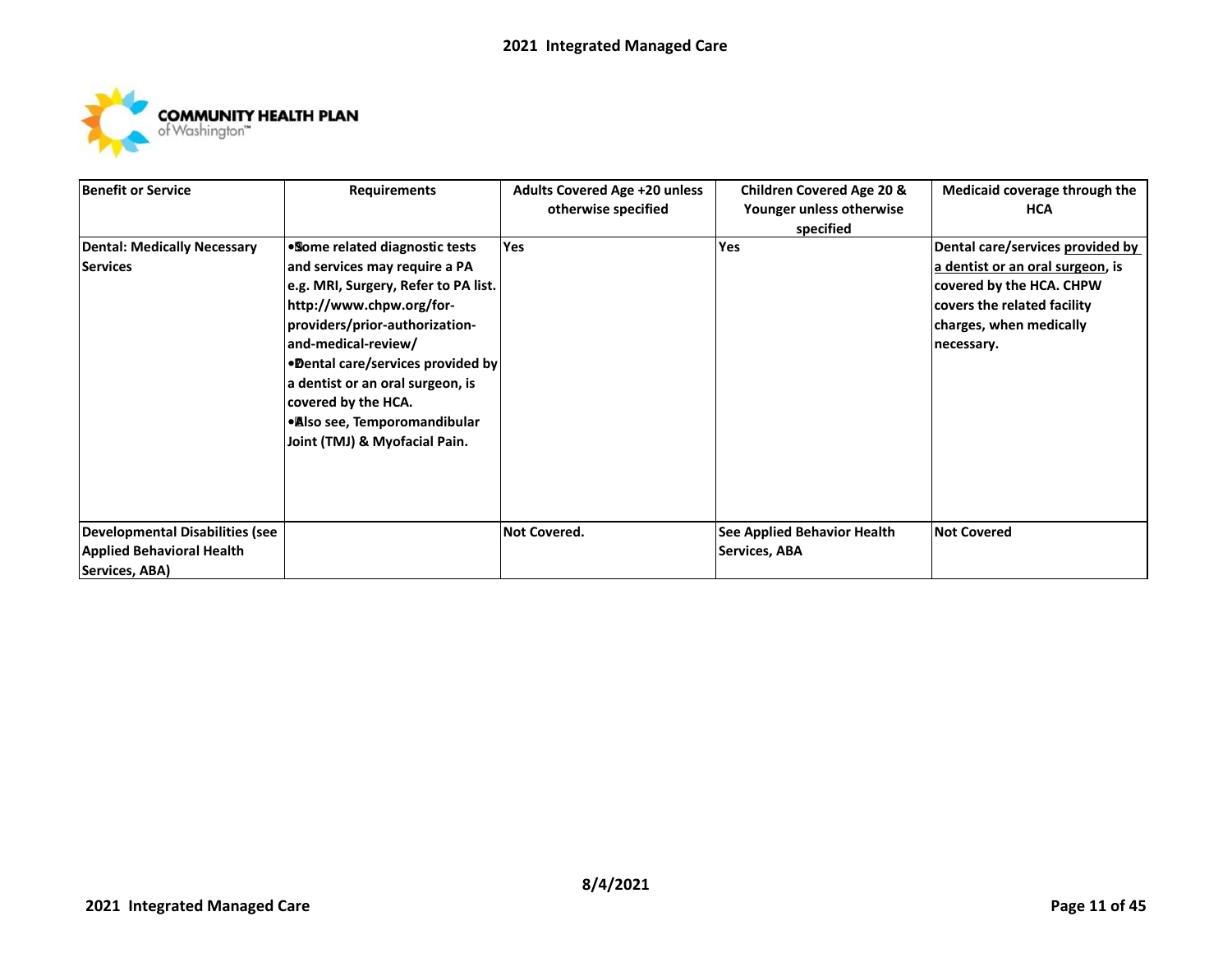

| <b>Benefit or Service</b>         | <b>Requirements</b>                  | Adults Covered Age +20 unless | <b>Children Covered Age 20 &amp;</b> | Medicaid coverage through the |
|-----------------------------------|--------------------------------------|-------------------------------|--------------------------------------|-------------------------------|
|                                   |                                      | otherwise specified           | Younger unless otherwise             | <b>HCA</b>                    |
|                                   |                                      |                               | specified                            |                               |
| Dialysis (hemodialysis,           | • Notification of dialysis is        | Yes                           | Yes                                  | <b>Not Covered</b>            |
| peritoneal, renal (kidney         | required. Please complete the        |                               |                                      |                               |
| failure)                          | <b>Dialysis Notification Form at</b> |                               |                                      |                               |
|                                   | www.chpw.org or contact our          |                               |                                      |                               |
|                                   | <b>Case Management Team at</b>       |                               |                                      |                               |
|                                   | 1-866-418-7003 for additional        |                               |                                      |                               |
|                                   | information.                         |                               |                                      |                               |
|                                   | · Some drugs do require PA           |                               |                                      |                               |
|                                   | • For current prior authorization    |                               |                                      |                               |
|                                   | requirements for injectable drugs    |                               |                                      |                               |
|                                   | visit the Prior Authorization        |                               |                                      |                               |
|                                   | website: http://chpw.org/for-        |                               |                                      |                               |
|                                   | providers/prior-authorization-       |                               |                                      |                               |
|                                   | and-medical-review/                  |                               |                                      |                               |
|                                   |                                      |                               |                                      |                               |
|                                   |                                      |                               |                                      |                               |
|                                   |                                      |                               |                                      |                               |
| <b>DME: Apnea Monitor</b>         | Limited to under 1 yr. of age and    | <b>Not Covered</b>            | Yes                                  | <b>Not Covered</b>            |
|                                   | six (6) months of rentals            |                               |                                      |                               |
| DME: Bra, Bras, Post Surgical     | Yes, 2 bras covered post             | Yes                           | Yes                                  | <b>Not Covered</b>            |
|                                   | mastectomy only. Limit 2 per         |                               |                                      |                               |
|                                   | year.                                |                               |                                      |                               |
| <b>DME: Communication Devices</b> |                                      | Yes.                          | Yes.                                 | <b>Not Covered</b>            |
| DME: C-pap/Bi-Pap 3 month         |                                      | Yes.                          | Yes.                                 | <b>Not Covered</b>            |
| rental, auto-Titration            |                                      |                               |                                      |                               |
| DME: C-pap/Bi-pap Purchase        |                                      | Yes.                          | Yes.                                 | <b>Not Covered</b>            |
| <b>DME, Pharmacy: Diabetic</b>    |                                      | Yes                           | Yes                                  | <b>Not Covered</b>            |
| <b>Supplies</b>                   |                                      |                               |                                      |                               |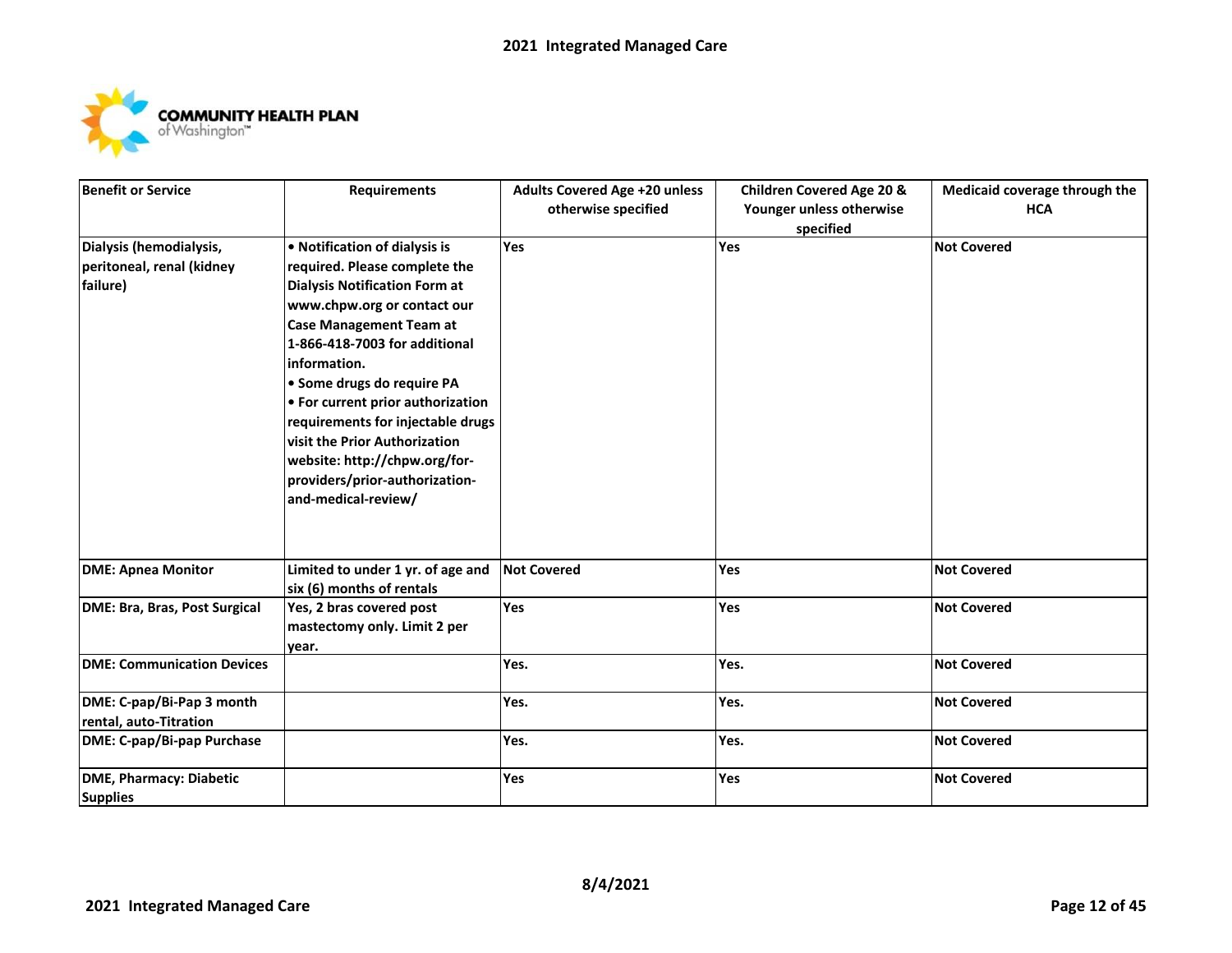

| <b>Benefit or Service</b>           | <b>Requirements</b>              | <b>Adults Covered Age +20 unless</b>                                 | <b>Children Covered Age 20 &amp;</b> | Medicaid coverage through the |
|-------------------------------------|----------------------------------|----------------------------------------------------------------------|--------------------------------------|-------------------------------|
|                                     |                                  | otherwise specified                                                  | Younger unless otherwise             | <b>HCA</b>                    |
|                                     |                                  |                                                                      | specified                            |                               |
| <b>DME: Incontinent Supplies</b>    |                                  | Yes, adult 20 years of age and                                       | Yes, child age 3 to 20 years of      | <b>Not Covered</b>            |
| (briefs, pull-ups, Liners)          |                                  | older:                                                               | age:                                 |                               |
|                                     |                                  | · Disposable briefs and pull-up                                      | . Disposable briefs and pull-up      |                               |
|                                     |                                  | pants (any size) are limited to 150 pants (any size) are limited to: |                                      |                               |
|                                     |                                  | per month.                                                           | 200 per month.                       |                               |
|                                     |                                  | · Disposable pant liners, shields,                                   | · Disposable pant liners, shields,   |                               |
|                                     |                                  | guards, pads, and undergarments                                      | guards, pads, and undergarments      |                               |
|                                     |                                  | are limited to 200 per month.                                        | are limited to 200 per month.        |                               |
|                                     |                                  |                                                                      |                                      |                               |
|                                     |                                  |                                                                      |                                      |                               |
| <b>DME: Enteral Therapy Formula</b> | • Prior authorization may        | Yes                                                                  | Yes                                  | <b>Not Covered</b>            |
|                                     | apply: Please visit Prior        |                                                                      |                                      |                               |
|                                     | <b>Authorization on the CHPW</b> |                                                                      |                                      |                               |
|                                     | website: http://chpw.org/for-    |                                                                      |                                      |                               |
|                                     | providers/prior-authorization-   |                                                                      |                                      |                               |
|                                     | and-medical-review/              |                                                                      |                                      |                               |
|                                     | .Dovered after 90 days from the  |                                                                      |                                      |                               |
|                                     | date the Non-covered Service     |                                                                      |                                      |                               |
|                                     | was performed.                   |                                                                      |                                      |                               |
|                                     |                                  |                                                                      |                                      |                               |
| <b>DME: Enteral Therapy Pump</b>    | Prior authorization may          | Yes                                                                  | Yes                                  | <b>Not Covered</b>            |
| (Infusion Services)                 | apply: Please visit Prior        |                                                                      |                                      |                               |
|                                     | <b>Authorization on the CHPW</b> |                                                                      |                                      |                               |
|                                     | website: http://chpw.org/for-    |                                                                      |                                      |                               |
|                                     | providers/prior-authorization-   |                                                                      |                                      |                               |
|                                     | and-medical-review/              |                                                                      |                                      |                               |
|                                     |                                  |                                                                      |                                      |                               |
| <b>DME: Fracture Frames</b>         | Prior authorization may          | Yes                                                                  | Yes                                  | <b>Not Covered</b>            |
|                                     | apply: Please visit Prior        |                                                                      |                                      |                               |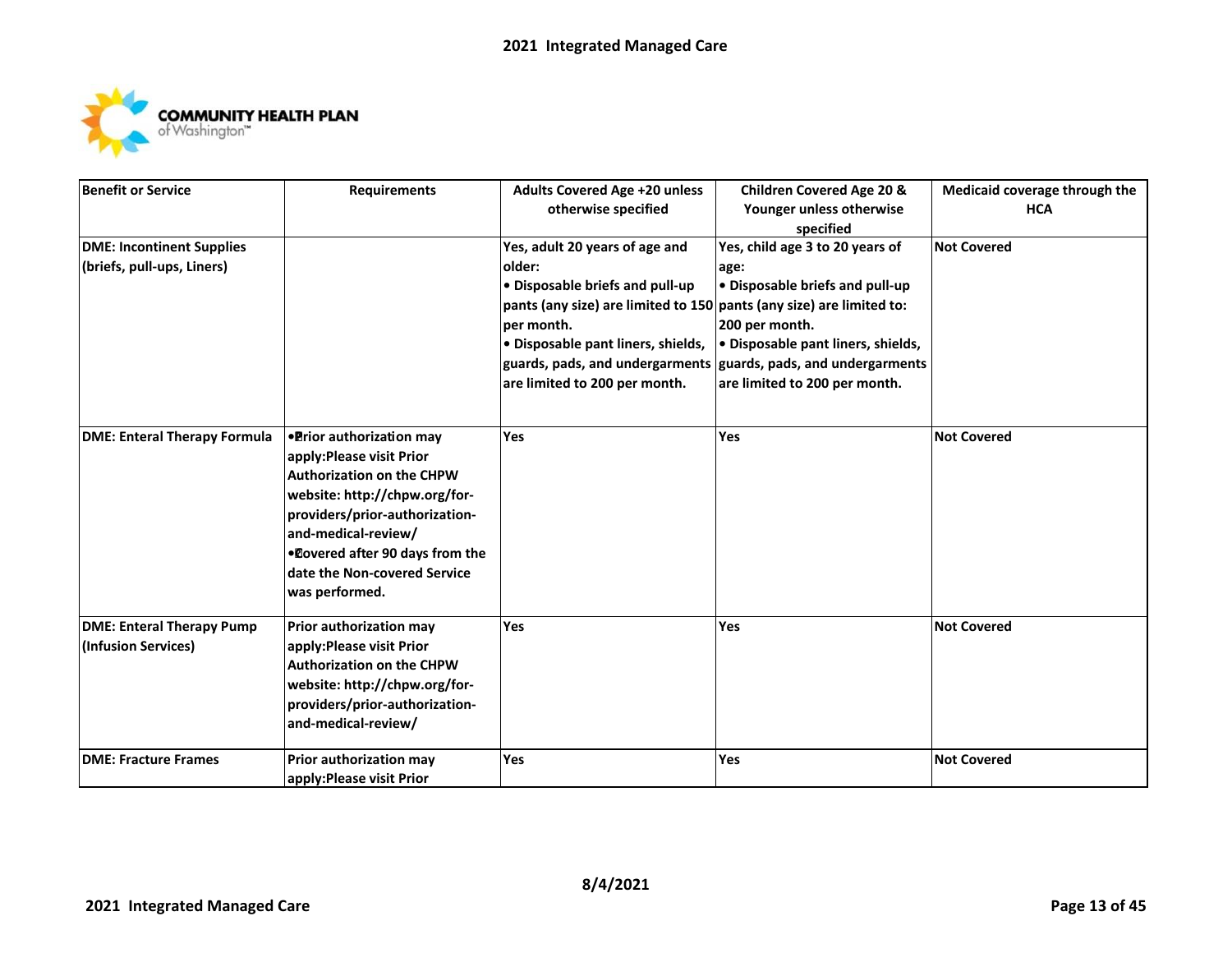

| <b>Benefit or Service</b>                 | <b>Requirements</b>                            | <b>Adults Covered Age +20 unless</b> | <b>Children Covered Age 20 &amp;</b>  | Medicaid coverage through the |
|-------------------------------------------|------------------------------------------------|--------------------------------------|---------------------------------------|-------------------------------|
|                                           |                                                | otherwise specified                  | Younger unless otherwise<br>specified | <b>HCA</b>                    |
| <b>DME: Hospital Bed</b>                  | Prior authorization may                        | Yes                                  | Yes                                   | <b>Not Covered</b>            |
|                                           | apply: Please visit Prior                      |                                      |                                       |                               |
|                                           | <b>Authorization on the CHPW</b>               |                                      |                                       |                               |
|                                           | website: http://chpw.org/for-                  |                                      |                                       |                               |
|                                           | providers/prior-authorization-                 |                                      |                                       |                               |
|                                           | and-medical-review/                            |                                      |                                       |                               |
| <b>DME: Humidifiers</b>                   |                                                | Yes                                  | Yes                                   | <b>Not Covered</b>            |
| <b>DME: Insulin Pump (Infusion</b>        |                                                | Yes                                  | Yes                                   | <b>Not Covered</b>            |
| Services)                                 |                                                |                                      |                                       |                               |
| <b>DME: Lymphedema Sleeve</b>             | Covered as part of cancer<br><b>Itreatment</b> | <b>Yes</b>                           | <b>Yes</b>                            | <b>Not Covered</b>            |
| DME: Nebulizer                            | <b>Refer to PA list. Purchase only</b>         | Yes                                  | Yes                                   | <b>Not Covered</b>            |
| <b>DME: Oseogen (Bone Growth</b>          | <b>Refer to PA list</b>                        | Yes                                  | <b>Yes</b>                            | <b>Not Covered</b>            |
| Stimulator)                               |                                                |                                      |                                       |                               |
| <b>DME: Oxygen &amp; Related</b>          | Prior authorization may                        | Yes                                  | Yes                                   | <b>Not Covered</b>            |
| Equipment                                 | apply: Please visit Prior                      |                                      |                                       |                               |
| <b>DME: Prenatal Therapy and</b>          | <b>Refer to PA list</b>                        | Yes                                  | Yes                                   | <b>Not Covered</b>            |
| <b>Supplies</b>                           |                                                |                                      |                                       |                               |
| <b>DME: Patient Lifts</b>                 | <b>Refer to PA list</b>                        | Yes.                                 | Yes.                                  | <b>Not Covered</b>            |
| <b>DME: Suction Pumps</b>                 | <b>Refer to PA list</b>                        | Yes                                  | Yes                                   | <b>Not Covered</b>            |
| <b>DME: Chest Compression</b>             | Refer to PA list                               | <b>Yes</b>                           | <b>Yes</b>                            | <b>Not Covered</b>            |
| <b>Devices</b>                            |                                                |                                      |                                       |                               |
| <b>DME: Cough Stimulating</b>             |                                                | Yes                                  | Yes                                   | <b>Not Covered</b>            |
| <b>Devices</b>                            |                                                |                                      |                                       |                               |
| <b>DME: Wound Vac</b>                     | <b>Refer to PA list</b>                        | Yes                                  | Yes                                   | <b>Not Covered</b>            |
| <b>Medical Nutrition Therapy</b>          | • Covered for clients under age<br>21          | <b>Not Covered</b>                   | <b>Yes</b>                            | <b>Not Covered</b>            |
| DME: TENS Unit (Covered under Not Covered |                                                | <b>Not Covered</b>                   | <b>Not Covered</b>                    | <b>Not Covered</b>            |
| <b>Medicare only)</b>                     |                                                |                                      |                                       |                               |
| <b>DME: Trapeze Bars</b>                  |                                                | <b>Yes</b>                           | <b>Yes</b>                            | <b>Not Covered</b>            |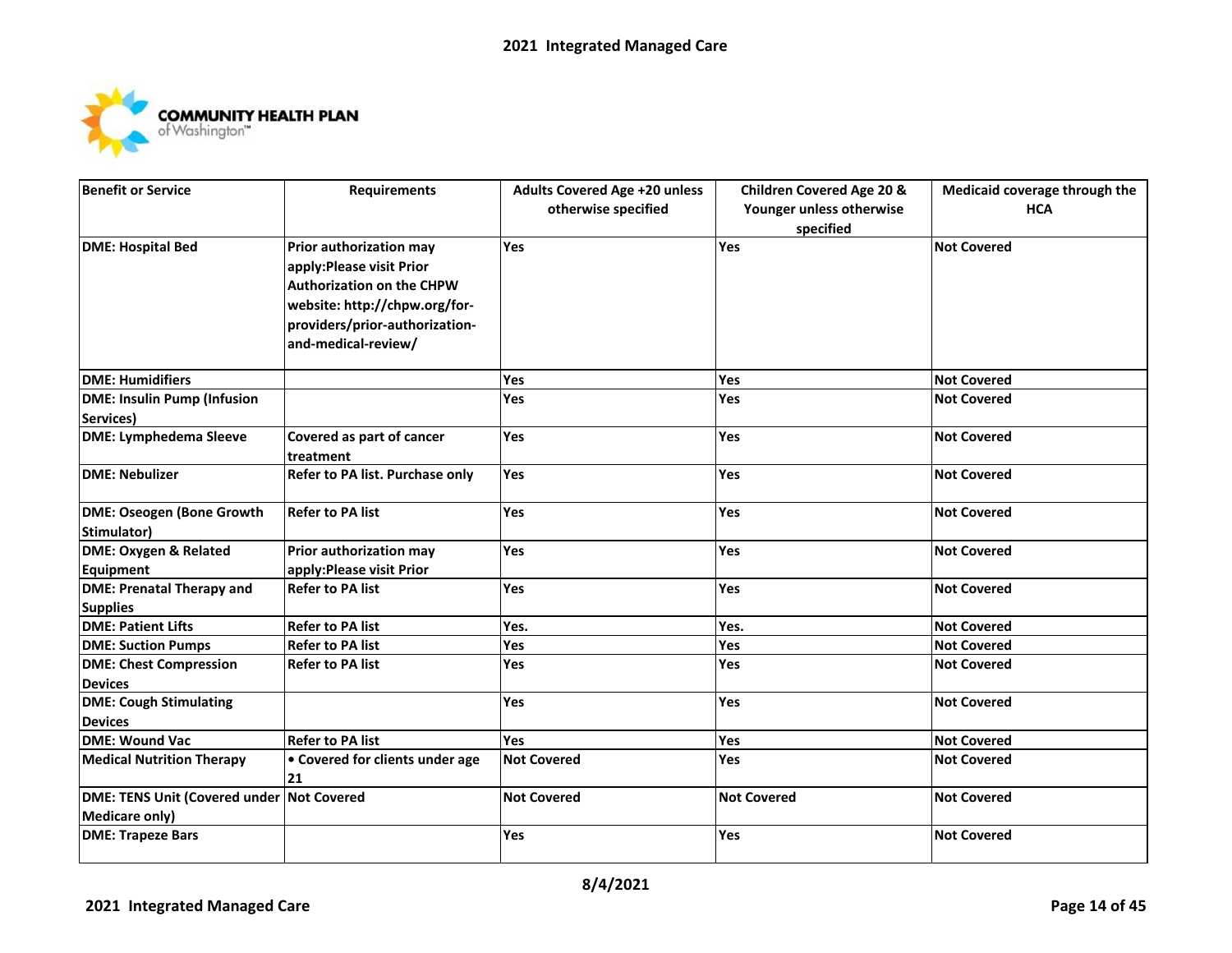

| <b>Benefit or Service</b>                                               | <b>Requirements</b>     | <b>Adults Covered Age +20 unless</b><br>otherwise specified                                                                                                                                                                                                                        | <b>Children Covered Age 20 &amp;</b><br>Younger unless otherwise<br>specified                                                                                                                                                                                   | Medicaid coverage through the<br><b>HCA</b> |
|-------------------------------------------------------------------------|-------------------------|------------------------------------------------------------------------------------------------------------------------------------------------------------------------------------------------------------------------------------------------------------------------------------|-----------------------------------------------------------------------------------------------------------------------------------------------------------------------------------------------------------------------------------------------------------------|---------------------------------------------|
| <b>DME: Ventilators And Related</b><br>Equipment                        | <b>Refer to PA list</b> | <b>Yes</b>                                                                                                                                                                                                                                                                         | <b>Yes</b>                                                                                                                                                                                                                                                      | <b>Not Covered</b>                          |
| DME: Wheelchairs, Scooters                                              | <b>Refer to PA list</b> | Yes                                                                                                                                                                                                                                                                                | Yes                                                                                                                                                                                                                                                             | <b>Not Covered</b>                          |
| <b>Emergency Room Services</b>                                          |                         | <b>Yes</b>                                                                                                                                                                                                                                                                         | <b>Yes</b>                                                                                                                                                                                                                                                      | <b>Not Covered</b>                          |
| <b>Experimental / Investigational</b><br><b>Services and Drugs</b>      | <b>Refer to PA list</b> | <b>Refer to PA list</b>                                                                                                                                                                                                                                                            | <b>Refer to PA list</b>                                                                                                                                                                                                                                         | <b>Not Covered</b>                          |
| <b>Prosthetics, Eye Ball Polishing</b>                                  |                         | <b>Yes</b>                                                                                                                                                                                                                                                                         | Yes                                                                                                                                                                                                                                                             | <b>Not Covered</b>                          |
| Vision: Eye Exam, fitting fees,<br>refractions, visual fields (Routine) |                         | <b>Effective 11/01/20</b><br>Age 21 and older:<br>•Members must obtain routine eye<br>exams from a provider in the Superior<br><b>Vision Network</b><br>. Prior to 11/01/20 eye exams covered<br>for any CHPW contracted provider<br>•Eimit one eye exam every 2 calendar<br>years | • Age 20 and younger:<br>• Limit - One every year.<br>• Members may self refer to contracted<br>providers for routine eye exams<br>• Effective 07/01/21 Contact fitting fees<br>for children are covered in addition to<br>the current eyeglasses fitting fees. | <b>Not Covered</b>                          |
| Vision: Eye Exam, Medical<br>Condition (diagnose and treat)             |                         | Yes                                                                                                                                                                                                                                                                                | Yes                                                                                                                                                                                                                                                             | <b>Not Covered</b>                          |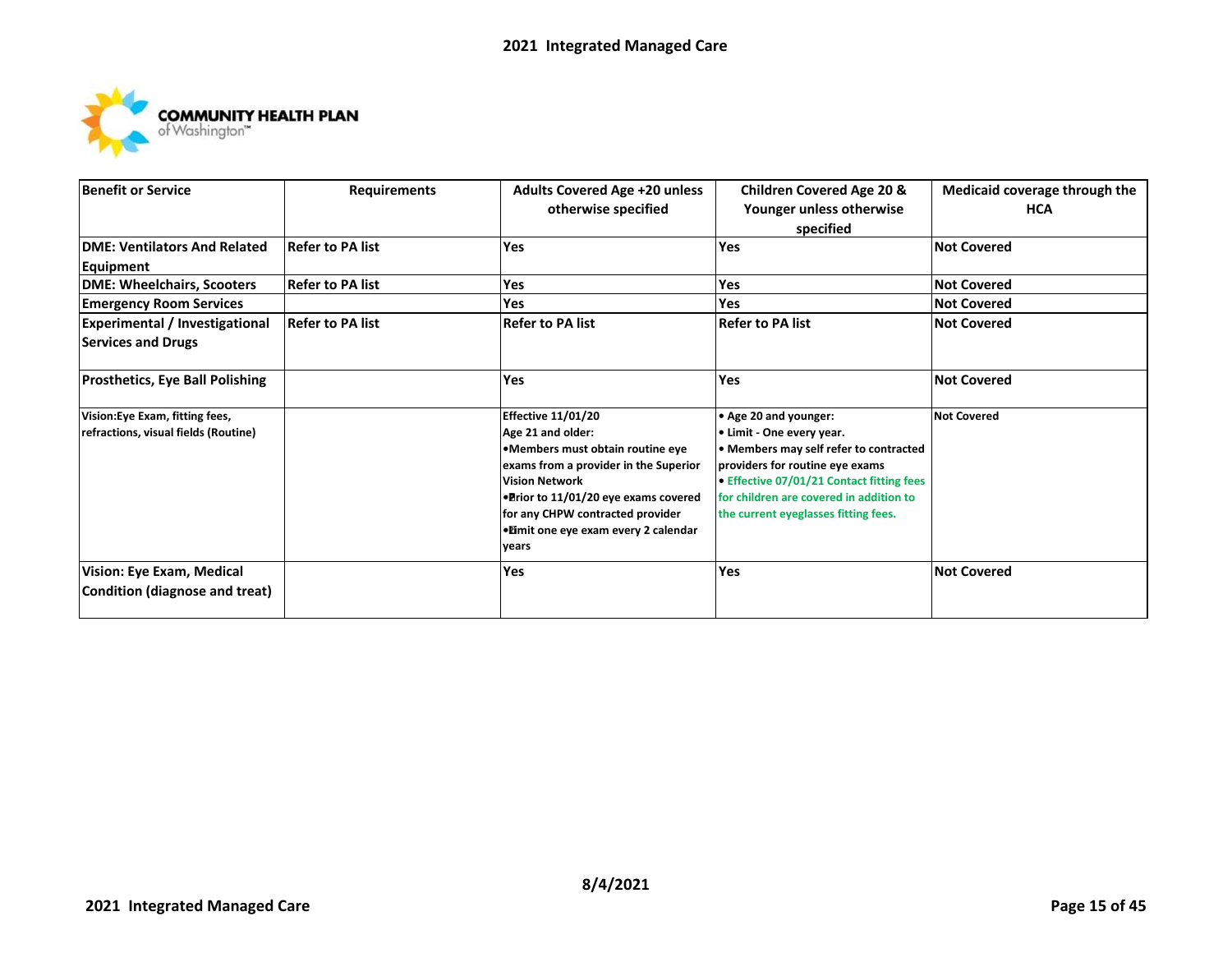

| <b>Benefit or Service</b>            | <b>Requirements</b>                   | <b>Adults Covered Age +20 unless</b>                                            | <b>Children Covered Age 20 &amp;</b>                                    | Medicaid coverage through the            |
|--------------------------------------|---------------------------------------|---------------------------------------------------------------------------------|-------------------------------------------------------------------------|------------------------------------------|
|                                      |                                       | otherwise specified                                                             | Younger unless otherwise                                                | <b>HCA</b>                               |
|                                      |                                       |                                                                                 | specified                                                               |                                          |
| Vision: Eyeglasses and               |                                       | <b>Effective 11/01/20</b>                                                       | Children under age 21:                                                  | Effective 07/01/21 Repair and            |
| eyeglasses adjustments and           |                                       | Age 21 and older:                                                               | . Initial eyeglasses for children are not                               | adjustment of spectacles for children is |
| repair. (Hardware)                   |                                       | • new vision hardware (eyeglasses)                                              | covered by CHPW. Vision Hardware only covered by Fee for Service (HCA). |                                          |
|                                      |                                       | benefit.                                                                        | available through Correctional                                          |                                          |
|                                      |                                       | • Contacts are not covered.                                                     | Industries (CI) Optical. Orders for                                     |                                          |
|                                      |                                       | • Members must obtain eyeglasses from                                           | eyeglasses are submitted by the optical                                 |                                          |
|                                      |                                       | a provider in the Superior Vision                                               | provider to CI Optical.                                                 |                                          |
|                                      |                                       | <b>Network</b>                                                                  | • Effective 07/01/21 Repair and                                         |                                          |
|                                      |                                       | • One (1) pair of glasses every 24                                              | adjustments of eyeglasses                                               |                                          |
|                                      |                                       | months for adults age 21 and older.                                             | (spectacles) for children is not covered                                |                                          |
|                                      |                                       | • Free frames. Ask your Superior Vision                                         | by CHPW.                                                                |                                          |
|                                      |                                       | Network provider for the selection.                                             |                                                                         |                                          |
|                                      |                                       | . If frames are chosen that are not                                             |                                                                         |                                          |
|                                      |                                       | included in the 'free' selection, member                                        |                                                                         |                                          |
|                                      |                                       | cost share will apply.                                                          |                                                                         |                                          |
|                                      |                                       | · Basic lenses (single vision, bifocal, and                                     |                                                                         |                                          |
|                                      |                                       | trifocal) are covered. Other options,                                           |                                                                         |                                          |
|                                      |                                       | tinting, etc. are not covered but                                               |                                                                         |                                          |
|                                      |                                       | available if member wants to pay the                                            |                                                                         |                                          |
|                                      |                                       | cost share.                                                                     |                                                                         |                                          |
|                                      |                                       | . Repair of glasses or replacement of lost<br>or stolen glasses is not covered. |                                                                         |                                          |
| Pharmacy, Family Planning:           | <b>Emergency contraceptive pills,</b> | <b>Yes</b>                                                                      | Yes                                                                     | <b>Not Covered</b>                       |
| <b>Birth Control, Contraception</b>  | condoms, gels, foams and creams       |                                                                                 |                                                                         |                                          |
| <b>Emergency and Over The</b>        | covered without prescription          |                                                                                 |                                                                         |                                          |
| Counter (OTC)                        | from a pharmacy or participating      |                                                                                 |                                                                         |                                          |
| clinic                               |                                       |                                                                                 |                                                                         |                                          |
|                                      |                                       |                                                                                 |                                                                         |                                          |
| Pharmacy, Family Planning:           | Member may self-refer to CHPW         | <b>Yes</b>                                                                      | Yes                                                                     | Member may self-refer to CHPW            |
| <b>Birth Control, Contraception,</b> | contracted women's health care        |                                                                                 |                                                                         | contracted women's health care           |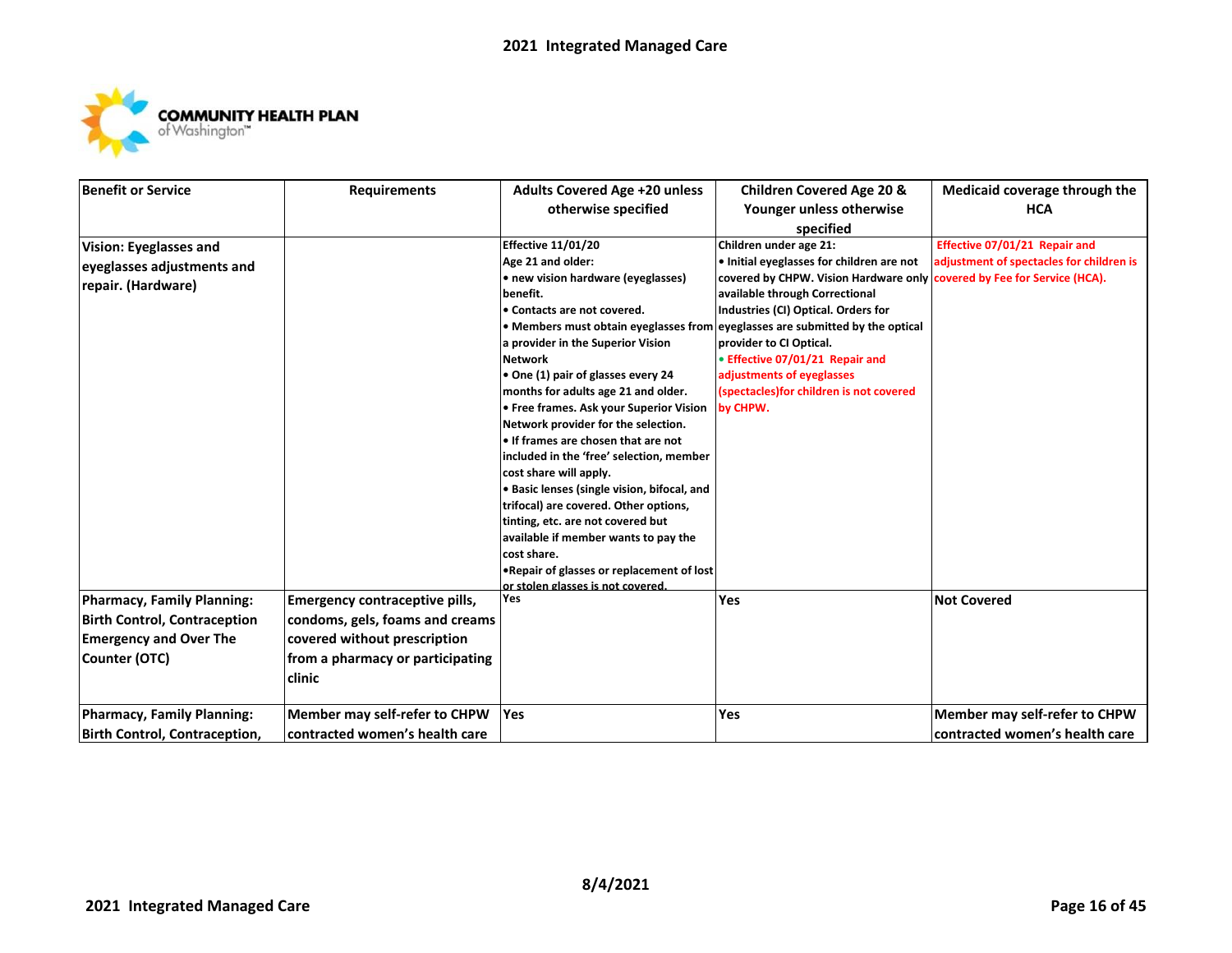

| <b>Benefit or Service</b>             | <b>Requirements</b>                   | <b>Adults Covered Age +20 unless</b> | <b>Children Covered Age 20 &amp;</b> | Medicaid coverage through the     |
|---------------------------------------|---------------------------------------|--------------------------------------|--------------------------------------|-----------------------------------|
|                                       |                                       | otherwise specified                  | Younger unless otherwise             | <b>HCA</b>                        |
|                                       |                                       |                                      | specified                            |                                   |
| <b>Maternity Services, Home</b>       | <b>Member may self-refer to CHPW</b>  | Yes                                  | Yes                                  | Member may self-refer to CHPW     |
| <b>Delivery: Outpatient</b>           | contracted women's health care        |                                      |                                      | contracted women's health care    |
|                                       | providers. If the provider is not in  |                                      |                                      | providers. If provider is not in  |
|                                       | network, then a Plan Approved         |                                      |                                      | network without a Plan Referral,  |
|                                       | Referral is required.                 |                                      |                                      | then services are covered for HCA |
|                                       |                                       |                                      |                                      | contracted providers by Fee-for-  |
|                                       |                                       |                                      |                                      | Service.                          |
| <b>Maternity Services: Inpatient</b>  | <b>Hospital Notification Required</b> | Yes                                  | Yes                                  | <b>Not Covered</b>                |
| <b>Family Planning: Outpatient</b>    | Member may self-refer to CHPW         | Yes                                  | <b>Yes</b>                           | Member may self-refer to CHPW     |
| (includes observations)               | contracted women's health care        |                                      |                                      | contracted women's health care    |
| preventive, pap tests,                | providers. If provider is not in      |                                      |                                      | providers. If provider is not in  |
| mammograms                            | network, then services are            |                                      |                                      | network, then services are        |
|                                       | covered for HCA contracted            |                                      |                                      | covered for HCA contracted        |
|                                       | providers by Fee-for-Service.         |                                      |                                      | providers by Fee-for-Service.     |
|                                       |                                       |                                      |                                      |                                   |
| <b>Family Planning: Office Visits</b> | Member may self-refer to CHPW         | Yes                                  | Yes.                                 | Member may self-refer to CHPW     |
|                                       | contracted women's health care        |                                      |                                      | contracted women's health care    |
|                                       | providers. If provider is not in      |                                      |                                      | providers. If provider is not in  |
|                                       | network, then services are            |                                      |                                      | network, then services are        |
|                                       | covered for HCA contracted            |                                      |                                      | covered for HCA contracted        |
|                                       | providers by Fee-for-Service.         |                                      |                                      | providers by Fee-for-Service.     |
|                                       |                                       |                                      |                                      |                                   |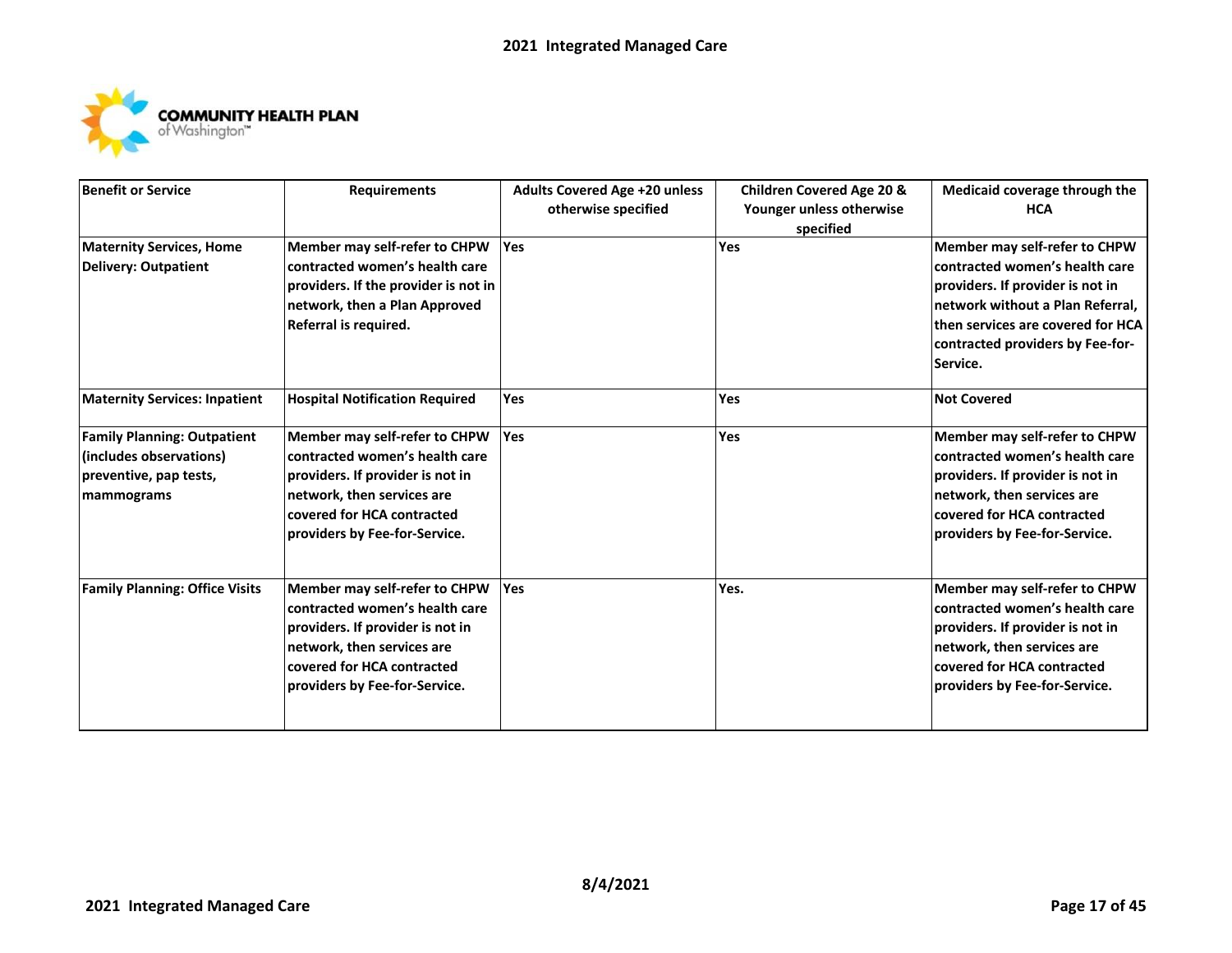

| <b>Benefit or Service</b>             | <b>Requirements</b>                                                                | <b>Adults Covered Age +20 unless</b> | <b>Children Covered Age 20 &amp;</b>                                            | Medicaid coverage through the     |
|---------------------------------------|------------------------------------------------------------------------------------|--------------------------------------|---------------------------------------------------------------------------------|-----------------------------------|
|                                       |                                                                                    | otherwise specified                  | Younger unless otherwise                                                        | <b>HCA</b>                        |
|                                       |                                                                                    |                                      | specified                                                                       |                                   |
| <b>Family Planning, Maternity:</b>    | Member may self-refer to CHPW                                                      | Yes. Parent must fill out the CHP    | Yes. Parent must fill out the CHP                                               | Member may self-refer to CHPW     |
| <b>Home Delivery</b>                  | contracted women's health care                                                     | newborn selection form within        | $\sf In$ ewborn selection form within                                           | contracted women's health care    |
|                                       | providers. If the provider is not in $ 60 \text{ days}$ of child's birth to ensure |                                      | 60 days of child's birth to ensure                                              | providers. If provider is not in  |
|                                       | network, then a Plan Approved                                                      | child eligibility.                   | child eligibility.                                                              | network without a Plan Referral,  |
|                                       | Referral is required.                                                              |                                      |                                                                                 | then services are covered for HCA |
|                                       |                                                                                    |                                      |                                                                                 | contracted providers by Fee-for-  |
|                                       |                                                                                    |                                      |                                                                                 | Service.                          |
|                                       |                                                                                    |                                      |                                                                                 |                                   |
| <b>Family Planning, Maternity:</b>    | Greater than 5 days in the                                                         |                                      | Yes, However parent must fill out Yes, However parent must fill out Not Covered |                                   |
| <b>Newborn Care</b>                   | hospital requires a separate                                                       | the HP newborn selection form        | the HP newborn selection form                                                   |                                   |
| <b>Family Planning: Sterilization</b> | Member may self-refer to CHPW                                                      | Yes, must be older than 21 years     | No, Not Covered                                                                 | Yes, for member less than 21      |
| for Women(includes tubal              | contracted women's health care                                                     | of age and sign a consent form       |                                                                                 | years old and those who do not    |
| ligation)                             | providers. If provider is not in                                                   | and wait 30 days after signature.    |                                                                                 | Meet other federal requirements.  |
|                                       | network, then services are                                                         | (30 day requirement may be           |                                                                                 | They must sign a consent form     |
|                                       | covered for HCA contracted                                                         | waived in cases of premature         |                                                                                 | and wait 30 days.                 |
|                                       | providers by Fee-for-Service.                                                      | delivery or emergency abdominal      |                                                                                 |                                   |
|                                       |                                                                                    | surgery.)                            |                                                                                 |                                   |
| <b>Forensic Exam</b>                  | <b>Not Covered</b>                                                                 | <b>Not Covered</b>                   | <b>Not Covered</b>                                                              | <b>Not Covered</b>                |
| <b>Health Education And Wellness</b>  | Yes, covered up to 6 combined                                                      | Yes                                  | <b>Yes</b>                                                                      | <b>Not Covered</b>                |
| <b>Programs: Asthma Education</b>     | (group and/or individual) visits                                                   |                                      |                                                                                 |                                   |
|                                       | per calendar year for asthma.                                                      |                                      |                                                                                 |                                   |
| <b>Health Education And Wellness</b>  | Yes, up to six hours of diabetes                                                   | Yes                                  | Yes                                                                             | <b>Not Covered</b>                |
| <b>Programs: Diabetic Education</b>   | education/diabetes management                                                      |                                      |                                                                                 |                                   |
|                                       | per client, per calendar year.                                                     |                                      |                                                                                 |                                   |
|                                       |                                                                                    |                                      |                                                                                 |                                   |
| <b>Health Education And Wellness</b>  | • Covered for clients under age                                                    | <b>Not Covered</b>                   | <b>Yes</b>                                                                      | <b>Not Covered</b>                |
| <b>Programs: Nutritional</b>          | 21                                                                                 |                                      |                                                                                 |                                   |
| <b>Counseling</b>                     | • Must be referred by PCP after                                                    |                                      |                                                                                 |                                   |
|                                       | an EPSDT screening                                                                 |                                      |                                                                                 |                                   |
|                                       |                                                                                    |                                      |                                                                                 |                                   |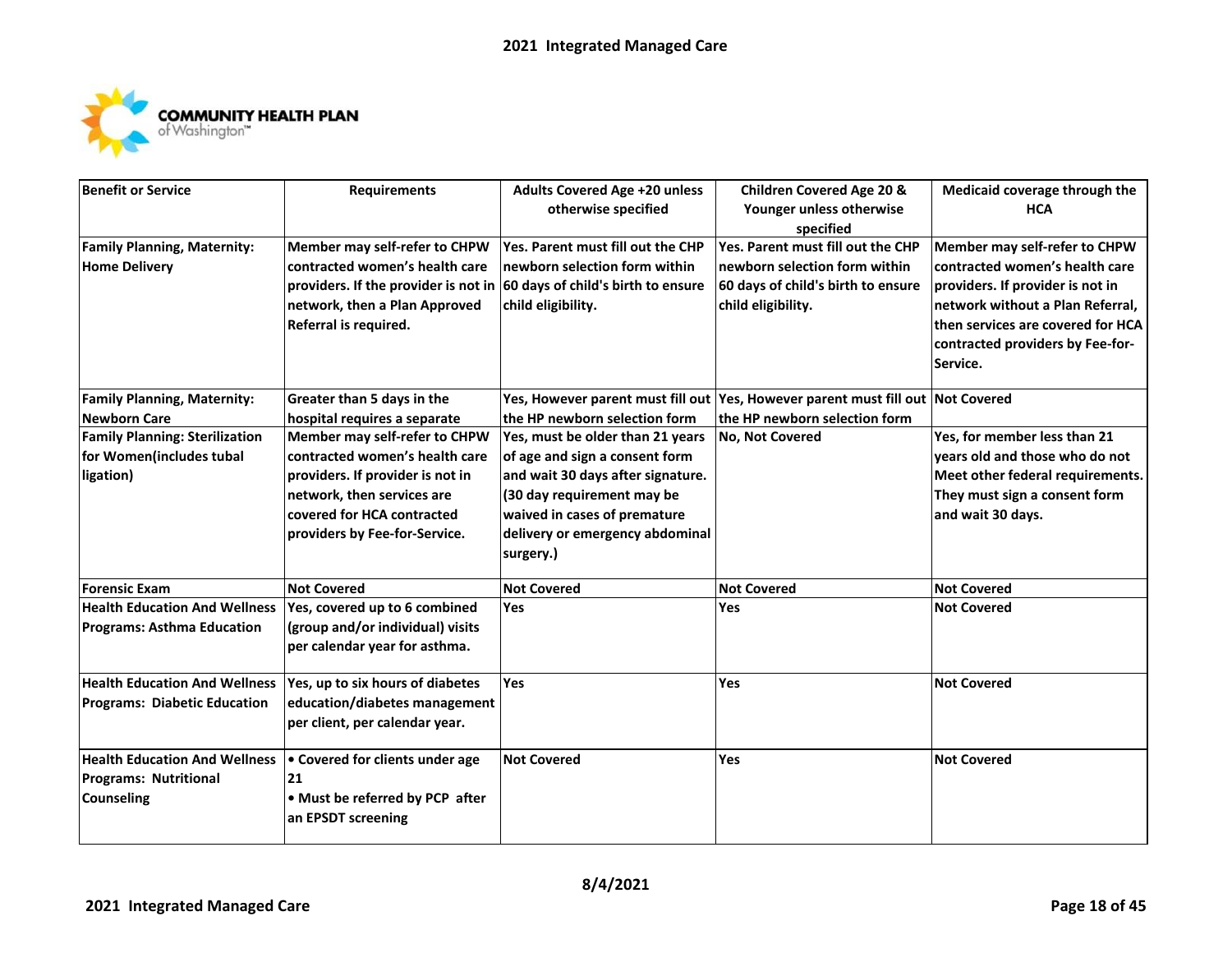

| <b>Benefit or Service</b>         | <b>Requirements</b>               | <b>Adults Covered Age +20 unless</b> | <b>Children Covered Age 20 &amp;</b> | Medicaid coverage through the |
|-----------------------------------|-----------------------------------|--------------------------------------|--------------------------------------|-------------------------------|
|                                   |                                   | otherwise specified                  | Younger unless otherwise             | <b>HCA</b>                    |
|                                   |                                   |                                      | specified                            |                               |
| Hearing aids: Non-surgical,       | PA Required when hearing aid is   | Covered for one or both ears         | Covered                              | <b>Not Covered</b>            |
| hearing hardware                  | greater than \$500.00.            | depending on medical necessity.      |                                      |                               |
| <b>Hearing Exams (audiology)</b>  | Yes, examinations to determine    | Yes                                  | <b>Yes</b>                           | <b>Not Covered</b>            |
|                                   | hearing loss.                     |                                      |                                      |                               |
| <b>HIV/Aids- Screening</b>        |                                   | Yes                                  | Yes                                  | <b>Not Covered</b>            |
| Out of Area Coverage: Routine,    | <b>Not Covered</b>                | <b>Not Covered</b>                   | <b>Not Covered</b>                   | <b>Not Covered</b>            |
| <b>Preventive Care</b>            |                                   |                                      |                                      |                               |
| Home Health Agency, Home          | • Review Prior Authorization list | <b>Yes</b>                           | Yes                                  | <b>Not Covered</b>            |
| <b>Health Care</b>                | for related services. Link:       |                                      |                                      |                               |
|                                   | http://chpw.org/for-              |                                      |                                      |                               |
|                                   | providers/prior-authorization-    |                                      |                                      |                               |
|                                   | and-medical-review/               |                                      |                                      |                               |
|                                   | • Services related to the Home    |                                      |                                      |                               |
|                                   | Health may require additional     |                                      |                                      |                               |
|                                   | prior authorization, for example  |                                      |                                      |                               |
|                                   | medication, physical therapy,     |                                      |                                      |                               |
|                                   | enteral nutrition.                |                                      |                                      |                               |
|                                   |                                   |                                      |                                      |                               |
|                                   |                                   |                                      |                                      |                               |
| <b>Home Infusion Therapy</b>      | Services related to the Home      | <b>Yes</b>                           | Yes                                  | <b>Not Covered</b>            |
|                                   | Infusion may require prior        |                                      |                                      |                               |
|                                   | authorization, for example        |                                      |                                      |                               |
|                                   | medication and oral enteral       |                                      |                                      |                               |
|                                   | feeding. Review Prior             |                                      |                                      |                               |
|                                   | Authorization                     |                                      |                                      |                               |
|                                   | list:http://www.chpw.org/for-     |                                      |                                      |                               |
|                                   | providers/prior-authorization-    |                                      |                                      |                               |
|                                   | and-medical-review/               |                                      |                                      |                               |
|                                   |                                   |                                      |                                      |                               |
| <b>Home intrauterine Activity</b> | <b>Not Covered</b>                | <b>Not Covered</b>                   | <b>Not Covered</b>                   | <b>Not Covered</b>            |
| <b>Monitoring (Fetal heart</b>    |                                   |                                      |                                      |                               |
| <b>Monitor)</b>                   |                                   |                                      |                                      |                               |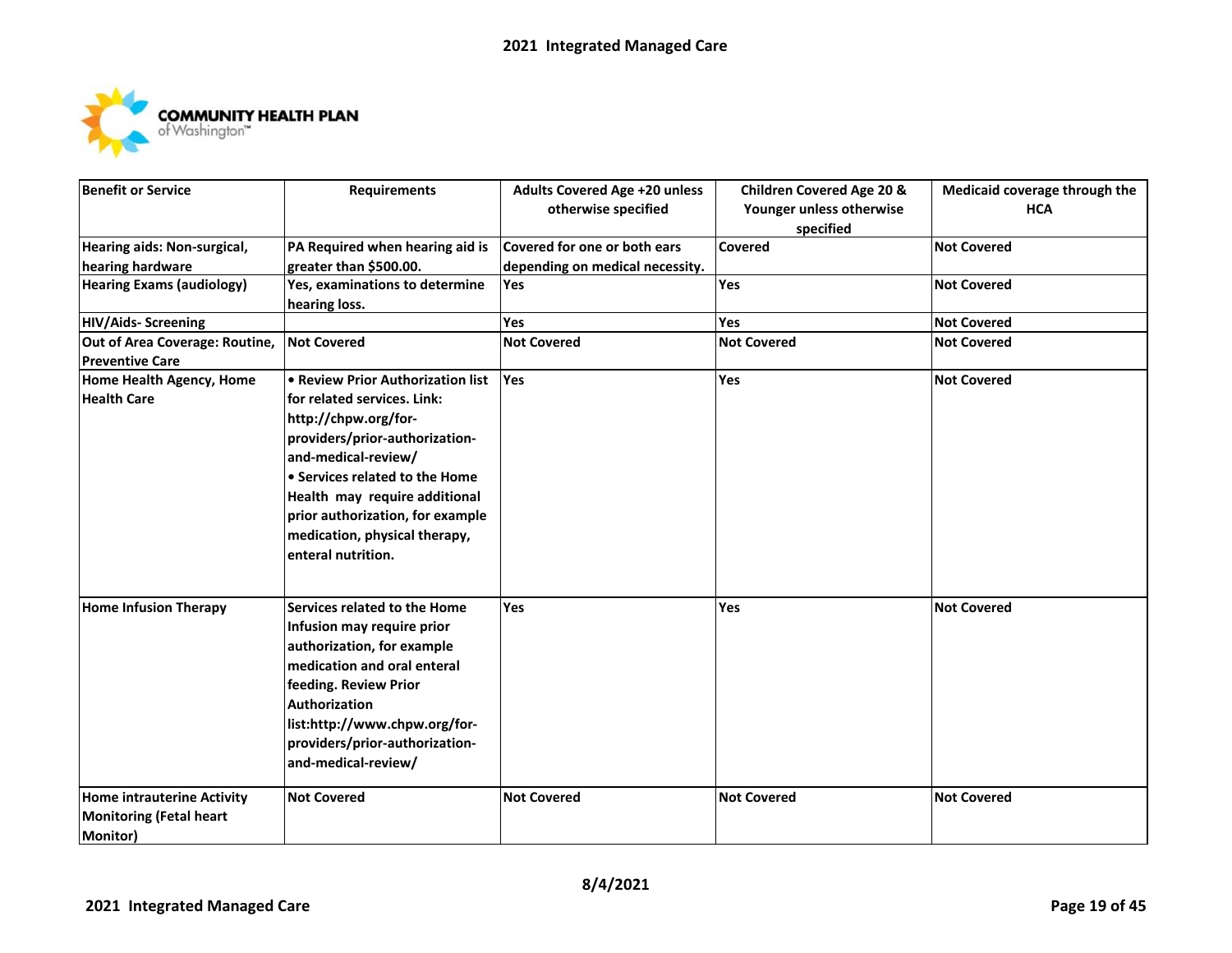

| Benefit or Service                            | <b>Requirements</b>                                                | <b>Adults Covered Age +20 unless</b> | <b>Children Covered Age 20 &amp;</b> | Medicaid coverage through the |
|-----------------------------------------------|--------------------------------------------------------------------|--------------------------------------|--------------------------------------|-------------------------------|
|                                               |                                                                    | otherwise specified                  | Younger unless otherwise             | <b>HCA</b>                    |
|                                               |                                                                    |                                      | specified                            |                               |
| <b>Home Phototherapy</b>                      |                                                                    | Yes                                  | Yes                                  | <b>Not Covered</b>            |
| Hyperbilirubinemia                            |                                                                    |                                      |                                      |                               |
| <b>Hospice Care, Home</b>                     | Services in relation to Hospice                                    | Yes                                  | Yes                                  | <b>Not Covered</b>            |
|                                               | Care may require prior                                             |                                      |                                      |                               |
|                                               | authorization, for example                                         |                                      |                                      |                               |
|                                               | medication and DME in the                                          |                                      |                                      |                               |
|                                               | home. Review Prior                                                 |                                      |                                      |                               |
|                                               | <b>Authorization list for related</b>                              |                                      |                                      |                               |
|                                               | services.                                                          |                                      |                                      |                               |
|                                               | http://www.chpw.org/for-                                           |                                      |                                      |                               |
|                                               | providers/prior-authorization-                                     |                                      |                                      |                               |
|                                               | and-medical-review/                                                |                                      |                                      |                               |
|                                               | Hospital Care: Inpatient Hospice Hospital notification is required | <b>Yes</b>                           | <b>Yes</b>                           | <b>Not Covered</b>            |
|                                               | for all admissions                                                 |                                      |                                      |                               |
| <b>Hospital Care: Inpatient</b>               | • Bospital notification is required                                | Yes                                  | Yes                                  | <b>Not Covered</b>            |
|                                               | for all admissions                                                 |                                      |                                      |                               |
|                                               | • Prior authorization is required                                  |                                      |                                      |                               |
|                                               | for all planned inpatient stays                                    |                                      |                                      |                               |
|                                               | • Prior authorization is required                                  |                                      |                                      |                               |
|                                               | for Administrative days                                            |                                      |                                      |                               |
|                                               | <b>Refer to PA list</b>                                            | <b>Yes</b>                           | <b>Yes</b>                           | <b>Not Covered</b>            |
| <b>Hospital Care: Outpatient</b>              |                                                                    |                                      |                                      |                               |
| <b>Surgery</b><br>HPV (Human papilloma Virus) |                                                                    | Yes                                  | Yes                                  | <b>Not Covered</b>            |
| <b>Test</b>                                   |                                                                    | <b>CDC</b> recommendations:          | <b>CDC</b> recommendations:          |                               |
|                                               |                                                                    | Catch-up Vaccine through 26          | Adult 27 through 45 years of age     |                               |
|                                               |                                                                    | years of age                         |                                      |                               |
| Hyperbaric Oxygen                             | <b>Refer to PA list</b>                                            | Yes                                  | Yes                                  | <b>Not Covered</b>            |
| <b>Pressurization</b>                         |                                                                    |                                      |                                      |                               |
|                                               |                                                                    |                                      |                                      |                               |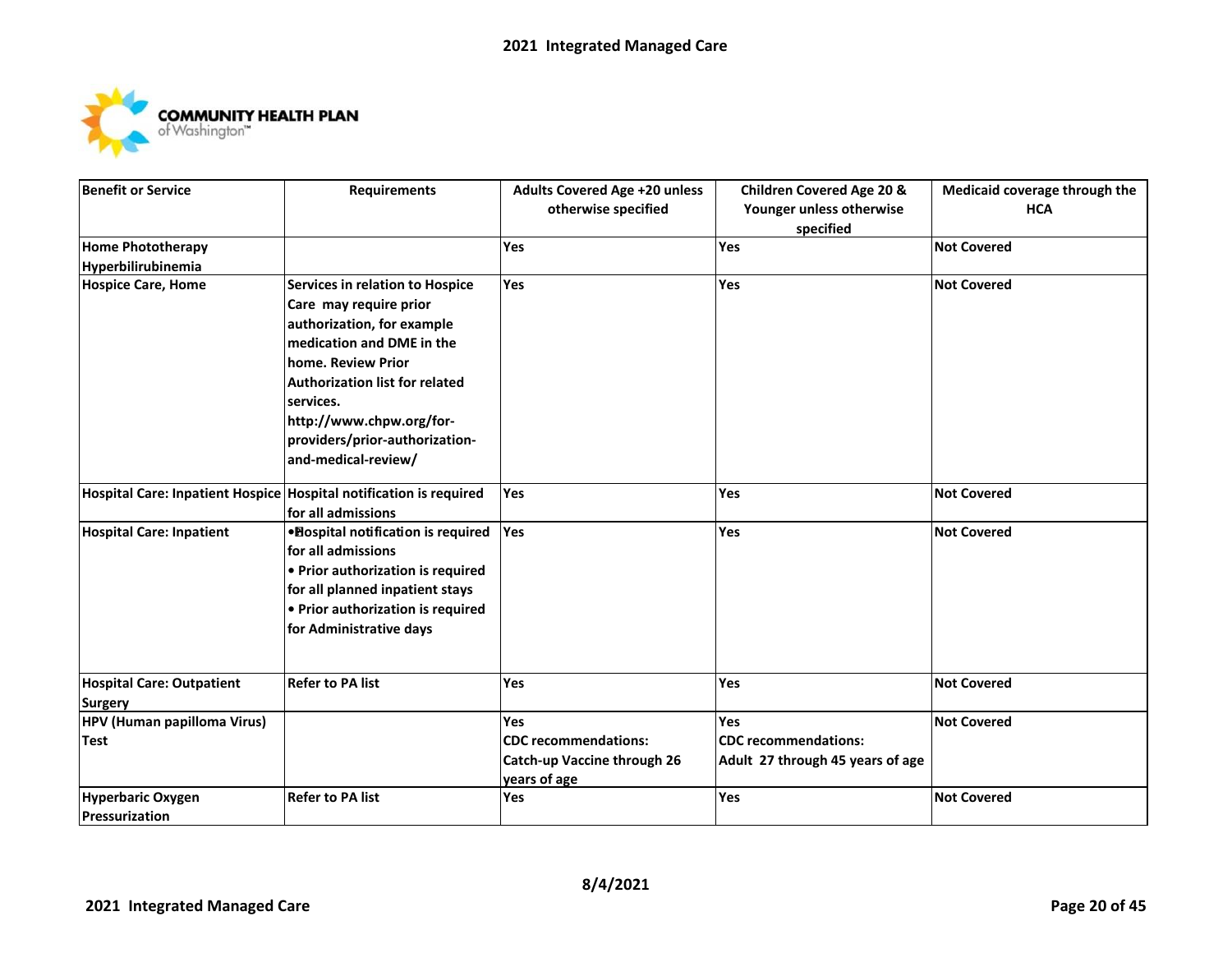

| <b>Benefit or Service</b>            | <b>Requirements</b>                    | Adults Covered Age +20 unless | <b>Children Covered Age 20 &amp;</b> | Medicaid coverage through the           |
|--------------------------------------|----------------------------------------|-------------------------------|--------------------------------------|-----------------------------------------|
|                                      |                                        | otherwise specified           | Younger unless otherwise             | <b>HCA</b>                              |
|                                      |                                        |                               | specified                            |                                         |
| Vaccinations, immunizations:         | • Required if outside of age or        | Yes                           | Yes                                  | <b>Not Covered</b>                      |
| meningococcal vaccine                | dose limits.                           |                               |                                      |                                         |
|                                      | • Refer to searchable formulary        |                               |                                      |                                         |
|                                      | to verify requirements.                |                               |                                      |                                         |
|                                      | (http://chpw.org/for-                  |                               |                                      |                                         |
|                                      | members/pharmacy/apple-                |                               |                                      |                                         |
|                                      | health-formulary)                      |                               |                                      |                                         |
|                                      | . No requirement when                  |                               |                                      |                                         |
|                                      | administered by the Participating      |                               |                                      |                                         |
|                                      | <b>Pharmacy, Primary Care Provider</b> |                               |                                      |                                         |
|                                      | and or the Public health               |                               |                                      |                                         |
|                                      | department (Participating              |                               |                                      |                                         |
|                                      | <b>Provider Only)</b>                  |                               |                                      |                                         |
| <b>Incarcerated Care</b>             | <b>Not Covered Effective</b>           | Not Covered. Effective        | <b>Not Covered. Effective</b>        | <b>Covered by Health Care Authority</b> |
|                                      | 07/01/2017                             | 07/01/2017                    | 07/01/2017.                          |                                         |
| Infertility, Impotence and           | Not covered, including but not         | <b>Not Covered</b>            | <b>Not Covered</b>                   | <b>Not Covered</b>                      |
| <b>Sexual Dysfunction</b>            | limited to testing and treatment       |                               |                                      |                                         |
|                                      | of infertility, sterility, artificial  |                               |                                      |                                         |
|                                      | insemination, sterilization            |                               |                                      |                                         |
|                                      | reversal and in vitro fertilization.   |                               |                                      |                                         |
|                                      |                                        |                               |                                      |                                         |
| <b>Interpreter Services: Medical</b> | Not covered, if not mental health      |                               |                                      | For medical encounters and HCA          |
| <b>Services (not Mental Health)</b>  | related. See HCA Column for            |                               |                                      | Fair Hearings, refer to the HCA.        |
|                                      | additional services available          |                               |                                      | Interpreter services only covered       |
|                                      | when not mental health related.        |                               |                                      | for administrative issues such as       |
|                                      | See Mental Health: Interpreter in      |                               |                                      | handling member complaints and          |
|                                      | this grid if mental health related.    |                               |                                      | appeals. Interpreter must be            |
|                                      |                                        |                               |                                      | certified with the HCA.                 |
|                                      |                                        |                               |                                      |                                         |
|                                      |                                        |                               |                                      |                                         |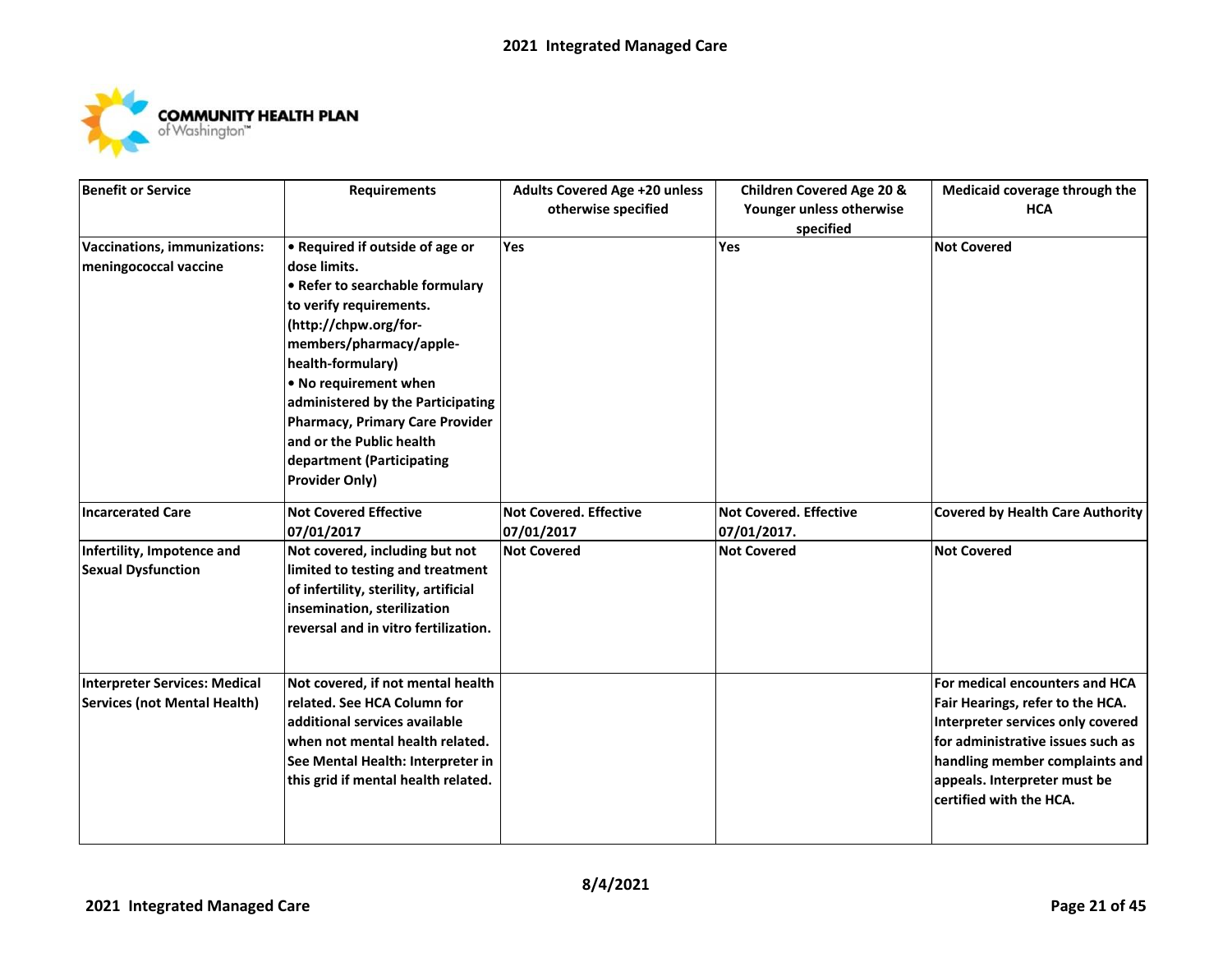

| Benefit or Service                     | <b>Requirements</b>              | <b>Adults Covered Age +20 unless</b> | <b>Children Covered Age 20 &amp;</b> | Medicaid coverage through the |
|----------------------------------------|----------------------------------|--------------------------------------|--------------------------------------|-------------------------------|
|                                        |                                  | otherwise specified                  | Younger unless otherwise             | <b>HCA</b>                    |
|                                        |                                  |                                      | specified                            |                               |
| IV Therapy: Outpatient                 | Services related to the Infusion | <b>Yes</b>                           | Yes                                  | <b>Not Covered</b>            |
|                                        | may require prior authorization, |                                      |                                      |                               |
|                                        | for example medication and oral  |                                      |                                      |                               |
|                                        | enteral feeding. Check Prior     |                                      |                                      |                               |
|                                        | <b>Authorization list:</b>       |                                      |                                      |                               |
|                                        | http://www.chpw.org/for-         |                                      |                                      |                               |
|                                        | providers/prior-authorization-   |                                      |                                      |                               |
|                                        | and-medical-review/              |                                      |                                      |                               |
|                                        |                                  |                                      |                                      |                               |
|                                        |                                  |                                      |                                      |                               |
| IV Therapy: Home                       | Services related to the Home     | <b>Yes</b>                           | Yes                                  | <b>Not Covered</b>            |
|                                        | Infusion may require prior       |                                      |                                      |                               |
|                                        | authorization, for example       |                                      |                                      |                               |
|                                        | medication and oral enteral      |                                      |                                      |                               |
|                                        | feeding. Check Prior             |                                      |                                      |                               |
|                                        | <b>Authorization list:</b>       |                                      |                                      |                               |
| <b>Learning Disabilities</b>           | See Applied Behavior Health      | <b>Not Covered</b>                   | <b>See Applied Behavior Health</b>   | <b>Not Covered</b>            |
|                                        | Services, ABA                    |                                      | Services, ABA                        |                               |
| <b>Lymphedema Treatment</b>            | Covered as part of cancer        | Yes                                  | Yes                                  | <b>Not Covered</b>            |
|                                        | treatment.                       |                                      |                                      |                               |
| <b>Mammogram: Diagnostic</b>           |                                  | Yes                                  | Yes                                  | <b>Not Covered</b>            |
| <b>Manipulation of Spine &amp;</b>     | (see Chiropractic care and       | (see Chiropractic care and           | (see Chiropractic care and           | (see Chiropractic care and    |
| <b>Extremities (see Chiropractic)</b>  | osteopathic manipulation)        | osteopathic manipulation)            | osteopathic manipulation)            | osteopathic manipulation)     |
| Mental Health: Inpatient Acute         | • PA required for any facility-  | Yes                                  | Yes                                  | <b>Not Covered</b>            |
| <b>Care Facility Psychiatric</b>       | based service providing 24       |                                      |                                      |                               |
| <b>Admission (Behavioral Health</b>    | hours/day and 7 days per week    |                                      |                                      |                               |
| <b>Unit or Free Standing Hospital)</b> | services                         |                                      |                                      |                               |
|                                        | •Notification of emergent and    |                                      |                                      |                               |
|                                        | voluntary admits required within |                                      |                                      |                               |
|                                        | 24 hours.                        |                                      |                                      |                               |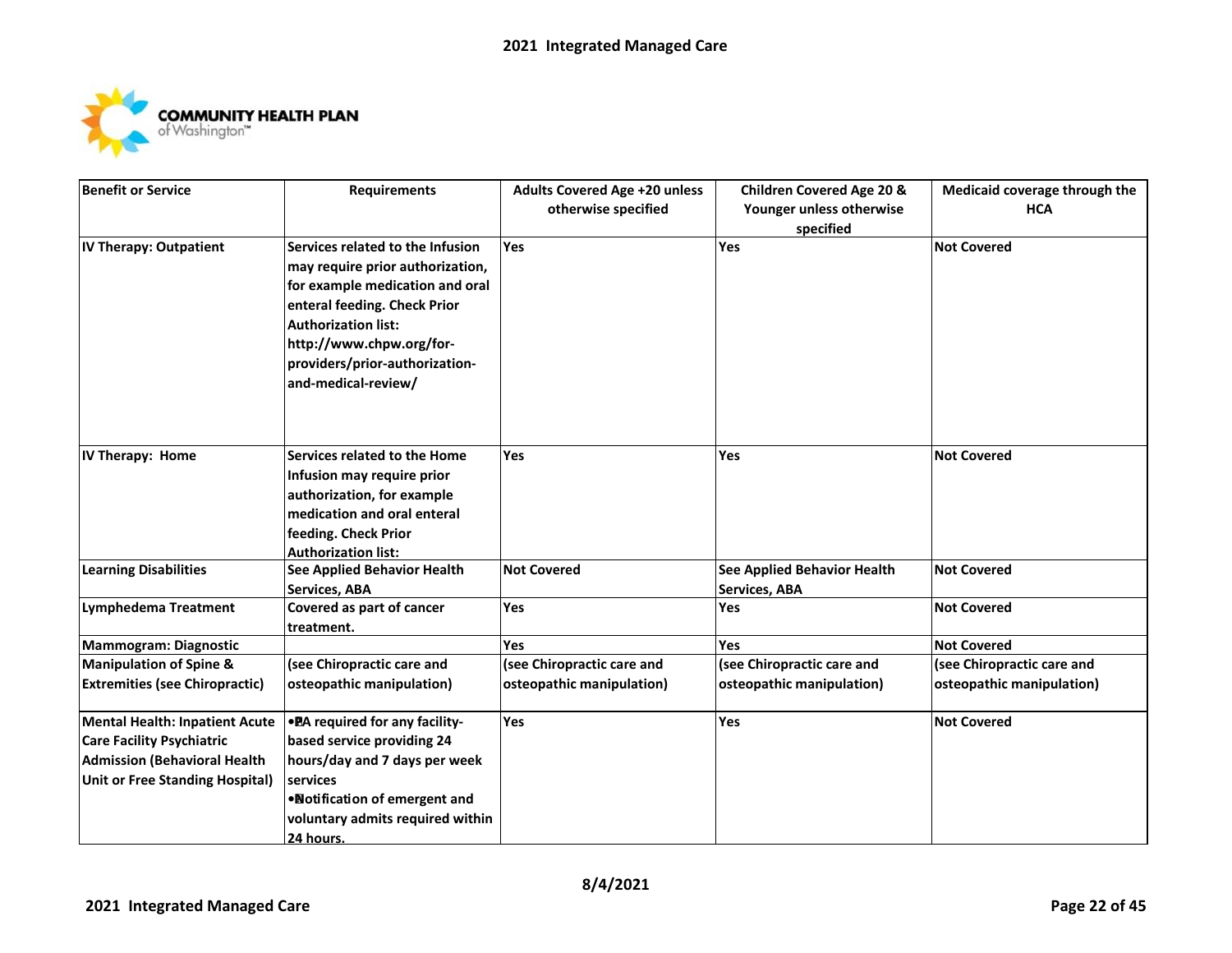

| <b>Benefit or Service</b>                                                                                                                       | <b>Requirements</b>                                                                                                                                                                                                                                                                        | <b>Adults Covered Age +20 unless</b><br>otherwise specified                                      | <b>Children Covered Age 20 &amp;</b><br>Younger unless otherwise<br>specified | Medicaid coverage through the<br><b>HCA</b>                 |
|-------------------------------------------------------------------------------------------------------------------------------------------------|--------------------------------------------------------------------------------------------------------------------------------------------------------------------------------------------------------------------------------------------------------------------------------------------|--------------------------------------------------------------------------------------------------|-------------------------------------------------------------------------------|-------------------------------------------------------------|
| <b>Mental Health: Inpatient Acute</b><br><b>Care Professional Services,</b><br><b>Counseling, Therapy Services,</b><br><b>Individual, Group</b> | Based on Facility Authorization. If Yes. Effective 01/01/2017<br>Facility stay is authorized the<br><b>Professional Services are</b><br>authorized.                                                                                                                                        |                                                                                                  | Yes. Effective 01/01/2017                                                     | <b>Not Covered</b>                                          |
| Vaccinations, immunizations:<br><b>Shingles (Herpes Zoster)</b>                                                                                 | • Required if outside of age or<br>dose limits.<br>• Refer to searchable formulary<br>to verify requirements.<br>(http://chpw.org/for-<br>members/pharmacy/apple-<br>health-formulary)                                                                                                     | ZOSTAVAX - 90736: 60 years of<br>age and older<br>SHINGRIX - 90750: 50 years of<br>age and older | <b>No</b>                                                                     | <b>Not Covered</b>                                          |
| <b>Unlisted Codes with Charge</b><br>more than \$250.00                                                                                         | PA required for unlisted codes<br>with charge more than \$250.00.<br>Unlisted codes is the actual, AMA<br>description of the service.<br><b>Medical necessity documentation</b><br>and pricing must be submitted<br>with the request.<br>Example: 43499, Unlisted<br>procedure, esophagus. | <b>Yes</b>                                                                                       | <b>Yes</b>                                                                    | <b>Not Covered</b>                                          |
| <b>Mental Health: Outpatient</b><br><b>Treatment</b>                                                                                            | See specific Mental Health<br>Service.                                                                                                                                                                                                                                                     | See specific Mental Health<br>Service.                                                           | See specific Mental Health<br>Service.                                        | See specific Mental Health<br>Service.                      |
| <b>Methadone Treatment</b>                                                                                                                      | <b>See Opiate Substitution</b><br><b>Treatment Services</b>                                                                                                                                                                                                                                | <b>See Opiate Substitution</b><br><b>Treatment Services</b>                                      | <b>See Opiate Substitution</b><br><b>Treatment Services</b>                   | <b>See Opiate Substitution</b><br><b>Treatment Services</b> |
| <b>Neurodevelopment Therapy</b>                                                                                                                 | Only for Children ages 20 and<br>under. Not covered for adults.                                                                                                                                                                                                                            | No.                                                                                              | Yes.                                                                          | <b>Not Covered</b>                                          |
| <b>Mental Health:</b><br><b>Neuropsychological Testing,</b>                                                                                     | <b>Refer to PA list</b>                                                                                                                                                                                                                                                                    | Yes                                                                                              | Yes                                                                           | <b>Not Covered</b>                                          |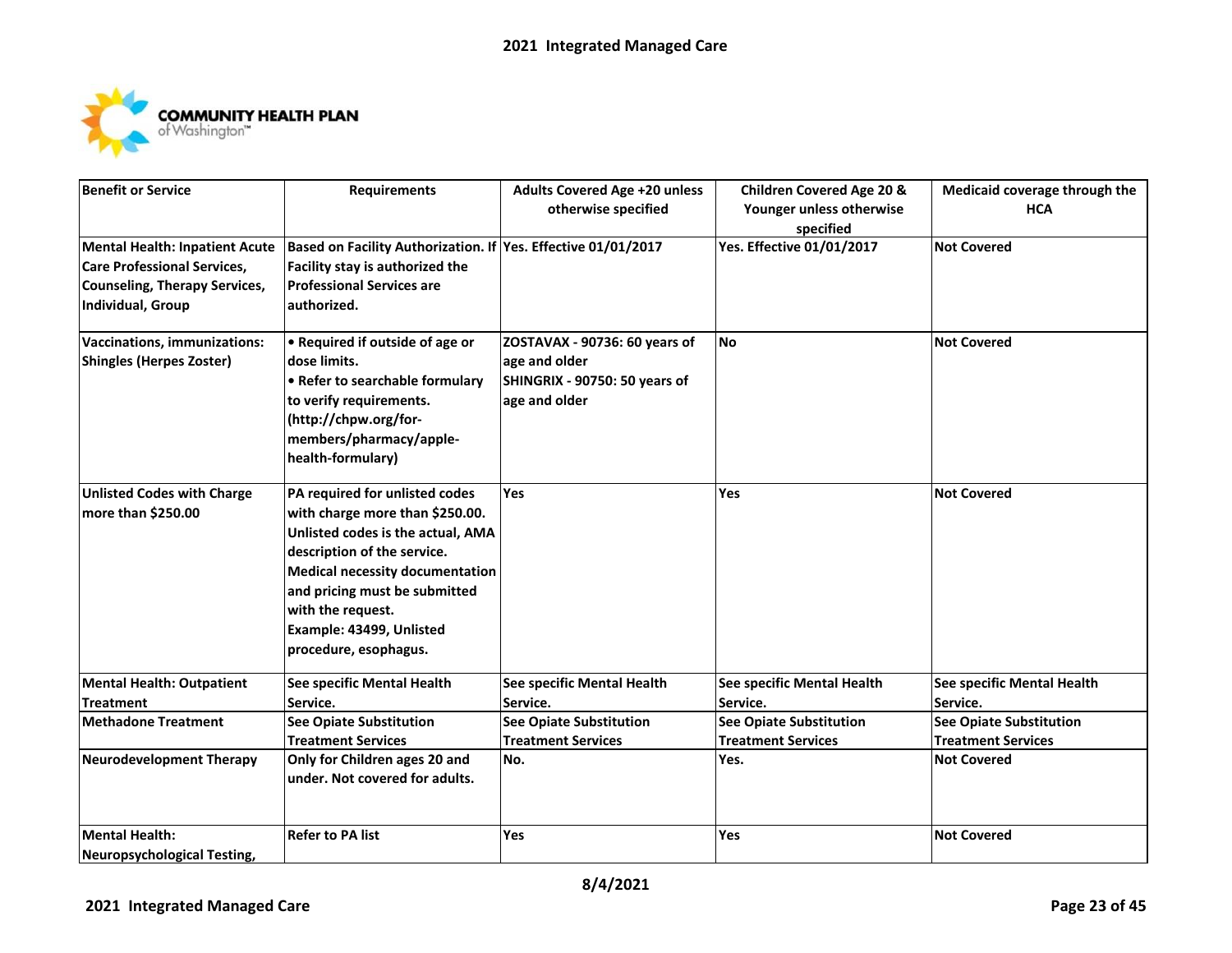

| <b>Benefit or Service</b>             | <b>Requirements</b>             | <b>Adults Covered Age +20 unless</b> | <b>Children Covered Age 20 &amp;</b> | Medicaid coverage through the |
|---------------------------------------|---------------------------------|--------------------------------------|--------------------------------------|-------------------------------|
|                                       |                                 | otherwise specified                  | Younger unless otherwise             | <b>HCA</b>                    |
|                                       |                                 |                                      | specified                            |                               |
| <b>Obesity Services, Weight</b>       | Not Covered, weight-loss drugs, | <b>Not Covered</b>                   | <b>Not Covered</b>                   | <b>Not Covered</b>            |
| <b>Reduction and Control Services</b> | weight-loss products, gym       |                                      |                                      |                               |
| <b>Occupational Injuries</b>          | <b>Not Covered</b>              | <b>Not Covered</b>                   | <b>Not Covered</b>                   | <b>Not Covered</b>            |
| <b>Office Visit</b>                   |                                 | Yes                                  | Yes                                  | <b>Not Covered</b>            |
| Orthoptic, Pleoptic Therapy,          | <b>Refer to PA list</b>         | Yes                                  | Yes                                  | <b>Not Covered</b>            |
| eye exercises, eye training           |                                 |                                      |                                      |                               |
| Out of Area Coverage: Urgent          | No requirement (par/non-par)    | <b>Yes</b>                           | Yes                                  | <b>Not Covered</b>            |
| Care                                  |                                 |                                      |                                      |                               |
| Within the U.S and U.S.               |                                 |                                      |                                      |                               |
| <b>Territories Only</b>               |                                 |                                      |                                      |                               |
| <b>Out Of Area Coverage:</b>          | No Requirement (par / non-par)  | Yes                                  | Yes                                  | <b>Not Covered</b>            |
| <b>Emergency Room, ER</b>             |                                 |                                      |                                      |                               |
| Within the U.S and U.S.               |                                 |                                      |                                      |                               |
| <b>Territories Only</b>               |                                 |                                      |                                      |                               |
| <b>Outpatient Diagnostic and</b>      | <b>Refer to PA list</b>         | Yes                                  | Yes                                  | <b>Not Covered</b>            |
| Therapeutic Radiology, Xray,          |                                 |                                      |                                      |                               |
| Image                                 |                                 |                                      |                                      |                               |
| <b>Outpatient Diagnostic:</b>         | <b>Refer to PA list</b>         | Yes                                  | Yes                                  | <b>Not Covered</b>            |
| <b>Laboratory Services</b>            |                                 |                                      |                                      |                               |
| <b>Outpatient Therapeutic and</b>     | <b>Refer to PA list</b>         | Yes.                                 | Yes.                                 | <b>Not Covered</b>            |
| <b>Diagnostic Radiology Service,</b>  |                                 |                                      |                                      |                               |
| Pain Clinic: Office Visits            |                                 | Yes.                                 | Yes.                                 | <b>Not Covered</b>            |
| Pain Clinic: Outpatient               | <b>Refer to PA list</b>         | Yes.                                 | Yes.                                 | <b>Not Covered</b>            |
| Rehabilitation                        |                                 |                                      |                                      |                               |
| Pain Clinic: Treatment (e.g.          | <b>Refer to PA list</b>         | Yes.                                 | Yes.                                 | <b>Not Covered</b>            |
| nerve block, epidural)                |                                 |                                      |                                      |                               |
| <b>Pain Management</b>                |                                 | Yes.                                 | Yes.                                 | <b>Not Covered</b>            |
| <b>Hospice Care: Palliative Care</b>  | Covered in conjunction with     | Yes.                                 | Yes.                                 | <b>Not Covered</b>            |
|                                       | hospice care.                   |                                      |                                      |                               |
| <b>Pathology Services</b>             | No Requirement needed           | Yes                                  | Yes                                  | <b>Not Covered</b>            |
|                                       | (par/Non-Par)                   |                                      |                                      |                               |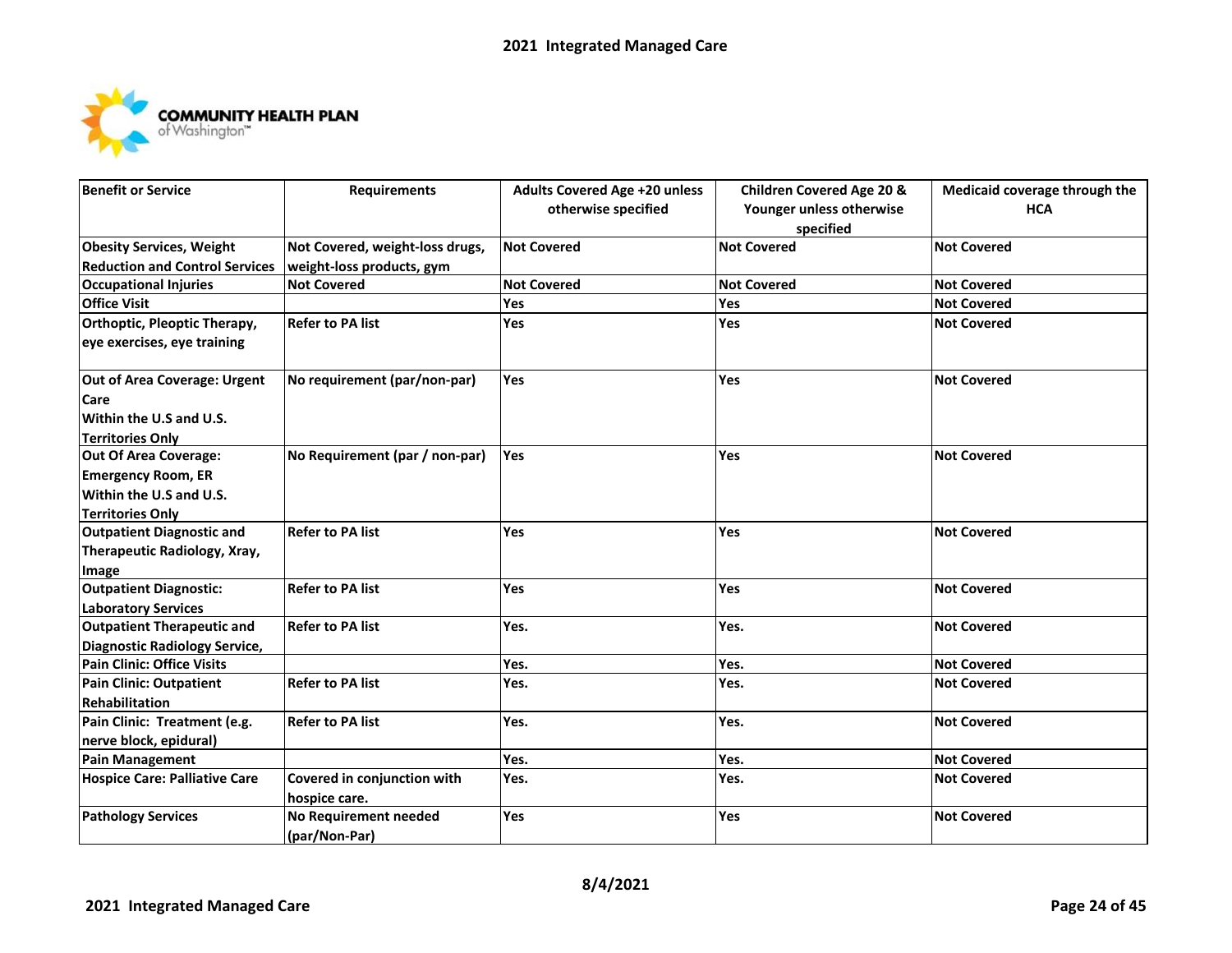

| <b>Benefit or Service</b>                                    | <b>Requirements</b>                               | <b>Adults Covered Age +20 unless</b> | <b>Children Covered Age 20 &amp;</b> | Medicaid coverage through the |
|--------------------------------------------------------------|---------------------------------------------------|--------------------------------------|--------------------------------------|-------------------------------|
|                                                              |                                                   | otherwise specified                  | Younger unless otherwise             | <b>HCA</b>                    |
|                                                              |                                                   |                                      | specified                            |                               |
| <b>Physical Exams, Preventive</b>                            | • Sports Physicals only for ages 6                | Yes                                  | Yes                                  | <b>Not Covered</b>            |
| Care, Sports Physicals for ages 6 through 18                 |                                                   |                                      |                                      |                               |
| through 18.                                                  | • Sports Physicals not covered 19                 |                                      |                                      |                               |
|                                                              | years of age and greater.                         |                                      |                                      |                               |
| PKU (Phenylketonuria) Formula                                |                                                   | <b>Yes</b>                           | Yes                                  | <b>Not Covered</b>            |
| Podiatry (including diabetic foot Routine care foot care not |                                                   | Age 21 and older                     | <b>Not Covered</b>                   | <b>Not Covered</b>            |
| care)                                                        | covered. Foot care must be                        |                                      |                                      |                               |
|                                                              | medically necessary only for an                   |                                      |                                      |                               |
|                                                              | acute condition, an exacerbation                  |                                      |                                      |                               |
|                                                              | of a chronic condition, or                        |                                      |                                      |                               |
|                                                              | presence of a systemic condition                  |                                      |                                      |                               |
|                                                              | such as metabolic, neurologic, or                 |                                      |                                      |                               |
|                                                              | peripheral vascular disease.                      |                                      |                                      |                               |
| <b>Prescriptions, Pharmacy:</b>                              | <b>Included with Inpatient Hospital</b>           | Yes                                  | Yes                                  | <b>Not Covered</b>            |
| <b>Inpatient Drugs</b>                                       | <b>Stay (Hospital Notification</b>                |                                      |                                      |                               |
|                                                              | Required)                                         |                                      |                                      |                               |
| <b>DME: Durable Medical</b>                                  | Some DME requires prior                           | <b>Yes</b>                           | <b>Yes</b>                           | <b>Not Covered</b>            |
| Equipment                                                    | authorization, check procedure                    |                                      |                                      |                               |
|                                                              | codes for details. All DME with a                 |                                      |                                      |                               |
|                                                              | purchase price greater than                       |                                      |                                      |                               |
|                                                              | \$500.00 allowed amount.                          |                                      |                                      |                               |
| <b>Out of Area: Prescriptions,</b>                           | Approved on a case-by-case basis See requirements |                                      | See requirements                     | <b>Not Covered</b>            |
| <b>Pharmacy, Drugs</b>                                       | by CHPW pharmacy for                              |                                      |                                      |                               |
|                                                              | emergencies only                                  |                                      |                                      |                               |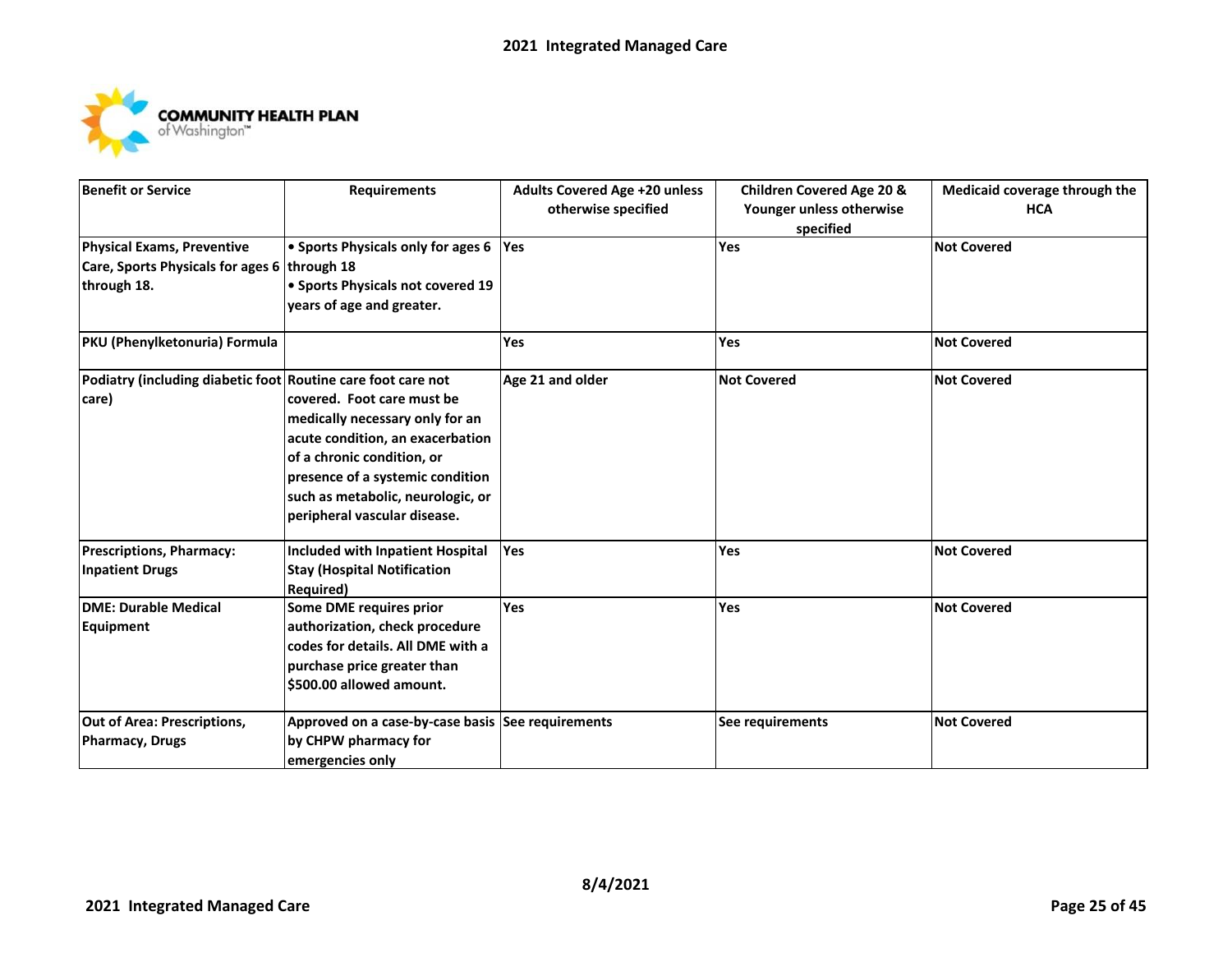

| <b>Benefit or Service</b>             | <b>Requirements</b>                     | <b>Adults Covered Age +20 unless</b> | <b>Children Covered Age 20 &amp;</b> | Medicaid coverage through the |
|---------------------------------------|-----------------------------------------|--------------------------------------|--------------------------------------|-------------------------------|
|                                       |                                         | otherwise specified                  | Younger unless otherwise             | <b>HCA</b>                    |
|                                       |                                         |                                      | specified                            |                               |
| <b>Prescriptions, Pharmacy:</b>       | Please visit CHPW's searchable          | Yes                                  | Yes                                  | <b>Not Covered</b>            |
| <b>Outpatient Drugs</b>               | formulary (http://chpw.org/for-         |                                      |                                      |                               |
|                                       | members/pharmacy/apple-                 |                                      |                                      |                               |
|                                       | health-formulary) to look up            |                                      |                                      |                               |
|                                       | current formulary status of             |                                      |                                      |                               |
|                                       | medications                             |                                      |                                      |                               |
| Prescriptions, Pharmacy: Mail         | <b>Not Covered</b>                      | <b>Not Covered</b>                   | <b>Not Covered</b>                   | <b>Not Covered</b>            |
| <b>Order Prescriptions</b>            |                                         |                                      |                                      |                               |
| <b>Prescriptions, Pharmacy: Take</b>  | <b>.</b> Please visit CHPW's searchable | Yes                                  | Yes                                  | <b>Not Covered</b>            |
| <b>Home Drugs</b>                     | formulary (http://chpw.org/for-         |                                      |                                      |                               |
|                                       | members/pharmacy/apple-                 |                                      |                                      |                               |
|                                       | health-formulary) to look up            |                                      |                                      |                               |
|                                       | current formulary status of             |                                      |                                      |                               |
|                                       | medications                             |                                      |                                      |                               |
|                                       | . Must be purchased at a                |                                      |                                      |                               |
|                                       | participating pharmacy. Generic         |                                      |                                      |                               |
|                                       | drugs will be dispensed unless          |                                      |                                      |                               |
|                                       | the generic equivalent is not           |                                      |                                      |                               |
|                                       | available.                              |                                      |                                      |                               |
| Preventive Care, well-child           |                                         | Yes                                  | Yes                                  | <b>Not Covered</b>            |
| checks, screening                     |                                         |                                      |                                      |                               |
| colonoscopies, Pap tests,             |                                         |                                      |                                      |                               |
| mammograms, bone density              |                                         |                                      |                                      |                               |
| testing, Early and periodic           |                                         |                                      |                                      |                               |
| screening with                        |                                         |                                      |                                      |                               |
| diagnosis and treatment               |                                         |                                      |                                      |                               |
| (EPSDT)                               |                                         |                                      |                                      |                               |
| <b>DME: Prosthetics and Orthotics</b> | <b>Check Prior Authorization list:</b>  | Yes                                  | Yes                                  | <b>Not Covered</b>            |
| (Prostheses)                          | http://www.chpw.org/for-                |                                      |                                      |                               |
| <b>Pulmonary Rehabilitation</b>       | <b>Not Covered</b>                      | <b>Not Covered</b>                   | <b>Not Covered</b>                   | <b>Not Covered</b>            |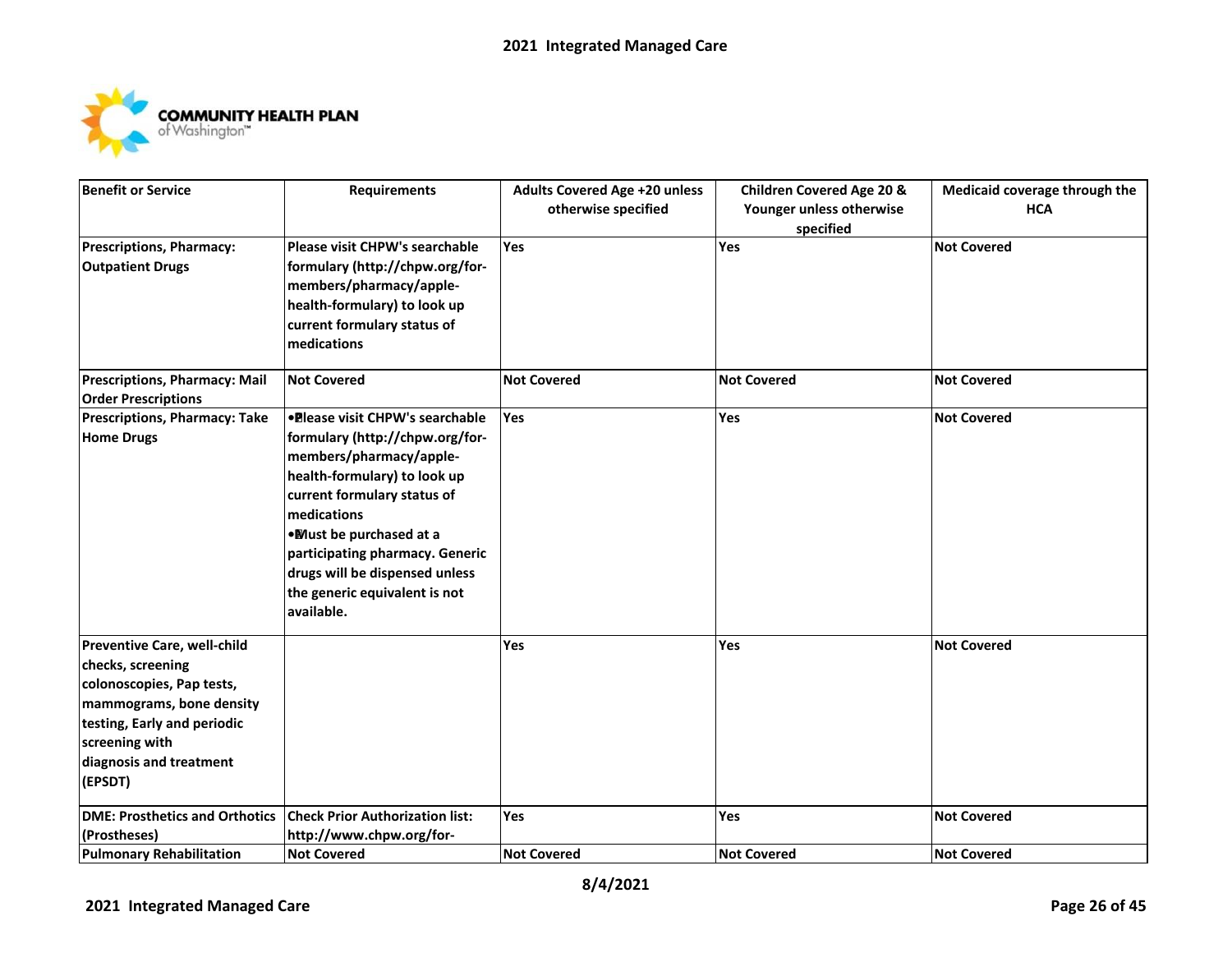

| <b>Benefit or Service</b>                                                      | <b>Requirements</b>                                                                                                         | <b>Adults Covered Age +20 unless</b><br>otherwise specified | <b>Children Covered Age 20 &amp;</b><br>Younger unless otherwise<br>specified | Medicaid coverage through the<br><b>HCA</b> |
|--------------------------------------------------------------------------------|-----------------------------------------------------------------------------------------------------------------------------|-------------------------------------------------------------|-------------------------------------------------------------------------------|---------------------------------------------|
| <b>Radiation &amp; Chemotherapy</b>                                            | <b>Check Prior Authorization list:</b><br>http://www.chpw.org/for-<br>providers/prior-authorization-<br>and-medical-review/ | <b>Yes</b>                                                  | <b>Yes</b>                                                                    | <b>Not Covered</b>                          |
| <b>Radiation &amp; Chemotherapy:</b><br><b>Oral Chemotherapy</b>               | Check prior authorization list:<br>http://www.chpw.org/for-<br>providers/prior-authorization-<br>and-medical-review/        | Yes                                                         | Yes                                                                           | <b>Not Covered</b>                          |
| <b>Radiation &amp; chemotherapy:</b><br>Injectable And Infused<br>Chemotherapy | Check prior authorization list:<br>http://www.chpw.org/for-<br>providers/prior-authorization-<br>and-medical-review/        | Yes                                                         | Yes                                                                           | <b>Not Covered</b>                          |
| <b>Rehabilitation: Inpatient</b>                                               | Prior authorization is required for Yes<br>all planned inpatient stays                                                      |                                                             | Yes                                                                           | <b>Not Covered</b>                          |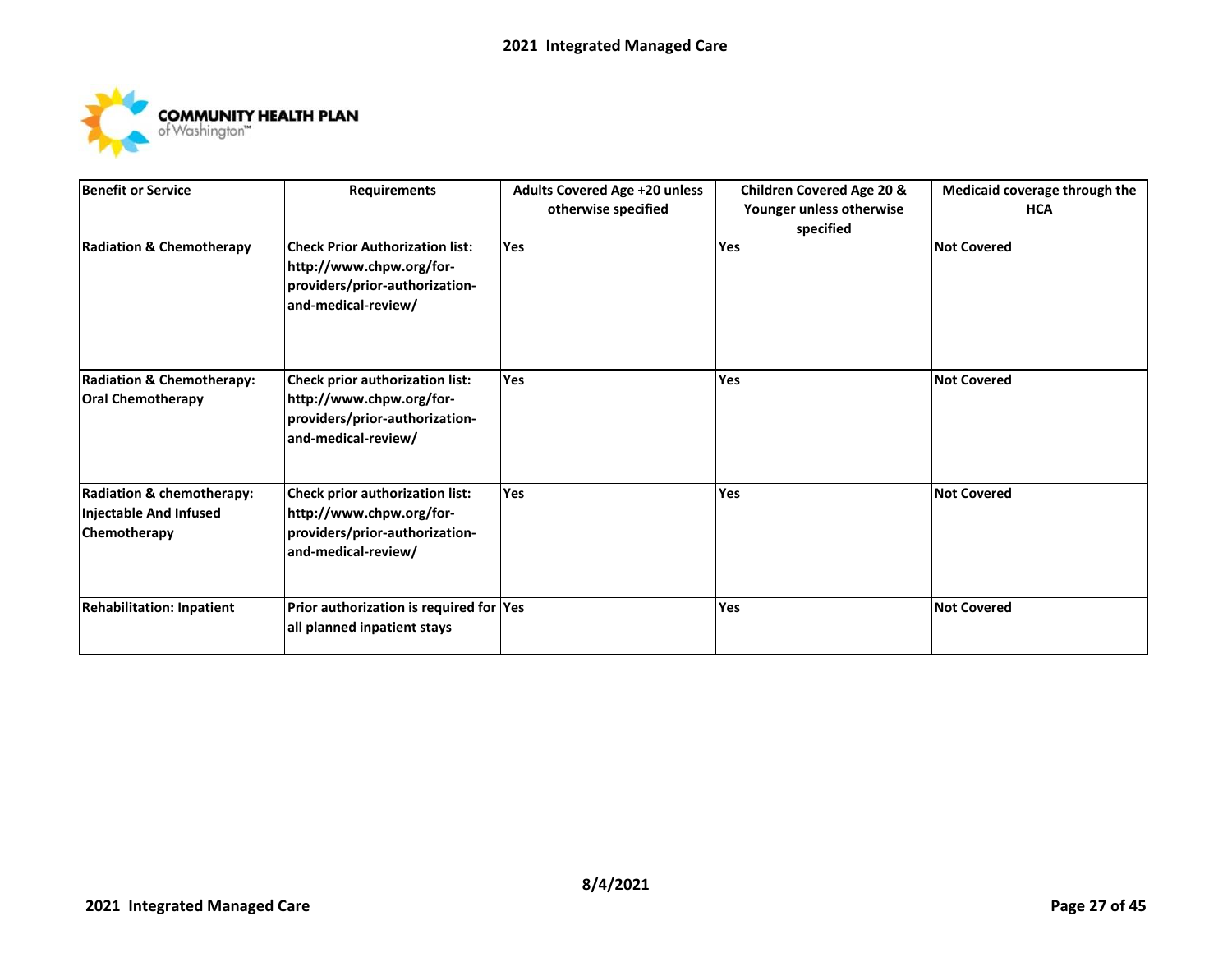

| Benefit or Service                    | <b>Requirements</b>                   | <b>Adults Covered Age +20 unless</b>  | <b>Children Covered Age 20 &amp;</b>           | Medicaid coverage through the  |
|---------------------------------------|---------------------------------------|---------------------------------------|------------------------------------------------|--------------------------------|
|                                       |                                       | otherwise specified                   | Younger unless otherwise                       | <b>HCA</b>                     |
|                                       |                                       |                                       | specified                                      |                                |
| <b>Rehabilitation: Outpatient</b>     |                                       | . The evaluation and reevaluation     | . Evaluation and reevaluations are Not Covered |                                |
| <b>Occupational Therapy, OT</b>       |                                       | is limited to 1 per member, per       | not limited and are not included               |                                |
|                                       |                                       | provider, per calendar year, not      | in the visit limit.                            |                                |
|                                       |                                       | included in 12 visit limit            | • Age 20 and younger, PA is                    |                                |
|                                       |                                       | ● 12 visit OT limit per calendar      | required after 12 visits per                   |                                |
|                                       |                                       | year                                  | calendar year for additional OT                |                                |
|                                       |                                       | • PA is required for any              | services. - EXCEPTION: This                    |                                |
|                                       |                                       | <b>Optometrist performing</b>         | requirement is waived when                     |                                |
|                                       |                                       | occupational therapy (Orthoptic,      | services are performed in a                    |                                |
|                                       |                                       | Pleoptic Therapy).                    | <b>Neurodevelopment Center of</b>              |                                |
|                                       |                                       | • PA is required after 12 visits per  | <b>Excellence.</b>                             |                                |
|                                       |                                       | calendar year for additional OT       | • PA is required for any                       |                                |
|                                       |                                       | services.                             | <b>Optometrist performing</b>                  |                                |
|                                       |                                       |                                       | occupational therapy (Orthoptic,               |                                |
|                                       |                                       |                                       | Pleoptic Therapy). EXCEPTION:                  |                                |
|                                       |                                       |                                       | This requirement is waived when                |                                |
|                                       |                                       |                                       | services are performed in a                    |                                |
|                                       |                                       |                                       | Neurodevelopmental Center of                   |                                |
|                                       |                                       |                                       | Excellence.                                    |                                |
|                                       |                                       |                                       |                                                |                                |
| <b>Rehabilitation: Outpatient</b>     |                                       | • The evaluation and                  | Effective 01/01/16 for age 20 and Not Covered  |                                |
| <b>Speech Therapy, ST</b>             |                                       | reevaluation is limited to 1 per      | under, PA not required. No unit                |                                |
|                                       |                                       | member, per provider, per             | or hour limit.                                 |                                |
|                                       |                                       | calendar year, not included in 12     |                                                |                                |
|                                       |                                       | visit limit.                          |                                                |                                |
|                                       |                                       | •12 visit ST limit per calendar       |                                                |                                |
|                                       |                                       | year.                                 |                                                |                                |
|                                       |                                       | • PA required for age 21 and          |                                                |                                |
|                                       |                                       | over, after 12 Visits ST per          |                                                |                                |
|                                       |                                       | calendar vear                         |                                                |                                |
| <b>Respite Care - See Hospice and</b> | <b>Respite Care - See Hospice and</b> | <b>Respite Care - See Hospice and</b> | <b>Respite Care - See Hospice and</b>          | Respite Care - See Hospice and |
| Mental Health Care                    | <b>Mental Health Care</b>             | Mental Health Care                    | <b>Mental Health Care</b>                      | <b>Mental Health Care</b>      |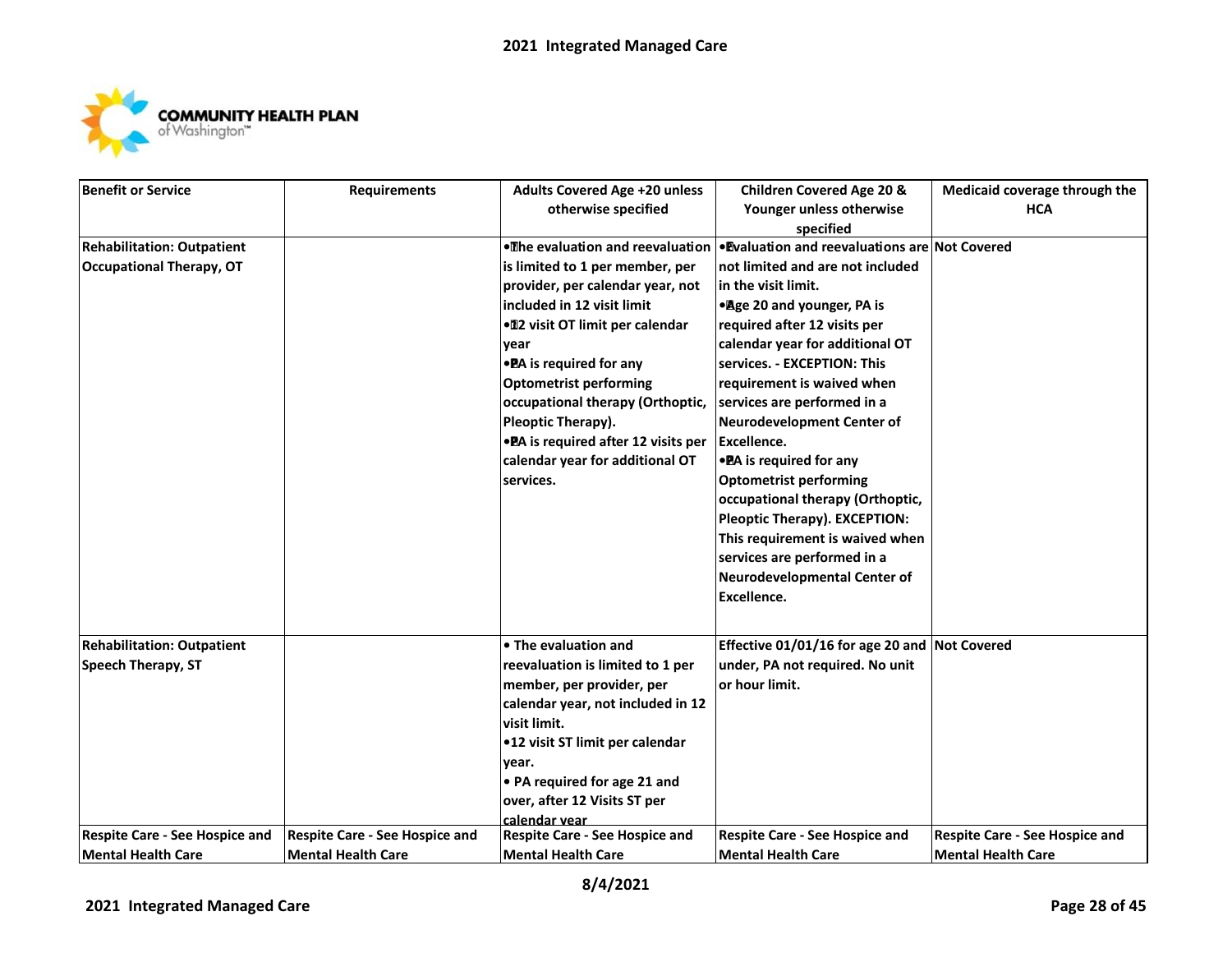

| <b>Benefit or Service</b>            | <b>Requirements</b>                     | <b>Adults Covered Age +20 unless</b> | <b>Children Covered Age 20 &amp;</b> | Medicaid coverage through the      |
|--------------------------------------|-----------------------------------------|--------------------------------------|--------------------------------------|------------------------------------|
|                                      |                                         | otherwise specified                  | Younger unless otherwise             | <b>HCA</b>                         |
|                                      |                                         |                                      | specified                            |                                    |
| <b>Reversal of Sterilization</b>     | <b>Not Covered</b>                      | <b>Not Covered</b>                   | <b>Not Covered</b>                   | <b>Not Covered</b>                 |
| <b>Saliva Testing</b>                | <b>Not Covered</b>                      | <b>Not Covered</b>                   | <b>Not Covered</b>                   | <b>Not Covered</b>                 |
| <b>School Nurse Services</b>         | <b>Not Covered</b>                      | <b>Not Covered</b>                   | <b>Not Covered</b>                   | Only for special education         |
|                                      |                                         |                                      |                                      | students with individual/family    |
|                                      |                                         |                                      |                                      | special education plan (IFSP).     |
|                                      |                                         |                                      |                                      | School bills fee-for-service.      |
| <b>Screening Exams: (preventive)</b> |                                         | Yes                                  | Yes                                  | <b>Not Covered</b>                 |
| Colorectal (colonoscopy)             |                                         |                                      |                                      |                                    |
| <b>Screening Exams: (preventive)</b> | No requirement when performed  Yes      |                                      | <b>Yes</b>                           | <b>Not Covered</b>                 |
|                                      | by the PCP                              |                                      |                                      |                                    |
| <b>Sexual Reassignment Surgery,</b>  | <b>Not Covered</b>                      | <b>Not covered</b>                   | <b>Not Covered</b>                   | May be covered by HCA              |
| Transgender Surgery,                 |                                         |                                      |                                      |                                    |
| <b>Transsexual Surgery</b>           |                                         |                                      |                                      |                                    |
| <b>Skilled Nursing Facility,</b>     | Prior authorization is required for Yes |                                      | Yes                                  | If care is no longer medically     |
| Inpatient, SNF                       | all planned inpatient stays             |                                      |                                      | necessary and changes to           |
|                                      |                                         |                                      |                                      | custodial care, fax form to DSHS:  |
|                                      |                                         |                                      |                                      | . Notice of Action - Adult         |
|                                      |                                         |                                      |                                      | <b>Residential Services Form</b>   |
|                                      |                                         |                                      |                                      | • FAX to DSHS at 855-635-8305.     |
|                                      |                                         |                                      |                                      | Must include the date the client's |
|                                      |                                         |                                      |                                      | status changed.                    |
|                                      |                                         |                                      |                                      | • Link to form:                    |
|                                      |                                         |                                      |                                      | https://www.dshs.wa.gov/fsa/fo     |
|                                      |                                         |                                      |                                      | rms                                |
| <b>Sleep Study</b>                   | Not covered for chronic insomnia        | Yes                                  | Yes.                                 | <b>Not Covered</b>                 |
|                                      | or snoring except when an               |                                      |                                      |                                    |
|                                      | underlying physiology exists.           |                                      |                                      |                                    |
|                                      |                                         |                                      |                                      |                                    |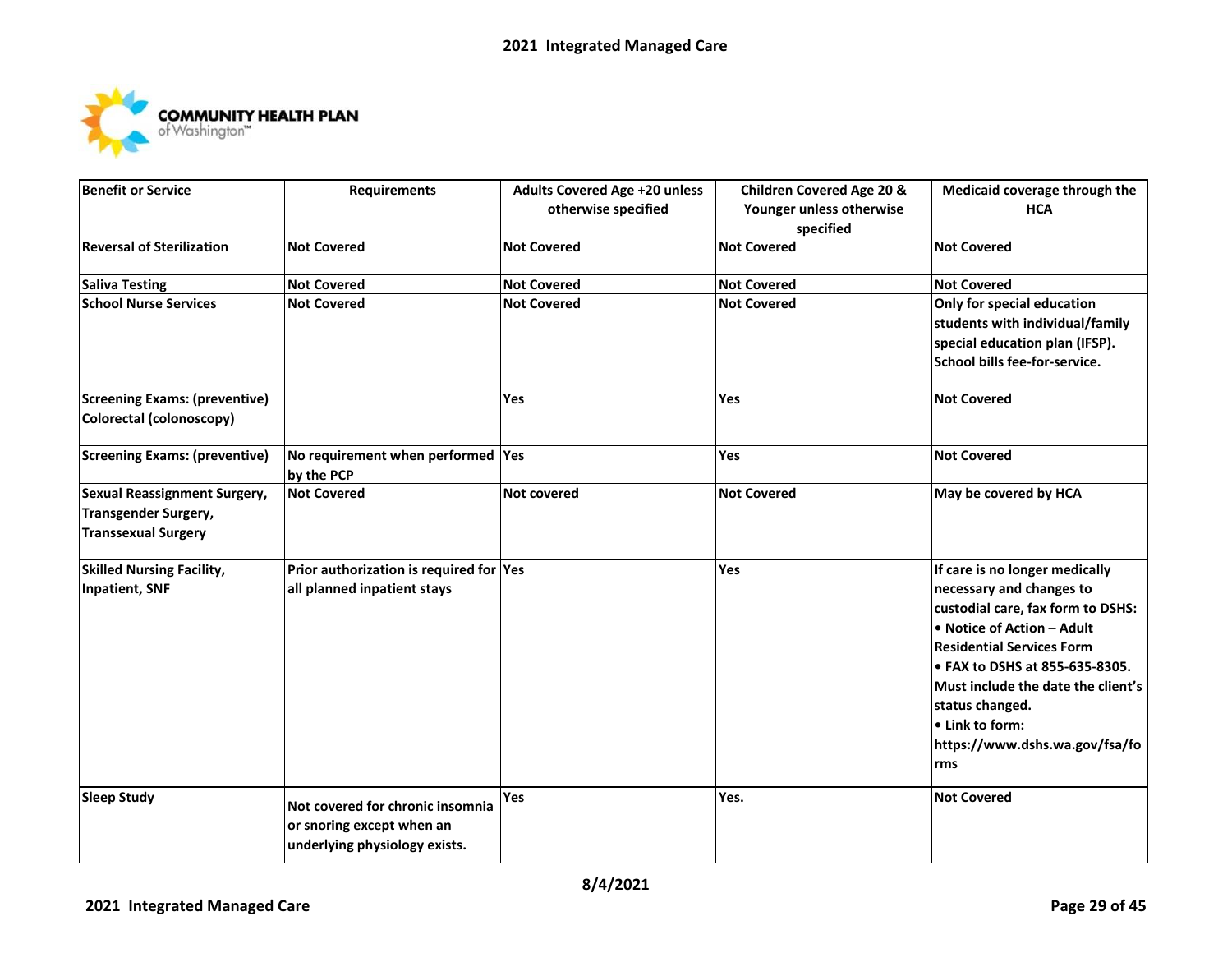

| <b>Benefit or Service</b>            | <b>Requirements</b>                    | <b>Adults Covered Age +20 unless</b> | <b>Children Covered Age 20 &amp;</b> | Medicaid coverage through the     |
|--------------------------------------|----------------------------------------|--------------------------------------|--------------------------------------|-----------------------------------|
|                                      |                                        | otherwise specified                  | Younger unless otherwise             | <b>HCA</b>                        |
|                                      |                                        |                                      | specified                            |                                   |
| <b>Smoking, Tobacco, Nicotine</b>    |                                        | Yes, Ages 18 and older are           | <b>Not covered for members</b>       | <b>Not Covered</b>                |
| <b>Cessation: Services</b>           |                                        | covered through Alere Quit-for-      | younger than 18.                     |                                   |
|                                      |                                        | Life smoking cessation program.      |                                      |                                   |
|                                      |                                        | For questions, please call 1-866-    |                                      |                                   |
|                                      |                                        | 784-8454.                            |                                      |                                   |
| <b>Smoking, Tobacco, Nicotine</b>    | •Please visit CHPW's searchable        | <b>Yes</b>                           | <b>Yes</b>                           | <b>Not Covered</b>                |
| <b>Cessation: Pharmacy,</b>          | formulary (http://chpw.org/for-        |                                      |                                      |                                   |
| <b>Prescription, Drugs, Nicotine</b> | members/pharmacy/apple-                |                                      |                                      |                                   |
| Replacement                          | health-formulary) to look up           |                                      |                                      |                                   |
|                                      | current formulary status of            |                                      |                                      |                                   |
|                                      | medications                            |                                      |                                      |                                   |
|                                      | .Dovered 112 units allowed per         |                                      |                                      |                                   |
|                                      | year (365 days)                        |                                      |                                      |                                   |
| <b>Substance Abuse (See</b>          | See Substance Use Disorder             | See Substance Use Disorder           | See Substance Use Disorder           | <b>See Substance Use Disorder</b> |
| <b>Substance Use Disorder)</b>       |                                        |                                      |                                      |                                   |
| Surgeries, Surgery: Abortion,        | Member may self-refer to               | <b>Yes</b>                           | Yes                                  | Family planning providers not     |
| Spontaneous (miscarriage)            | contracted women's health care         |                                      |                                      | under contract with an agency-    |
|                                      | providers. If provider is not in       |                                      |                                      | contracted MCO must bill using    |
|                                      | network then services are              |                                      |                                      | fee-for-service when providing    |
|                                      | covered by Fee-for-Service.            |                                      |                                      | services to MCO clients who self- |
|                                      |                                        |                                      |                                      | refer outside their MCO.          |
| Surgeries, surgery: Abortion,        | <b>Not Covered</b>                     | <b>Not Covered</b>                   | <b>Not Covered</b>                   | <b>Not Covered</b>                |
| <b>Elective</b>                      |                                        |                                      |                                      |                                   |
| <b>Surgeries: Ambulatory Surgery</b> | <b>Check prior authorization list:</b> | Yes.                                 | Yes.                                 | <b>Not Covered</b>                |
| (outpatient or same day              | http://www.chpw.org/for-               |                                      |                                      |                                   |
| surgery)                             | providers/prior-authorization-         |                                      |                                      |                                   |
|                                      | and-medical-review/                    |                                      |                                      |                                   |
|                                      |                                        |                                      |                                      |                                   |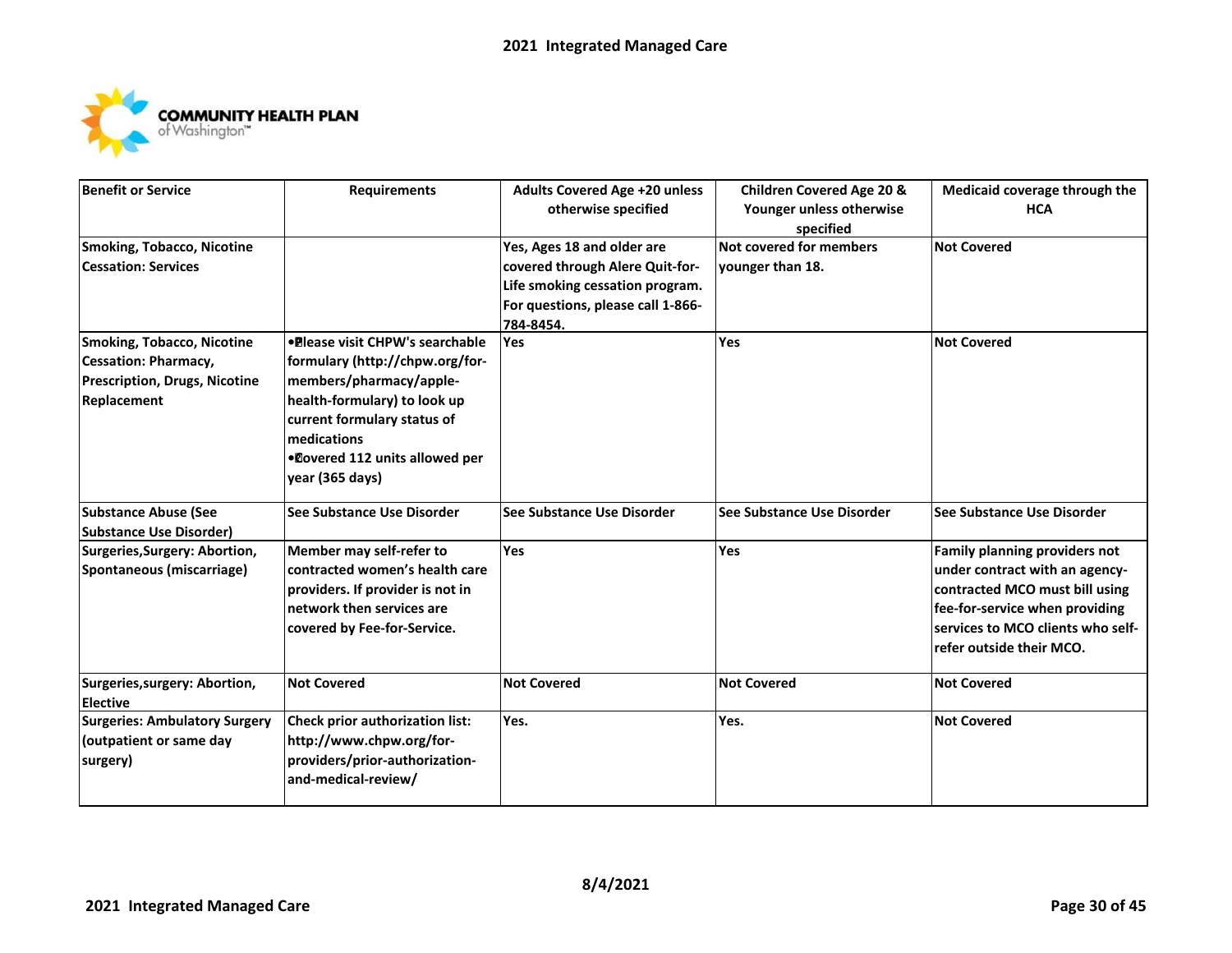

| <b>Benefit or Service</b>             | <b>Requirements</b>                    | <b>Adults Covered Age +20 unless</b> | <b>Children Covered Age 20 &amp;</b> | Medicaid coverage through the |
|---------------------------------------|----------------------------------------|--------------------------------------|--------------------------------------|-------------------------------|
|                                       |                                        | otherwise specified                  | Younger unless otherwise             | <b>HCA</b>                    |
|                                       |                                        |                                      | specified                            |                               |
| Surgeries: Bariatric Surgery/         | . Not intended to treat obesity        | <b>Yes</b>                           | Yes                                  | <b>Not Covered</b>            |
| <b>Weight Loss Procedures</b>         | . Oheck prior authorization list:      |                                      |                                      |                               |
|                                       | http://www.chpw.org/for-               |                                      |                                      |                               |
|                                       | providers/prior-authorization-         |                                      |                                      |                               |
|                                       | and-medical-review/                    |                                      |                                      |                               |
| Surgeries, surgery:                   | . Oheck prior authorization list:      | <b>Yes</b>                           | Yes                                  | <b>Not Covered</b>            |
| <b>Mammoplasty</b>                    | http://www.chpw.org/for-               |                                      |                                      |                               |
|                                       | providers/prior-authorization-         |                                      |                                      |                               |
|                                       | and-medical-review/                    |                                      |                                      |                               |
|                                       | · mitial reconstruction                |                                      |                                      |                               |
|                                       | mammoplasty is covered                 |                                      |                                      |                               |
|                                       | regardless of whether the              |                                      |                                      |                               |
|                                       | member was covered by CHP at           |                                      |                                      |                               |
|                                       | the time of the original               |                                      |                                      |                               |
|                                       | mastectomy.                            |                                      |                                      |                               |
| <b>Surgeries: Breast Reduction</b>    | <b>Check prior authorization list:</b> | <b>Yes</b>                           | Yes                                  | <b>Not Covered</b>            |
| <b>Surgery (Mammoplasty)</b>          | http://www.chpw.org/for-               |                                      |                                      |                               |
|                                       | providers/prior-authorization-         |                                      |                                      |                               |
|                                       | and-medical-review/                    |                                      |                                      |                               |
| <b>Surgeries: Cosmetic or Plastic</b> | . Prior Authorization required for     | <b>Not Covered</b>                   | <b>Not Covered</b>                   | <b>Not Covered</b>            |
| <b>Surgery. Including tattoo</b>      | reconstructive plastic surgery &       |                                      |                                      |                               |
| removal, face lifts, ear or body      | supplies (not cosmetic surgery)        |                                      |                                      |                               |
|                                       | . Not covered, including tattoo        |                                      |                                      |                               |
|                                       | removal, face lifts, ear or body       |                                      |                                      |                               |
|                                       | piercing                               |                                      |                                      |                               |
|                                       |                                        |                                      |                                      |                               |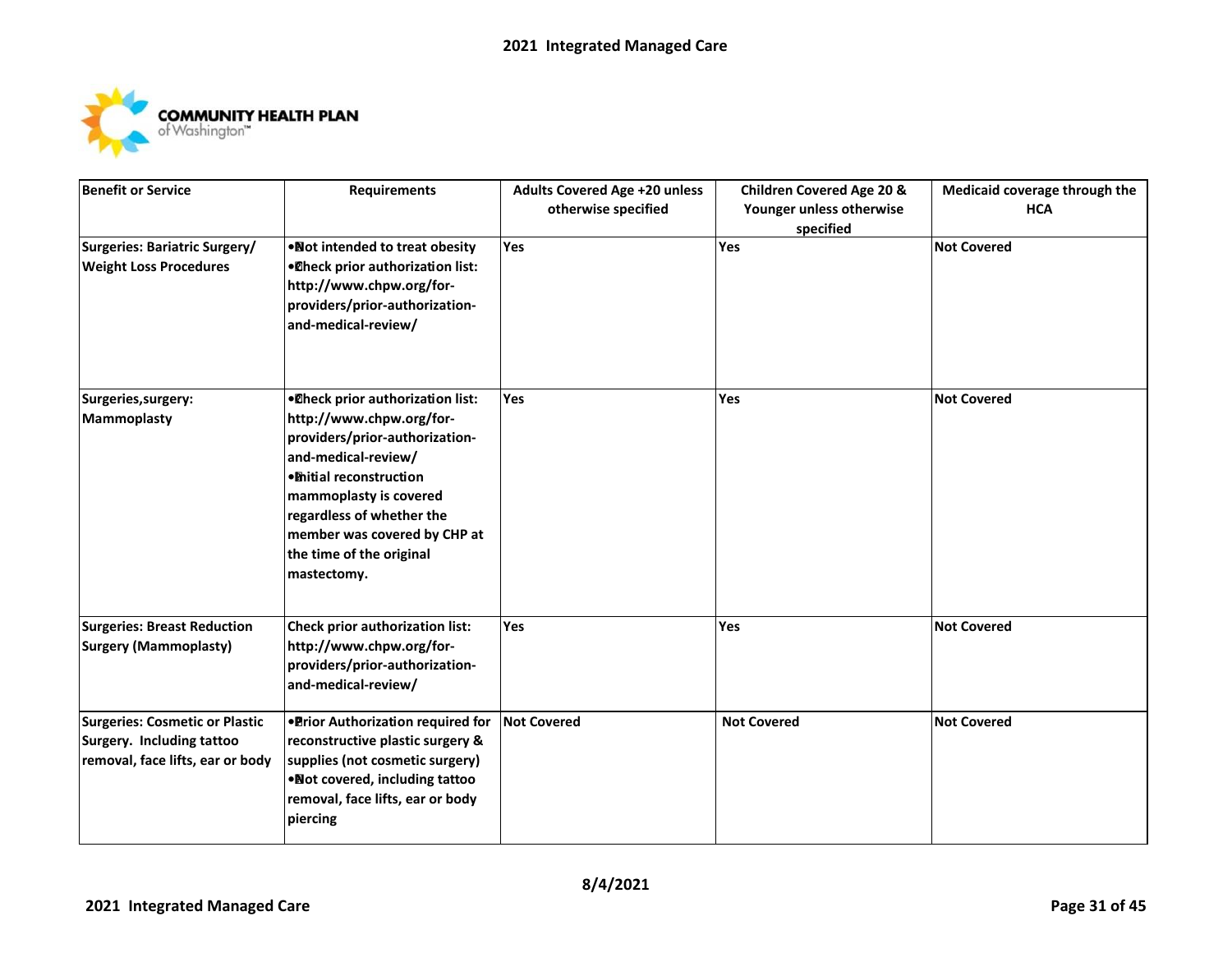

| <b>Benefit or Service</b>                                          | <b>Requirements</b>                                                                                                                                                                                                                                                                                                                   | <b>Adults Covered Age +20 unless</b><br>otherwise specified | <b>Children Covered Age 20 &amp;</b><br>Younger unless otherwise | Medicaid coverage through the<br><b>HCA</b> |
|--------------------------------------------------------------------|---------------------------------------------------------------------------------------------------------------------------------------------------------------------------------------------------------------------------------------------------------------------------------------------------------------------------------------|-------------------------------------------------------------|------------------------------------------------------------------|---------------------------------------------|
| Surgeries: Eye Surgery<br>(Lasik®)(for vision<br>improvement)      | <b>Not Covered</b>                                                                                                                                                                                                                                                                                                                    | <b>Not Covered</b>                                          | specified<br><b>Not Covered</b>                                  | <b>Not Covered</b>                          |
| <b>Surgeries: Eye Surgery (laser)</b><br>(for a medical condition) | Check prior authorization list:<br>http://www.chpw.org/for-<br>providers/prior-authorization-<br>and-medical-review/                                                                                                                                                                                                                  | <b>Yes</b>                                                  | <b>Yes</b>                                                       | <b>Not Covered</b>                          |
| Surgeries, surgery: Mastectomy                                     | If cancer related PA not required.                                                                                                                                                                                                                                                                                                    | Yes                                                         | Yes                                                              | <b>Not Covered</b>                          |
| Surgeries: Reconstructive,<br><b>Plastic Surgery and Supplies</b>  | . Oheck prior authorization list:<br>http://www.chpw.org/for-<br>providers/prior-authorization-<br>and-medical-review/<br>.Dovered for the following:<br>Plastic & reconstructive services<br>(including implants after a<br>mastectomy) To correct a<br>physical disorder following an<br>injury or incidental to covered<br>surgery | Yes                                                         | Yes                                                              | <b>Not Covered</b>                          |
| Surgeries, surgery: Skin Tag<br>Removal                            | Only covered when performed by Yes<br>the member's assigned PCP.                                                                                                                                                                                                                                                                      |                                                             | Yes                                                              | <b>Not Covered</b>                          |
| Surgeries, surgery:<br><b>Tonsillectomy and</b><br>Adenoidectomy   |                                                                                                                                                                                                                                                                                                                                       | Yes                                                         | <b>Yes</b>                                                       | No, Not Covered                             |
| <b>Surgeries, surgery: UPP</b><br>(Uvulopalatopharyngoplasty)      |                                                                                                                                                                                                                                                                                                                                       | Yes                                                         | Yes                                                              | No, Not Covered                             |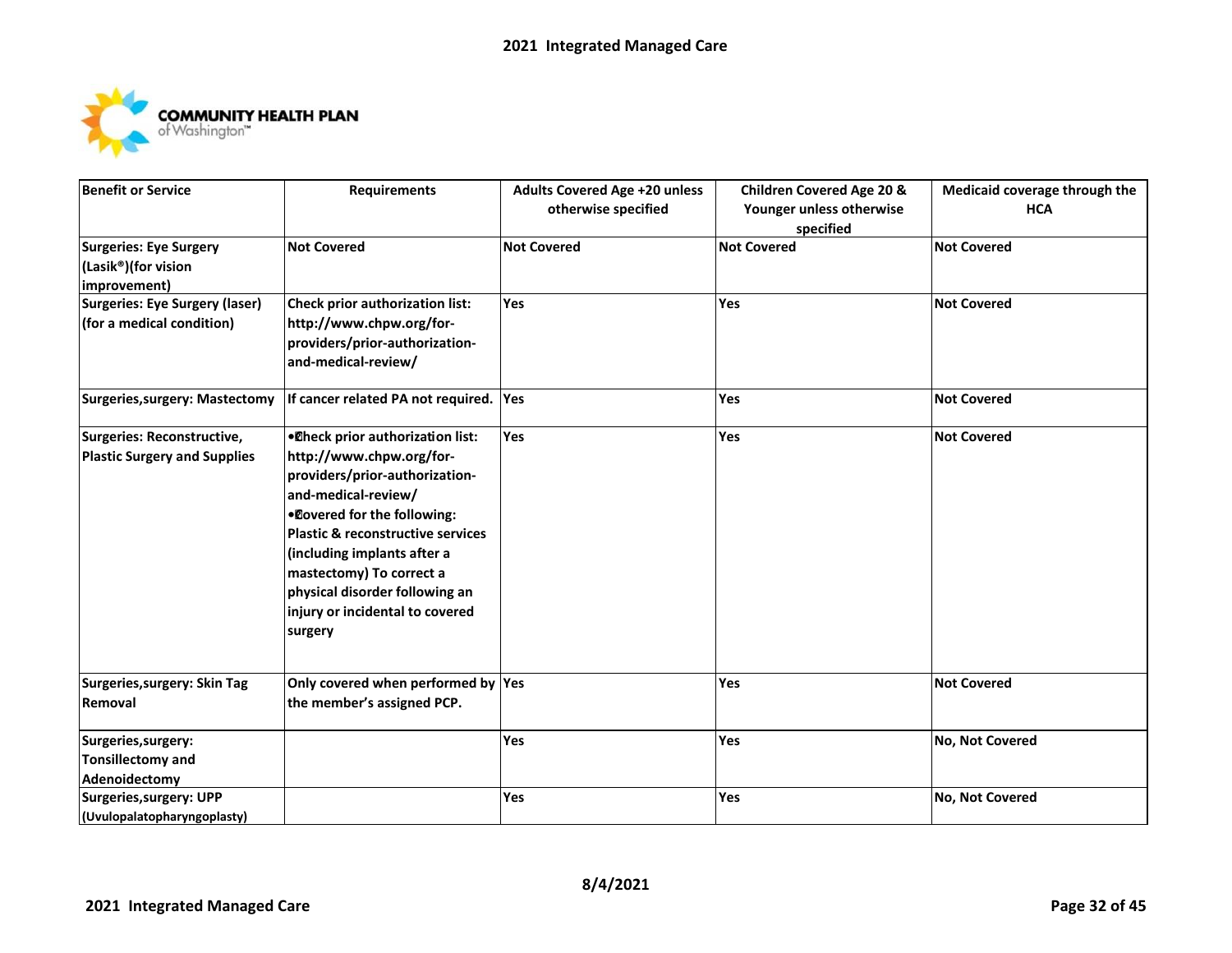

| <b>Benefit or Service</b>              | <b>Requirements</b>                                                 | <b>Adults Covered Age +20 unless</b> | <b>Children Covered Age 20 &amp;</b>                              | Medicaid coverage through the    |
|----------------------------------------|---------------------------------------------------------------------|--------------------------------------|-------------------------------------------------------------------|----------------------------------|
|                                        |                                                                     | otherwise specified                  | Younger unless otherwise                                          | <b>HCA</b>                       |
|                                        |                                                                     |                                      | specified                                                         |                                  |
| <b>Surgeries, surgery: Vasectomy</b>   | Must be more than 21 years of                                       | See requirements                     | Not Covered For members 20 and Refer to HCA if less than 21 years |                                  |
|                                        | age, sign the consent form and                                      |                                      | younger.                                                          | old and those who do not meet    |
|                                        | must wait 30 days after signature                                   |                                      |                                                                   | other federal requirements.      |
| Temporomandibular Joint (TMJ)          | <b>Befer to PA list:</b>                                            | Yes                                  | <b>Yes</b>                                                        | Dental care/services provided by |
| & Myofacial Pain                       | http://www.chpw.org/for-                                            |                                      |                                                                   | a dentist or an oral surgeon, is |
|                                        | providers/prior-authorization-                                      |                                      |                                                                   | covered by the HCA. CHPW         |
|                                        | and-medical-review/                                                 |                                      |                                                                   | covers the related facility      |
|                                        | . Medical treatment only                                            |                                      |                                                                   | charges, when medically          |
|                                        | . Services provided by a dentist or                                 |                                      |                                                                   | necessary.                       |
|                                        | an oral surgeon, is covered by the                                  |                                      |                                                                   |                                  |
|                                        | <b>HCA. CHPW covers the related</b>                                 |                                      |                                                                   |                                  |
|                                        | facility charges, when medically                                    |                                      |                                                                   |                                  |
|                                        | necessary.                                                          |                                      |                                                                   |                                  |
|                                        |                                                                     |                                      |                                                                   |                                  |
| <b>Transplants: Corneal Transplant</b> |                                                                     | Yes                                  | Yes                                                               | <b>Not Covered</b>               |
| <b>Habilitative Services</b>           | • A diagnosis from the                                              | Ages 21 and older:                   | Ages 20 and younger, unlimited                                    | <b>Not Covered</b>               |
|                                        | Habilitative table must be                                          | Separate reimbursement for           | habilitative services.                                            |                                  |
|                                        | submitted as the primary                                            | Evaluation and re-evaluation. Not    |                                                                   |                                  |
|                                        | diagnosis. Refer to HCA diagnosis   included in 6 hour limit.       |                                      |                                                                   |                                  |
|                                        | list:                                                               | • 6 Hours Occupational Therapy       |                                                                   |                                  |
|                                        | https://www.hca.wa.gov/assets/  • 6 Hours Physical Therapy          |                                      |                                                                   |                                  |
|                                        | billers-and-                                                        | • 6 Visits Speech Therapy            |                                                                   |                                  |
|                                        | providers/habilitative.pdf                                          | (Untimed)                            |                                                                   |                                  |
|                                        | • 96 modifier for Habilitative care   • PA required for ages 21 and |                                      |                                                                   |                                  |
|                                        | must be submitted in addition to                                    | older for more than 6 hours of       |                                                                   |                                  |
|                                        | the standard therapy modifiers.                                     | any therapy service.                 |                                                                   |                                  |
|                                        | (SZ modifier termed 12/31/2017).                                    |                                      |                                                                   |                                  |
|                                        |                                                                     |                                      |                                                                   |                                  |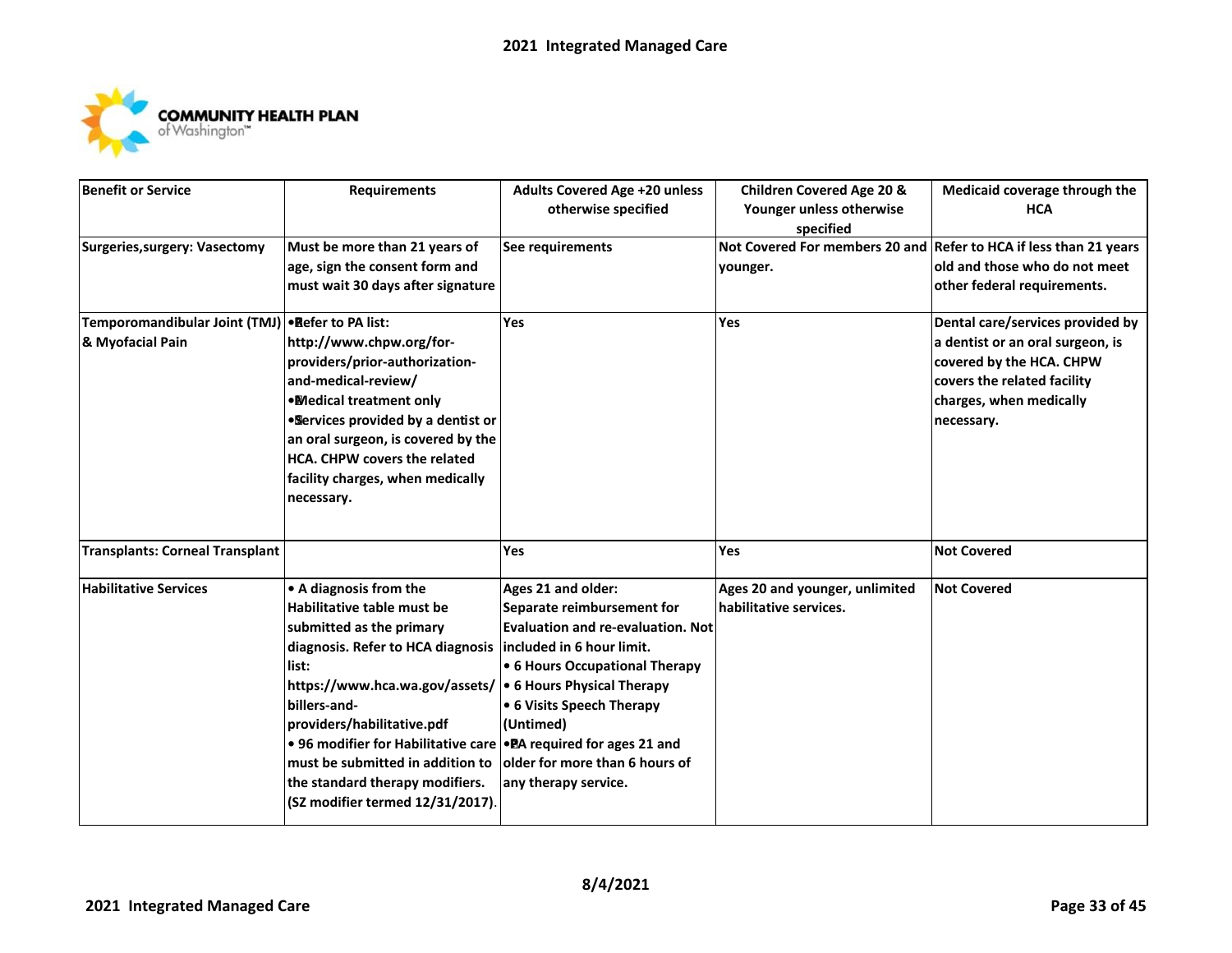

| <b>Benefit or Service</b>                | <b>Requirements</b>                 | <b>Adults Covered Age +20 unless</b> | <b>Children Covered Age 20 &amp;</b> | Medicaid coverage through the |
|------------------------------------------|-------------------------------------|--------------------------------------|--------------------------------------|-------------------------------|
|                                          |                                     | otherwise specified                  | Younger unless otherwise             | <b>HCA</b>                    |
|                                          |                                     |                                      | specified                            |                               |
| <b>Transplants: Organ Donation,</b>      | .Refer to PA list:                  | Yes                                  | Yes                                  | <b>Not Covered</b>            |
| <b>Tissue Donation, evaluation &amp;</b> | http://www.chpw.org/for-            |                                      |                                      |                               |
| work-up related to Transplants           | providers/prior-authorization-      |                                      |                                      |                               |
| (Excludes Corneal)                       | and-medical-review/                 |                                      |                                      |                               |
|                                          | .Drgan recipient must be a CHPW     |                                      |                                      |                               |
|                                          | member. Donor's initial medical     |                                      |                                      |                               |
|                                          | expenses relating to harvesting of  |                                      |                                      |                               |
|                                          | the organ's as well as the costs of |                                      |                                      |                               |
|                                          | treating complications directly     |                                      |                                      |                               |
|                                          | resulting from the procedure.       |                                      |                                      |                               |
|                                          |                                     |                                      |                                      |                               |
|                                          |                                     |                                      |                                      |                               |
| <b>Transplants: Transplant Donor</b>     | Yes, covered up to 15 searches      | Yes                                  | <b>Yes</b>                           | <b>Not Covered</b>            |
| <b>Search</b>                            | per calendar year.                  |                                      |                                      |                               |
| <b>Transportation (from and to</b>       | Not Covered, effective 01/01/18     | Not Covered, effective 01/01/18      | Not Covered, effective 01/01/18      | All transportation/ambulance  |
| office visits) home to office or         |                                     |                                      |                                      | covered by the HCA. Effective |
| from PCP to specialist.                  |                                     |                                      |                                      | 01/01/18                      |
| <b>Urgent Care</b>                       | No referral requirements for        | Yes                                  | Yes                                  | <b>Not Covered</b>            |
|                                          | urgent care services performed      |                                      |                                      |                               |
|                                          | by a Par or Non-Par provider        |                                      |                                      |                               |
|                                          |                                     |                                      |                                      |                               |
| <b>Prescriptions, Pharmacy:</b>          | <b>Prescription required. Some</b>  | Yes                                  | Yes                                  | <b>Not Covered</b>            |
| <b>Vitamins</b>                          | vitamins are covered through the    |                                      |                                      |                               |
|                                          | pharmacy benefit. Not covered if    |                                      |                                      |                               |
|                                          | over the counter.                   |                                      |                                      |                               |
| <b>Inpatient (All Planned</b>            | <b>Refer to PA list</b>             | Yes                                  | <b>Yes</b>                           | <b>Not Covered</b>            |
| <b>Admissions)</b>                       |                                     |                                      |                                      |                               |
| <b>Clinical Trials</b>                   | <b>Refer to PA list</b>             | Yes                                  | Yes                                  | <b>Not Covered</b>            |
|                                          |                                     |                                      |                                      |                               |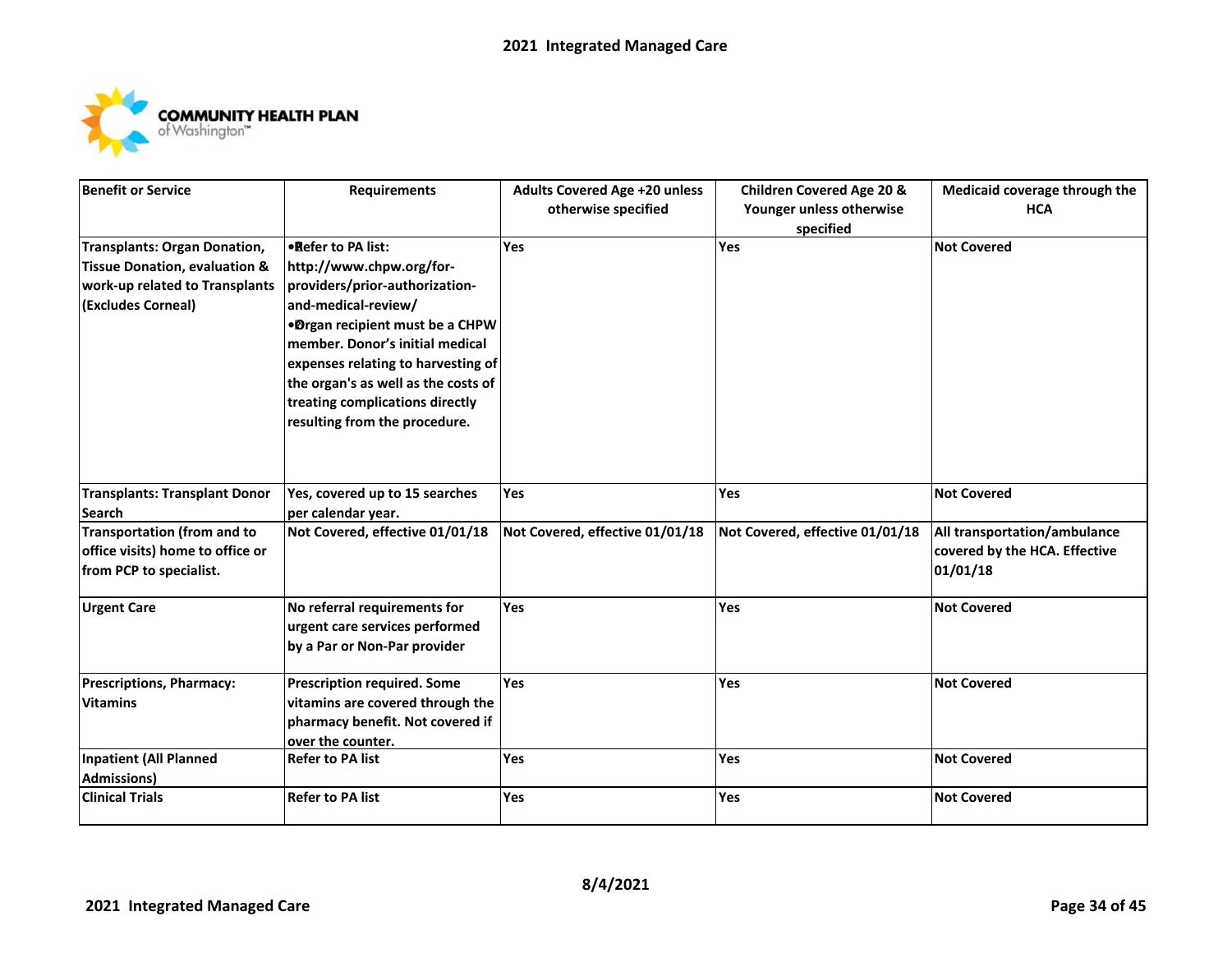

| <b>Benefit or Service</b>              | <b>Requirements</b>                                  | <b>Adults Covered Age +20 unless</b> | <b>Children Covered Age 20 &amp;</b> | Medicaid coverage through the |
|----------------------------------------|------------------------------------------------------|--------------------------------------|--------------------------------------|-------------------------------|
|                                        |                                                      | otherwise specified                  | Younger unless otherwise             | <b>HCA</b>                    |
|                                        |                                                      |                                      | specified                            |                               |
| Mental Health: Outpatient,             | <b>Refer to PA list</b>                              | Yes                                  | Yes                                  | <b>Not Covered</b>            |
| Applied Behavioral Analysis,           |                                                      |                                      |                                      |                               |
| ABA, Autism, ADHD                      |                                                      |                                      |                                      |                               |
|                                        |                                                      |                                      |                                      |                               |
|                                        |                                                      |                                      |                                      |                               |
|                                        |                                                      |                                      |                                      |                               |
|                                        |                                                      |                                      |                                      |                               |
| Mental Health: Outpatient,             | <b>Refer to PA list</b>                              | Yes.                                 | Yes.                                 | <b>Not Covered</b>            |
| <b>Electroconvulsive Therapy (ECT)</b> |                                                      |                                      |                                      |                               |
|                                        |                                                      |                                      |                                      |                               |
|                                        |                                                      |                                      |                                      |                               |
| <b>Mental Health: Outpatient,</b>      | If more than one in a calendar                       | Yes.                                 | Yes.                                 | <b>Not Covered</b>            |
| Psychiatric evaluations. This is       | year, by the same provider, PA                       |                                      |                                      |                               |
| different from IMC Mental              | required.                                            |                                      |                                      |                               |
| Health: Intake Evaluation.             |                                                      |                                      |                                      |                               |
| <b>Mental Health:</b>                  |                                                      | Yes                                  | Yes                                  | <b>Not Covered</b>            |
| <b>Brief Intervention Treatment,</b>   |                                                      |                                      |                                      |                               |
| Individual, Family, Group (in          |                                                      |                                      |                                      |                               |
| addition to SBIRT)                     |                                                      |                                      |                                      |                               |
| <b>Mental Health: Crisis</b>           | <b>Evaluation and treatment for</b>                  | Yes                                  | Yes                                  | <b>Not Covered</b>            |
|                                        | patient in crisis. Crisis hotline                    |                                      |                                      |                               |
|                                        |                                                      |                                      |                                      |                               |
| <b>Mental Health:</b>                  | available 24 hours a day.<br><b>Refer to PA list</b> | Yes                                  | Yes                                  | <b>Not Covered</b>            |
| <b>Outpatient Day Support,</b>         |                                                      |                                      |                                      |                               |
| Intensive Outpatient (IOP),            |                                                      |                                      |                                      |                               |
| <b>Partial Hospitalization (PHP)</b>   |                                                      |                                      |                                      |                               |
| high intensity services                |                                                      |                                      |                                      |                               |
|                                        |                                                      |                                      |                                      |                               |
| <b>Mental Health:</b>                  | <b>Refer to PA list</b>                              | Yes                                  | Yes                                  | <b>Not Covered</b>            |
| <b>Family Treatment</b>                |                                                      |                                      |                                      |                               |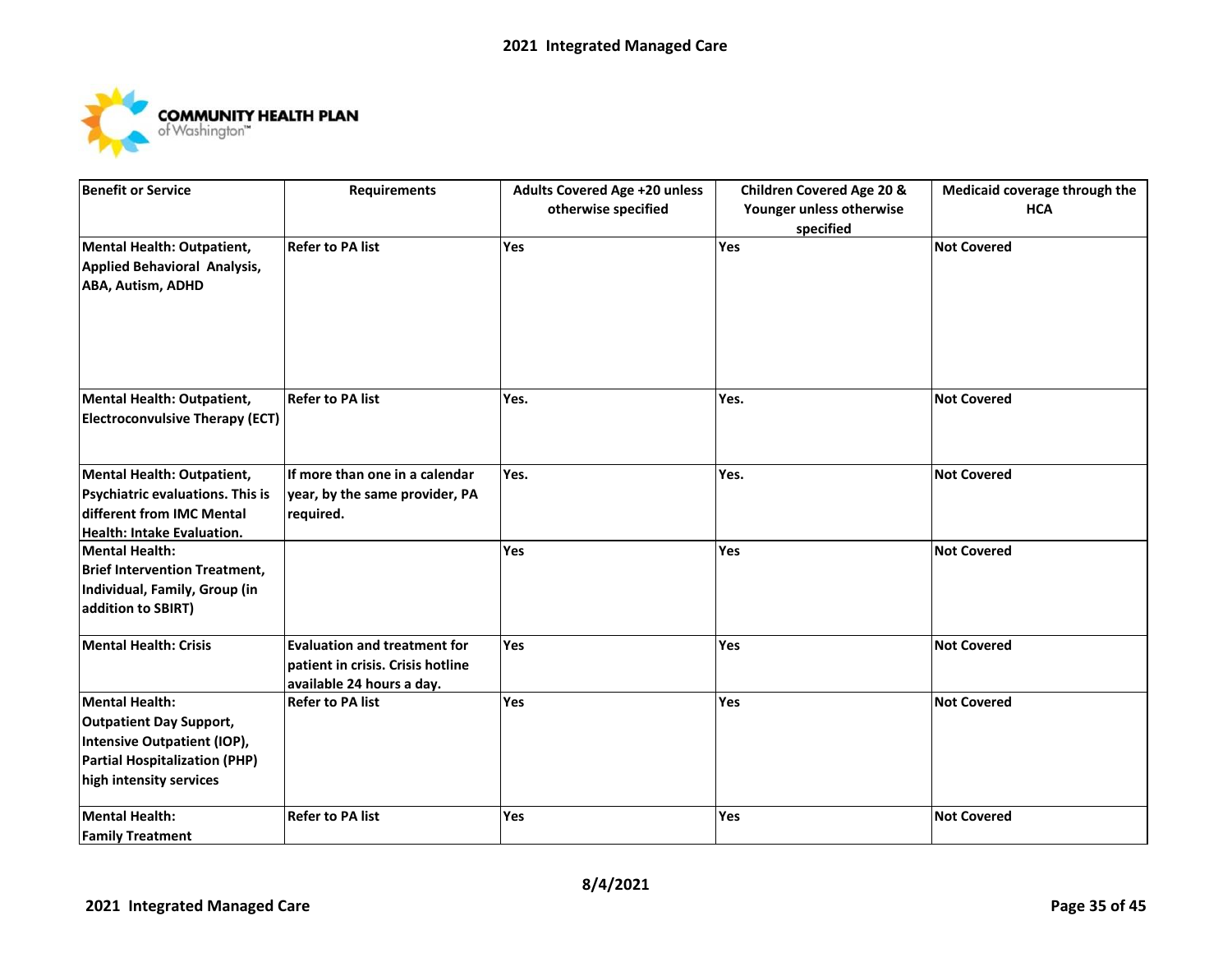

| <b>Benefit or Service</b>             | <b>Requirements</b>                    | <b>Adults Covered Age +20 unless</b> | <b>Children Covered Age 20 &amp;</b> | Medicaid coverage through the |
|---------------------------------------|----------------------------------------|--------------------------------------|--------------------------------------|-------------------------------|
|                                       |                                        | otherwise specified                  | Younger unless otherwise             | <b>HCA</b>                    |
|                                       |                                        |                                      | specified                            |                               |
| Mental Health:                        | PA equired for any facility-based      | Yes                                  | Yes                                  | <b>Not Covered</b>            |
| <b>Freestanding Evaluation and</b>    | service providing 24 hours/day         |                                      |                                      |                               |
| <b>Treatment</b>                      | and 7 days per week services           |                                      |                                      |                               |
| Mental Health:                        | <b>Refer to PA list</b>                | Yes                                  | Yes                                  | <b>Not Covered</b>            |
| <b>Group Treatment Services</b>       |                                        |                                      |                                      |                               |
| Mental Health:                        | <b>Refer to PA list</b>                | Yes                                  | <b>Yes</b>                           | <b>Not Covered</b>            |
| <b>High Intensity Outpatient</b>      |                                        |                                      |                                      |                               |
| <b>Treatment (intensive services)</b> |                                        |                                      |                                      |                               |
| Mental Health:                        | <b>Refer to PA list</b>                | Yes                                  | Yes                                  | <b>Not Covered</b>            |
| <b>Individual Treatment Services</b>  |                                        |                                      |                                      |                               |
| Mental Health:                        |                                        | Yes                                  | Yes                                  | <b>Not Covered</b>            |
| Intake Evaluation                     |                                        |                                      |                                      |                               |
| <b>Mental Health:</b>                 |                                        | <b>Yes</b>                           | Yes                                  | <b>Not Covered</b>            |
| <b>Medication Management</b>          |                                        |                                      |                                      |                               |
| Mental Health:                        |                                        | Yes                                  | Yes                                  | <b>Not Covered</b>            |
| <b>Medication Monitoring</b>          |                                        |                                      |                                      |                               |
| Mental Health:                        | PA required for any facility-based Yes |                                      | <b>Yes</b>                           | <b>Not Covered</b>            |
| <b>Inpatient Residential Setting</b>  | service providing 24 hours/day         |                                      |                                      |                               |
|                                       | and 7 days per week services           |                                      |                                      |                               |
| <b>Mental Health: Inpatient</b>       | PA required for any facility-based Yes |                                      | Yes                                  | <b>Not Covered</b>            |
| <b>Rehabilitation Facility</b>        | service providing 24 hours/day         |                                      |                                      |                               |
|                                       | and 7 days per week services           |                                      |                                      |                               |
| Mental Health:                        | <b>Refer to PA list</b>                | Yes                                  | <b>Yes</b>                           | <b>Not Covered</b>            |
| Peer Support                          |                                        |                                      |                                      |                               |
| (Community Support Services)          |                                        |                                      |                                      |                               |
|                                       |                                        |                                      |                                      |                               |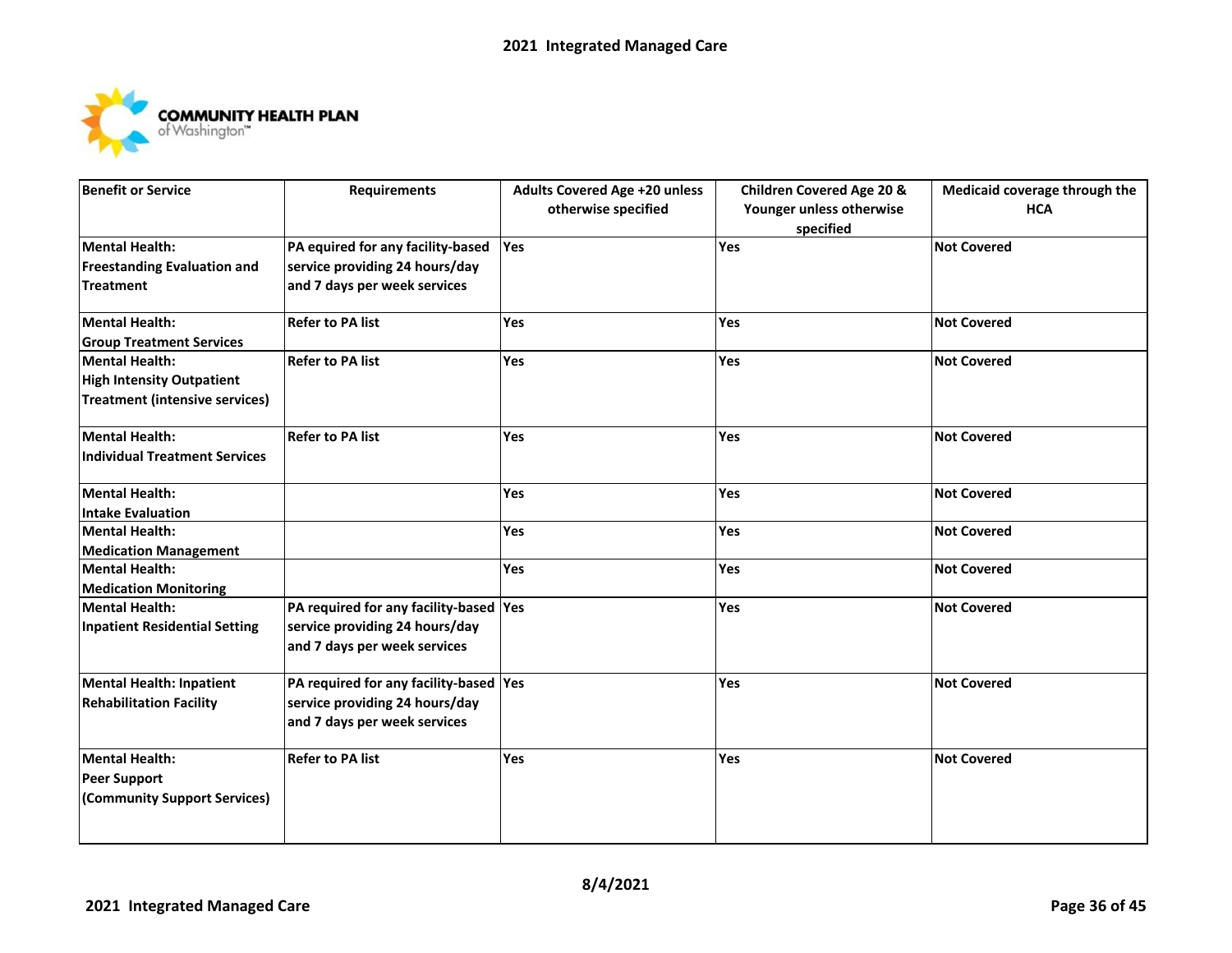

| <b>Benefit or Service</b>              | <b>Requirements</b>                  | <b>Adults Covered Age +20 unless</b> | <b>Children Covered Age 20 &amp;</b> | Medicaid coverage through the |
|----------------------------------------|--------------------------------------|--------------------------------------|--------------------------------------|-------------------------------|
|                                        |                                      | otherwise specified                  | Younger unless otherwise             | <b>HCA</b>                    |
|                                        |                                      |                                      | specified                            |                               |
| <b>Mental Health:</b>                  | <b>Refer to PA list</b>              | Yes                                  | Yes                                  | <b>Not Covered</b>            |
| <b>Psychological Assessment</b>        |                                      |                                      |                                      |                               |
| <b>Neuropsychological Testing</b>      |                                      |                                      |                                      |                               |
| <b>Mental Health:</b>                  | <b>Refer to PA list</b>              | Yes                                  | Yes                                  | <b>Not Covered</b>            |
| <b>Psychological Assessment</b>        |                                      |                                      |                                      |                               |
| <b>Psychological Testing</b>           |                                      |                                      |                                      |                               |
| <b>Mental Health:</b>                  | <b>Refer to PA list</b>              | Yes                                  | Yes                                  | <b>Not Covered</b>            |
| <b>Rehabilitation Case</b>             |                                      |                                      |                                      |                               |
| Management                             |                                      |                                      |                                      |                               |
| (Community Support Services)           |                                      |                                      |                                      |                               |
|                                        |                                      |                                      |                                      |                               |
| <b>Mental Health:</b>                  |                                      | Yes                                  | Yes                                  | <b>Not Covered</b>            |
| <b>Special Population Evaluation</b>   |                                      |                                      |                                      |                               |
| <b>Mental Health:</b>                  | PA required when inpatient           | Yes                                  | Yes                                  | <b>Not Covered</b>            |
| <b>Stabilization Services (Crisis)</b> | psychiatric place of service (51) or |                                      |                                      |                               |
|                                        | service is submitted with UD (WA-    |                                      |                                      |                               |
|                                        | <b>PACT)</b> modifier                |                                      |                                      |                               |
| <b>Mental Health:</b>                  |                                      | Yes                                  | Yes                                  | <b>Not Covered</b>            |
| <b>Therapeutic Psychoeducation</b>     |                                      |                                      |                                      |                               |
| (Education)                            |                                      |                                      |                                      |                               |
| <b>Mental Health:</b>                  |                                      | Yes                                  | Yes                                  | <b>Not Covered</b>            |
| <b>Care Coordination Services</b>      |                                      |                                      |                                      |                               |
| <b>Mental Health:</b>                  |                                      | Yes                                  | Yes                                  | <b>Not Covered</b>            |
| <b>Child and Family Team</b>           |                                      |                                      |                                      |                               |
| <b>Meetings</b>                        |                                      |                                      |                                      |                               |
| <b>Mental Health:</b>                  |                                      | Yes                                  | Yes                                  | <b>Not Covered</b>            |
| <b>Co-occurring Treatment</b>          |                                      |                                      |                                      |                               |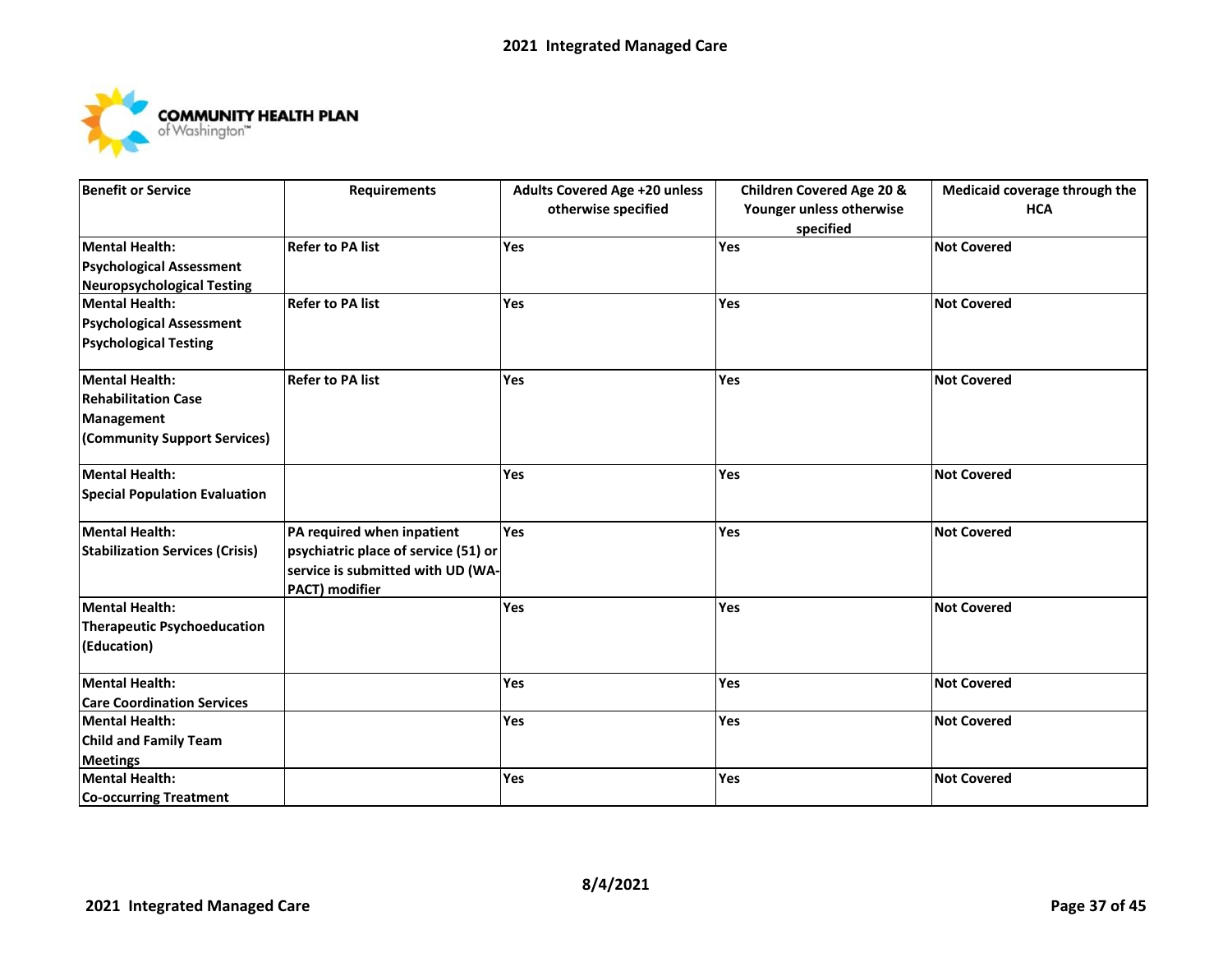

| <b>Benefit or Service</b>              | <b>Requirements</b>            | <b>Adults Covered Age +20 unless</b> | <b>Children Covered Age 20 &amp;</b> | Medicaid coverage through the |
|----------------------------------------|--------------------------------|--------------------------------------|--------------------------------------|-------------------------------|
|                                        |                                | otherwise specified                  | Younger unless otherwise             | <b>HCA</b>                    |
|                                        |                                |                                      | specified                            |                               |
| Mental Health:                         | <b>Refer to PA list</b>        | Yes                                  | Yes                                  | <b>Not Covered</b>            |
| <b>Engagement and Outreach</b>         |                                |                                      |                                      |                               |
| (Community Support Services)           |                                |                                      |                                      |                               |
| Mental Health:                         |                                | <b>Yes</b>                           | Yes                                  | <b>Not Covered</b>            |
| Housing and Recovery through           |                                |                                      |                                      |                               |
| Peer Services (HARPS)                  |                                |                                      |                                      |                               |
| Mental Health:                         |                                | Yes                                  | <b>Yes</b>                           | <b>Not Covered</b>            |
| Interpreter Services                   |                                |                                      |                                      |                               |
| Mental Health: Court Ordered           | . All inpatient admits require | Yes                                  | Yes                                  | These services for members on |
| <b>Involuntary Treatment</b>           | notification.                  |                                      |                                      | the CHPW plan FIMCBD/FHB, are |
| Investigation, Court Ordered           | •CHPW Blind/Disabled member    |                                      |                                      | covered by the HCA.           |
| <b>Involuntary Commitment</b>          | (plan FIMCBD/FHB) covered by   |                                      |                                      |                               |
| (Crisis)                               | the HCA                        |                                      |                                      |                               |
|                                        |                                |                                      |                                      |                               |
| Mental Health:                         |                                | Yes                                  | <b>Yes</b>                           | <b>Not Covered</b>            |
| <b>Clubhouse</b>                       |                                |                                      |                                      |                               |
| Mental Health:                         |                                | Yes                                  | <b>Yes</b>                           | <b>Not Covered</b>            |
| <b>Request for Services Not Crisis</b> |                                |                                      |                                      |                               |
| Mental Health:                         |                                | Yes                                  | Yes                                  | <b>Not Covered</b>            |
| <b>Respite Care</b>                    |                                |                                      |                                      |                               |
| Mental Health:                         |                                | Yes                                  | Yes                                  | <b>Not Covered</b>            |
| <b>Supported Employment</b>            |                                |                                      |                                      |                               |
| Mental Health: Court Ordered           |                                | Yes                                  | Yes                                  | <b>Not Covered</b>            |
| <b>Testimony for Involuntary</b>       |                                |                                      |                                      |                               |
| <b>Treatment Services</b>              |                                |                                      |                                      |                               |
|                                        |                                |                                      |                                      |                               |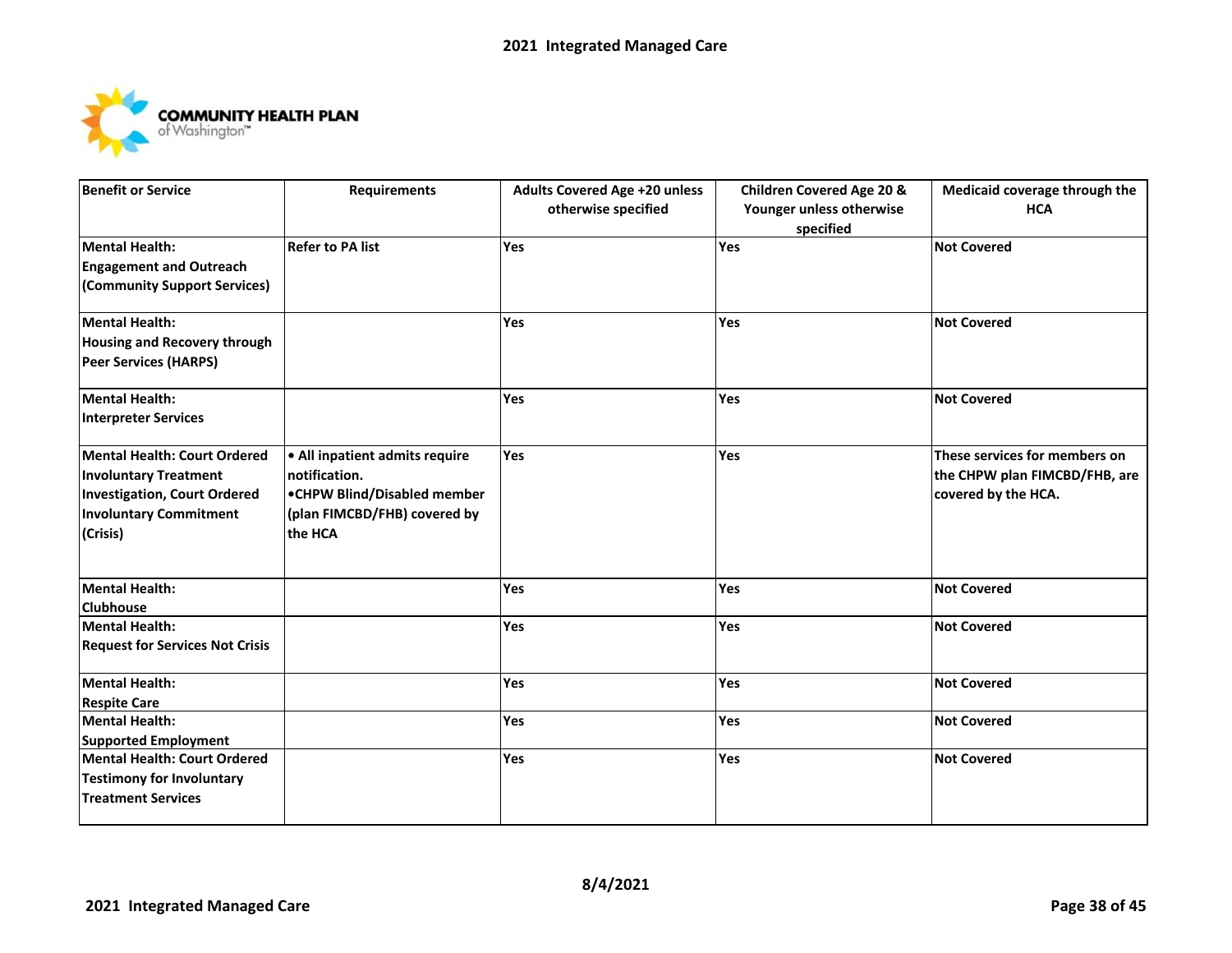

| <b>Benefit or Service</b>              | <b>Requirements</b>                    | <b>Adults Covered Age +20 unless</b> | <b>Children Covered Age 20 &amp;</b> | Medicaid coverage through the |
|----------------------------------------|----------------------------------------|--------------------------------------|--------------------------------------|-------------------------------|
|                                        |                                        | otherwise specified                  | Younger unless otherwise             | <b>HCA</b>                    |
|                                        |                                        |                                      | specified                            |                               |
| Mental Health:                         |                                        | <b>No</b>                            | Yes                                  | <b>Not Covered</b>            |
| <b>Evidence Based Practice</b>         |                                        |                                      |                                      |                               |
| <b>Children's Mental Health</b>        |                                        |                                      |                                      |                               |
| Mental Health: Court Ordered           | <b>Refer to Beacon</b>                 | Yes                                  | <b>Yes</b>                           | <b>Not Covered</b>            |
| <b>Jail Services</b>                   |                                        |                                      |                                      |                               |
| <b>Community Transition</b>            |                                        |                                      |                                      |                               |
| Mental Health: Court Ordered           | <b>Refer to Beacon</b>                 | Yes                                  | <b>Yes</b>                           | <b>Not Covered</b>            |
| <b>Offender Re-Entry Community</b>     |                                        |                                      |                                      |                               |
| <b>Safety Program (ORCSP)</b>          |                                        |                                      |                                      |                               |
| Mental Health: WA-PACT                 | <b>Refer to PA list</b>                | Yes                                  | Yes                                  | <b>Not Covered</b>            |
|                                        |                                        |                                      |                                      |                               |
| Mental Health: Wraparound              | Notification not required for          | NO for over age 21.                  | Yes                                  | <b>Not Covered</b>            |
| Services intensive services,           | <b>WISe services however, WISe</b>     |                                      |                                      |                               |
| <b>WISe</b>                            | providers must notify CHPW of          |                                      |                                      |                               |
|                                        | any member who does not meet           |                                      |                                      |                               |
|                                        | <b>CANS assessment for WISe</b>        |                                      |                                      |                               |
|                                        | services.                              |                                      |                                      |                               |
| Mental Health: Inpatient Acute         | <b>. PA</b> required for any facility- | Yes                                  | <b>Yes</b>                           | <b>Not Covered</b>            |
| <b>Care Facility Psychiatric</b>       | based service providing 24             |                                      |                                      |                               |
| <b>Admission (Behavioral Health</b>    | hours/day and 7 days per week          |                                      |                                      |                               |
| <b>Unit or Free Standing Hospital)</b> | services                               |                                      |                                      |                               |
|                                        | . Notification of emergent and         |                                      |                                      |                               |
|                                        | voluntary admits required within       |                                      |                                      |                               |
|                                        | 24 hours.                              |                                      |                                      |                               |
| <b>Mental Health: Inpatient Acute</b>  |                                        | Yes. Covered by CHPW, effective      | Yes. Covered by CHPW, effective      | <b>Not Covered</b>            |
| <b>Care Professional Services,</b>     |                                        | 01/01/2017.                          | 01/01/2017.                          |                               |
| Counseling, Therapy Services,          |                                        |                                      |                                      |                               |
| Individual, Group                      |                                        |                                      |                                      |                               |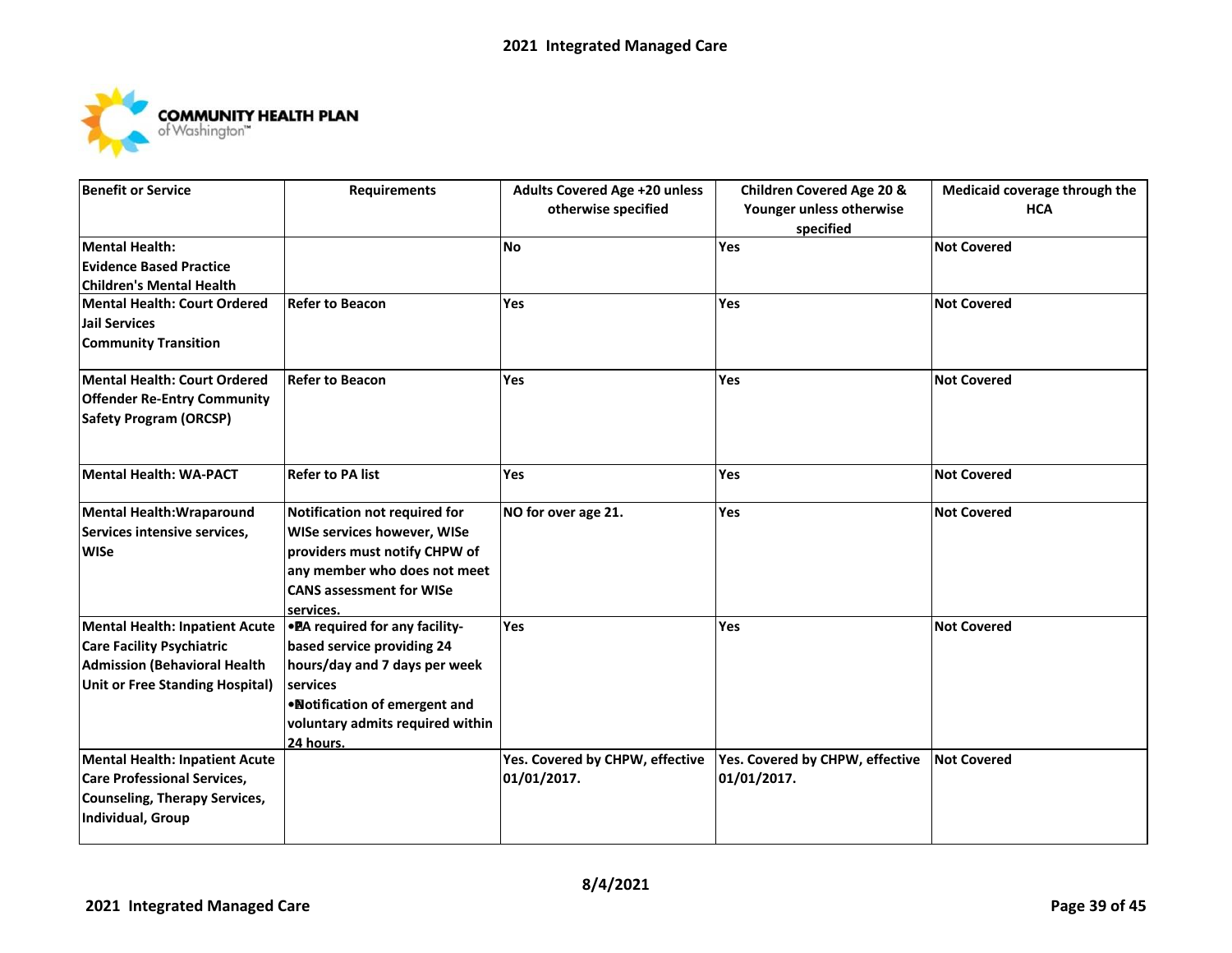

| <b>Benefit or Service</b>           | <b>Requirements</b>                                                   | <b>Adults Covered Age +20 unless</b> | <b>Children Covered Age 20 &amp;</b> | Medicaid coverage through the |
|-------------------------------------|-----------------------------------------------------------------------|--------------------------------------|--------------------------------------|-------------------------------|
|                                     |                                                                       | otherwise specified                  | Younger unless otherwise             | <b>HCA</b>                    |
|                                     |                                                                       |                                      | specified                            |                               |
| Mental Health: Outpatient,          | <b>Refer to PA list</b>                                               | Yes.                                 | Yes.                                 | <b>Not Covered</b>            |
| <b>Repetitive Transcranial</b>      |                                                                       |                                      |                                      |                               |
| <b>Magnetic Stimulation, rTMS</b>   |                                                                       |                                      |                                      |                               |
| Mental Health:                      | <b>Refer to PA list</b>                                               | Yes                                  | Yes                                  | <b>Not Covered</b>            |
| <b>Out of Area Coverage:</b>        |                                                                       |                                      |                                      |                               |
| Within the U.S and U.S.             |                                                                       |                                      |                                      |                               |
| <b>Territories Only</b>             |                                                                       |                                      |                                      |                               |
| Substance Use Disorder (SUD):       | Must be done by CDP or CDPT                                           | <b>Yes</b>                           | <b>Yes</b>                           | <b>Not Covered</b>            |
| <b>Assessment (initial)</b>         | under the supervision of a CDP.                                       |                                      |                                      |                               |
|                                     | Includes DUI assessment.                                              |                                      |                                      |                               |
| <b>Substance Use Disorder:</b>      | <b>Refer to PA list</b>                                               | Yes                                  | Yes                                  | <b>Not Covered</b>            |
| <b>Outpatient Case Management</b>   |                                                                       |                                      |                                      |                               |
| (Community Support Service)         |                                                                       |                                      |                                      |                               |
|                                     |                                                                       |                                      |                                      |                               |
|                                     |                                                                       |                                      |                                      |                               |
|                                     | Substance Use Disorder: Opiate The drug, Naltrexone IM (Vivitrol) Yes |                                      | <b>Yes</b>                           | <b>Not Covered</b>            |
|                                     | Substitution Treatment Services does require prior authorization.     |                                      |                                      |                               |
|                                     | Prescribing and dispensing of an                                      |                                      |                                      |                               |
|                                     | approved medication does not                                          |                                      |                                      |                               |
|                                     | require prior authorization.                                          |                                      |                                      |                               |
|                                     |                                                                       |                                      |                                      |                               |
| <b>Substance Use Disorder:</b>      | <b>Refer to PA list</b>                                               | Yes                                  | Yes                                  | <b>Not Covered</b>            |
| <b>Outpatient, Brief Outpatient</b> |                                                                       |                                      |                                      |                               |
| Treatment - Individual, Family,     |                                                                       |                                      |                                      |                               |
| <b>Group</b>                        |                                                                       |                                      |                                      |                               |
| Substance Use Disorder:             | <b>Refer to PA list</b>                                               | Yes                                  | Yes                                  | <b>Not Covered</b>            |
| <b>Outpatient Intensive</b>         |                                                                       |                                      |                                      |                               |
| <b>Outpatient Treatment -</b>       |                                                                       |                                      |                                      |                               |
| <b>Individual, Family, Group</b>    |                                                                       |                                      |                                      |                               |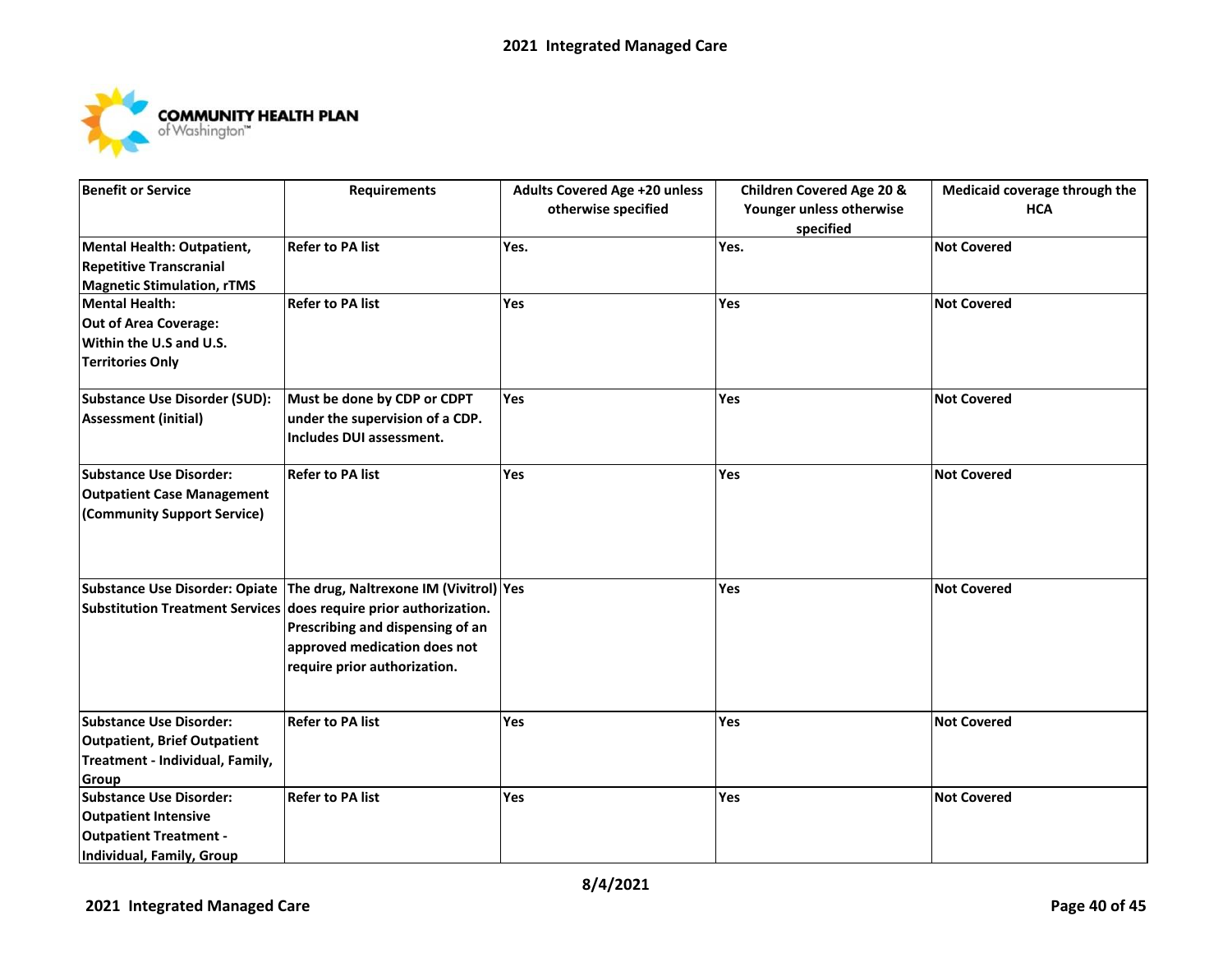

| <b>Benefit or Service</b>                                      | <b>Requirements</b>                     | <b>Adults Covered Age +20 unless</b> | <b>Children Covered Age 20 &amp;</b>  | Medicaid coverage through the |
|----------------------------------------------------------------|-----------------------------------------|--------------------------------------|---------------------------------------|-------------------------------|
|                                                                |                                         | otherwise specified                  | Younger unless otherwise<br>specified | <b>HCA</b>                    |
| <b>Substance Use Disorder (SUD):</b>                           | PA required for any facility-based Yes  |                                      | Yes                                   | <b>Not Covered</b>            |
| <b>Inpatient Intensive Short Term</b>                          | service providing 24 hours/day          |                                      |                                       |                               |
| <b>Residential Facility</b>                                    | and 7 days per week services            |                                      |                                       |                               |
| <b>Substance Use Disorder (SUD):</b>                           | PA required for any facility-based Yes  |                                      | Yes                                   | <b>Not Covered</b>            |
| <b>Inpatient Intensive Short Term</b>                          | service providing 24 hours/day          |                                      |                                       |                               |
| <b>Residential Professional</b><br><b>Services</b>             | and 7 days per week services            |                                      |                                       |                               |
| <b>Substance Use Disorder (SUD):</b>                           | PA required for any facility-based Yes  |                                      | Yes                                   | <b>Not Covered</b>            |
| Inpatient Long Term Residential service providing 24 hours/day |                                         |                                      |                                       |                               |
| <b>Facility</b>                                                | and 7 days per week services            |                                      |                                       |                               |
| <b>Substance Use Disorder (SUD):</b>                           | PA required for any facility-based Yes  |                                      | Yes                                   | <b>Not Covered</b>            |
| Inpatient Long Term Residential service providing 24 hours/day |                                         |                                      |                                       |                               |
| <b>Professional Services</b>                                   | and 7 days per week services            |                                      |                                       |                               |
| <b>Substance Use Disorder (SUD):</b>                           | PA required for any facility-based Yes  |                                      | Yes                                   | <b>Not Covered</b>            |
| <b>Inpatient Recovery House</b>                                | service providing 24 hours/day          |                                      |                                       |                               |
| <b>Residential Facility</b>                                    | and 7 days per week services            |                                      |                                       |                               |
| <b>Substance Use Disorder (SUD):</b>                           | PA required for any facility-based  Yes |                                      | Yes                                   | <b>Not Covered</b>            |
| <b>Inpatient Recovery House</b>                                | service providing 24 hours/day          |                                      |                                       |                               |
| <b>Residential Professional</b>                                | and 7 days per week services            |                                      |                                       |                               |
| <b>Services</b>                                                |                                         |                                      |                                       |                               |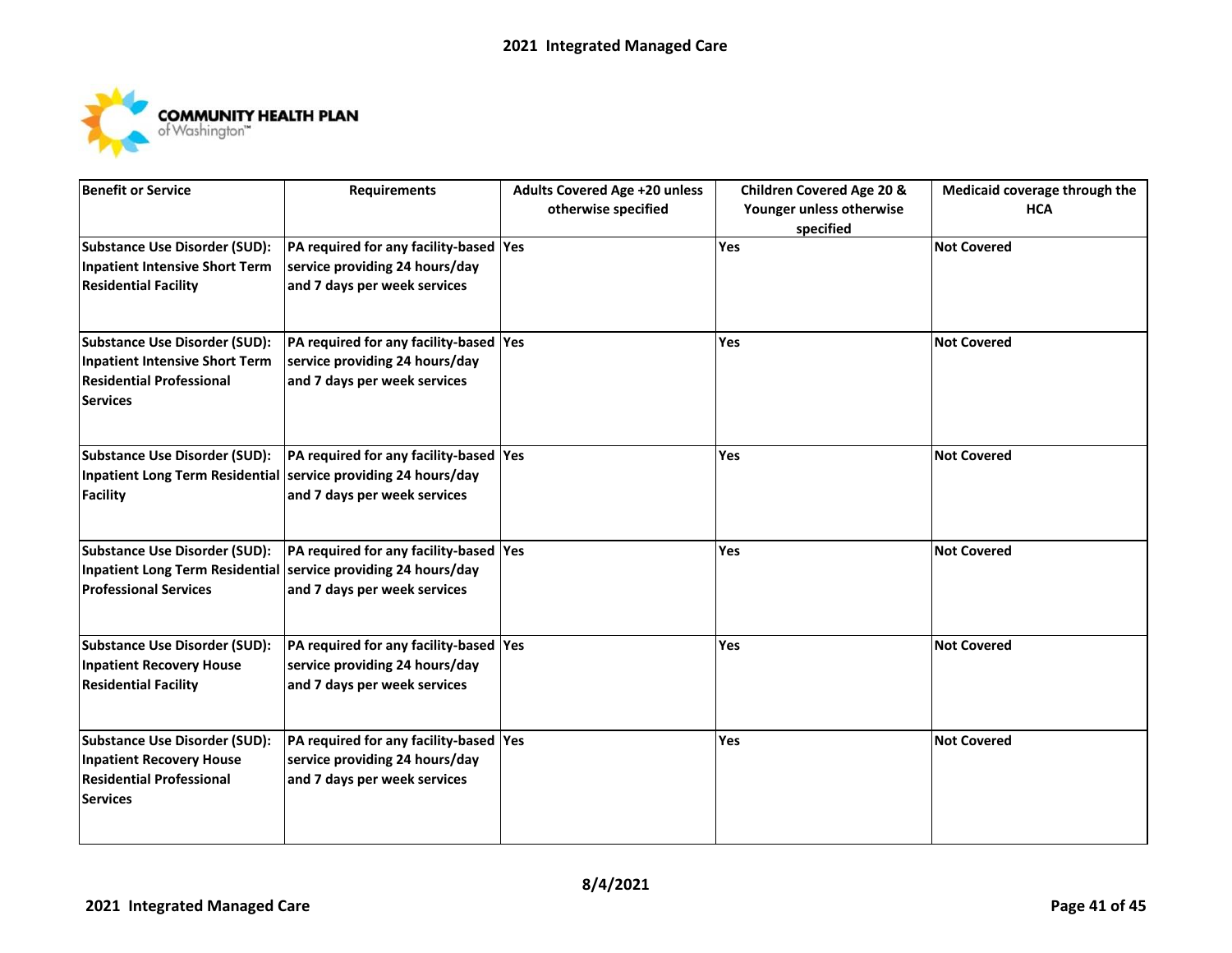

| Benefit or Service                    | <b>Requirements</b>                                                    | <b>Adults Covered Age +20 unless</b><br>otherwise specified | <b>Children Covered Age 20 &amp;</b><br>Younger unless otherwise<br>specified | Medicaid coverage through the<br><b>HCA</b> |
|---------------------------------------|------------------------------------------------------------------------|-------------------------------------------------------------|-------------------------------------------------------------------------------|---------------------------------------------|
| Substance Use Disorder: Brief         |                                                                        | Yes                                                         | Yes                                                                           | <b>Not Covered</b>                          |
| <b>Intervention (Withdrawal</b>       |                                                                        |                                                             |                                                                               |                                             |
| Management)                           |                                                                        |                                                             |                                                                               |                                             |
| <b>Substance Use Disorder (SUD):</b>  | PA required for any facility-based Yes                                 |                                                             | Yes                                                                           | <b>Not Covered</b>                          |
| Inpatient Acute Withdrawal            | service providing 24 hours/day                                         |                                                             |                                                                               |                                             |
| Management, Detoxification            | and 7 days per week services                                           |                                                             |                                                                               |                                             |
| <b>Substance Use Disorder:</b>        |                                                                        | Yes                                                         | Yes                                                                           | <b>Not Covered</b>                          |
| <b>Alcohol Information School</b>     |                                                                        |                                                             |                                                                               |                                             |
| <b>Drug Information School</b>        |                                                                        |                                                             |                                                                               |                                             |
|                                       | Substance Use Disorder: Interim Services provided until Individual Yes |                                                             | <b>Yes</b>                                                                    | <b>Not Covered</b>                          |
| <b>Services</b>                       | is admitted to SUD treatment                                           |                                                             |                                                                               |                                             |
|                                       | program.                                                               |                                                             |                                                                               |                                             |
| <b>Substance Use Disorder:</b>        | <b>Refer to PA list</b>                                                | Yes                                                         | Yes                                                                           | <b>Not Covered</b>                          |
| <b>Recovery Support</b>               |                                                                        |                                                             |                                                                               |                                             |
| (Community Support Service)           |                                                                        |                                                             |                                                                               |                                             |
| <b>Substance Use Disorder:</b>        | . All inpatient admits require                                         | Yes                                                         | Yes                                                                           | These services for members on               |
| <b>Court Ordered Involuntary</b>      | notification.                                                          |                                                             |                                                                               | the CHPW plan FIMCBD/FHB, are               |
| <b>Commitment (Crisis)</b>            | •CHPW Blind/Disabled member                                            |                                                             |                                                                               | covered by the HCA.                         |
|                                       | (plan FIMCBD/FHB) covered by                                           |                                                             |                                                                               |                                             |
|                                       | the HCA                                                                |                                                             |                                                                               |                                             |
| <b>Substance Use Disorder:</b>        | <b>Refer to PA list</b>                                                | Yes                                                         | Yes                                                                           | <b>Not Covered</b>                          |
| <b>Sobering Services</b>              |                                                                        |                                                             |                                                                               |                                             |
| <b>Substance Use Disorder:</b>        | <b>Refer to PA list</b>                                                | Yes                                                         | Yes                                                                           | <b>Not Covered</b>                          |
| Pregnant, Post Partum or              |                                                                        |                                                             |                                                                               |                                             |
| <b>Parenting (PPW) Women's</b>        |                                                                        |                                                             |                                                                               |                                             |
| <b>Housing Support Services</b>       |                                                                        |                                                             |                                                                               |                                             |
| <b>Substance Use Disorder: Crisis</b> | <b>Evaluation and treatment for</b>                                    | Yes                                                         | Yes                                                                           | <b>Not Covered</b>                          |
|                                       | patient in crisis. Crisis hotline                                      |                                                             |                                                                               |                                             |
|                                       | available 24 hours a day.                                              |                                                             |                                                                               |                                             |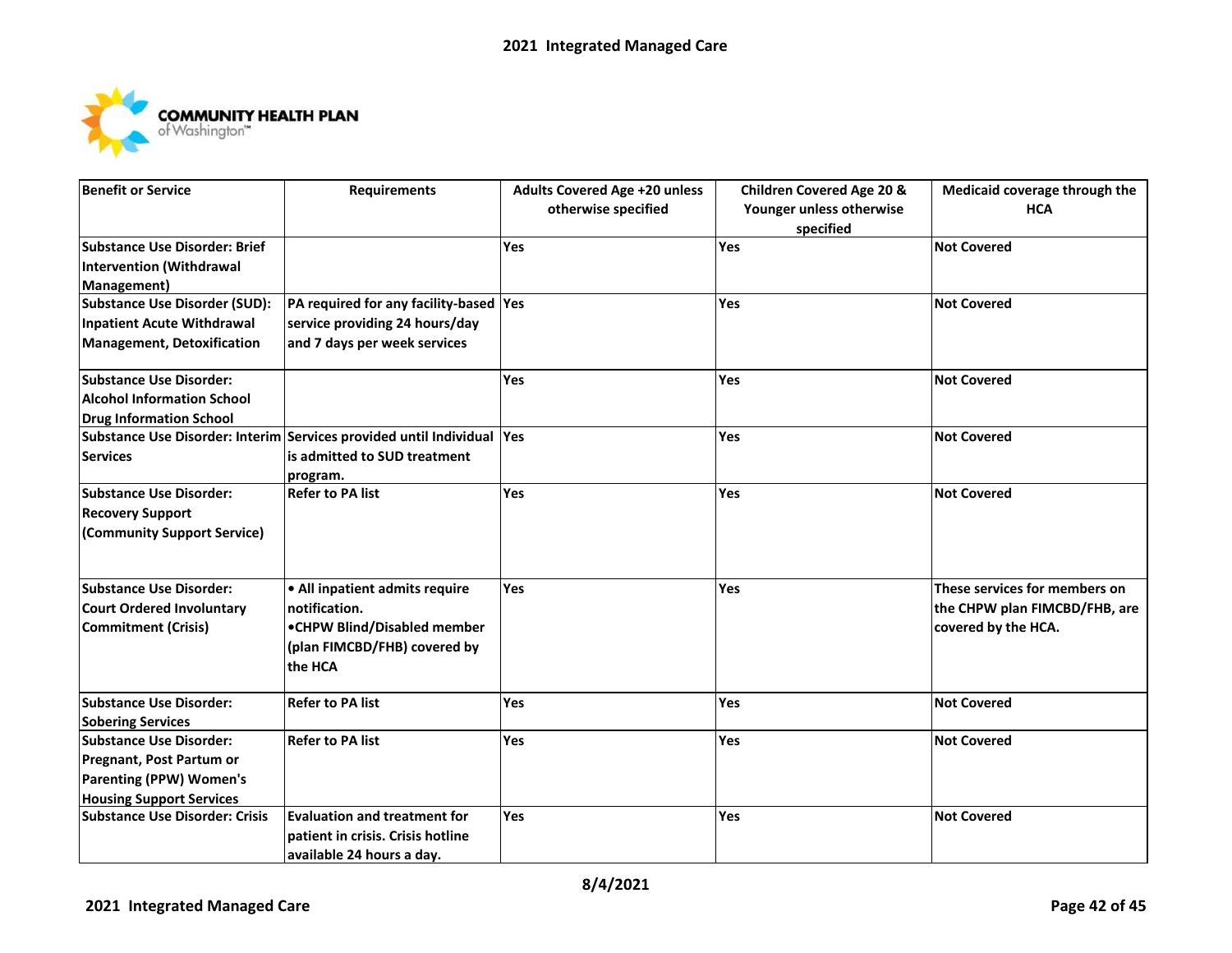

| <b>Benefit or Service</b>               | <b>Requirements</b>                     | <b>Adults Covered Age +20 unless</b><br>otherwise specified | <b>Children Covered Age 20 &amp;</b><br>Younger unless otherwise<br>specified | Medicaid coverage through the<br><b>HCA</b> |
|-----------------------------------------|-----------------------------------------|-------------------------------------------------------------|-------------------------------------------------------------------------------|---------------------------------------------|
| <b>Substance Use Disorder: Brief</b>    |                                         | <b>Yes</b>                                                  | Yes                                                                           | <b>No, Not Covered</b>                      |
| Intervention (in addition to            |                                         |                                                             |                                                                               |                                             |
| SBIRT)                                  |                                         |                                                             |                                                                               |                                             |
| <b>Substance Use Disorder</b>           | PA required for any facility-based  Yes |                                                             | <b>Yes</b>                                                                    | <b>Not Covered</b>                          |
| <b>(SUD):Inpatient Rehabilitation</b>   | service providing 24 hours/day          |                                                             |                                                                               |                                             |
|                                         | and 7 days per week services            |                                                             |                                                                               |                                             |
| <b>Substance Use Disorder</b>           | PA required for any facility-based  Yes |                                                             | Yes                                                                           | <b>Not Covered</b>                          |
| <b>(SUD):Inpatient Residential</b>      | service providing 24 hours/day          |                                                             |                                                                               |                                             |
|                                         | and 7 days per week services            |                                                             |                                                                               |                                             |
| <b>Substance Use Disorder:</b>          |                                         | <b>Yes</b>                                                  | Yes                                                                           | <b>Not Covered</b>                          |
| <b>Medication Management</b>            |                                         |                                                             |                                                                               |                                             |
| <b>Substance Use Disorder:</b>          |                                         | <b>Yes</b>                                                  | Yes                                                                           | <b>Not Covered</b>                          |
| <b>Medication Monitoring</b>            |                                         |                                                             |                                                                               |                                             |
| <b>Substance Use Disorder:</b>          |                                         | Yes                                                         | Yes                                                                           | <b>Not Covered</b>                          |
| <b>Request for Services, Not Crisis</b> |                                         |                                                             |                                                                               |                                             |
| <b>Substance Use Disorder:</b>          | <b>Prior Authorization Required</b>     | <b>Yes</b>                                                  | Yes                                                                           | <b>Not Covered</b>                          |
| Out of Area Coverage:                   |                                         |                                                             |                                                                               |                                             |
| Within the U.S and U.S.                 |                                         |                                                             |                                                                               |                                             |
| Territories Only                        |                                         |                                                             |                                                                               |                                             |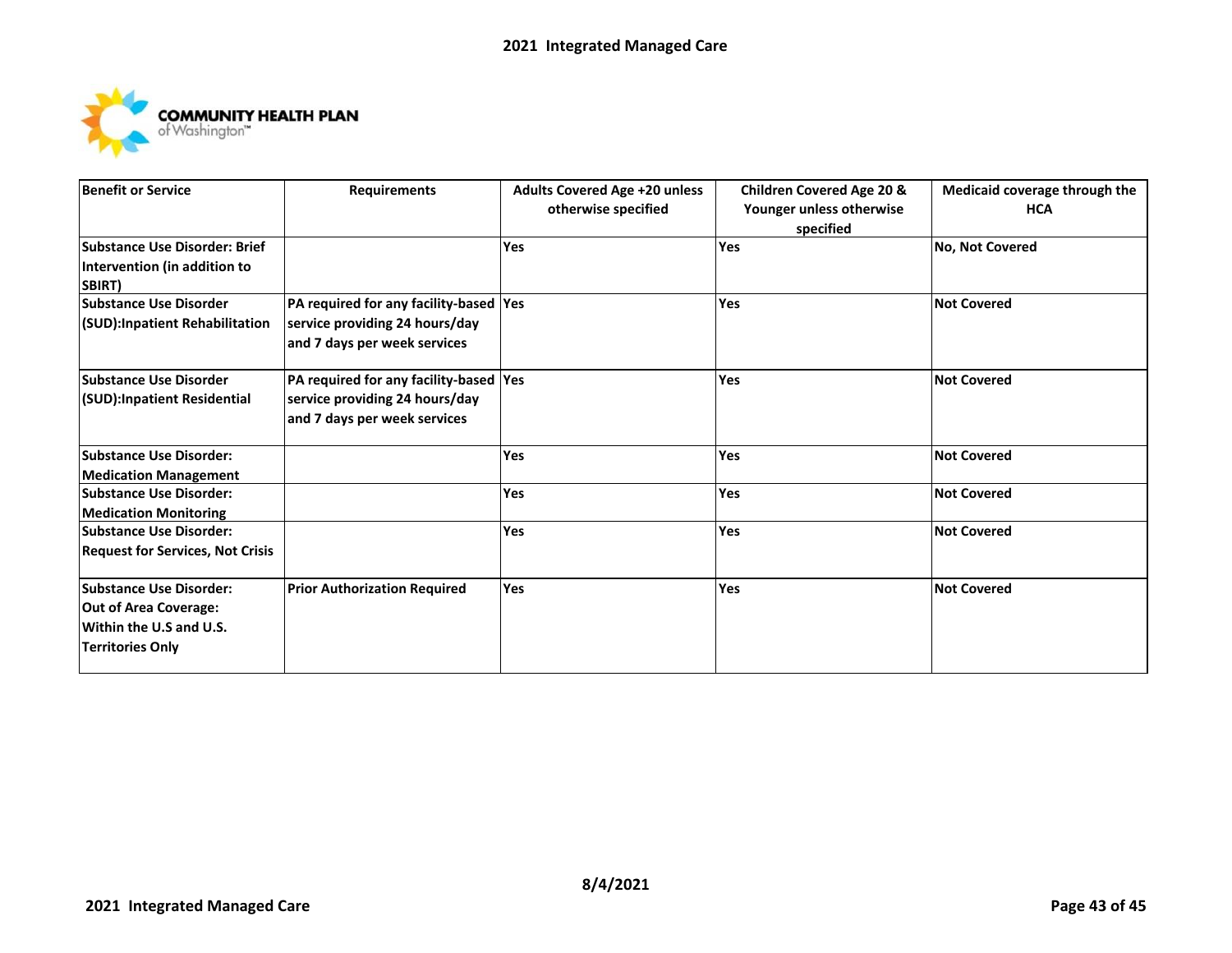

| <b>Benefit or Service</b>         | <b>Requirements</b>                 | <b>Adults Covered Age +20 unless</b> | <b>Children Covered Age 20 &amp;</b> | Medicaid coverage through the |
|-----------------------------------|-------------------------------------|--------------------------------------|--------------------------------------|-------------------------------|
|                                   |                                     | otherwise specified                  | Younger unless otherwise             | <b>HCA</b>                    |
|                                   |                                     |                                      | specified                            |                               |
| Vaccinations, immunizations:      | • Required if outside of age or     | Yes. Ages 19 through 26              | Yes. Ages 9 through 18.              | <b>Not Covered</b>            |
| HPV (Human papilloma virus)       | dose limits.                        |                                      |                                      |                               |
| Vaccine GARDASIL <sup>®</sup> HPV | • Refer to searchable formulary     |                                      |                                      |                               |
|                                   | to verify requirements.             |                                      |                                      |                               |
|                                   | (http://chpw.org/for-               |                                      |                                      |                               |
|                                   | members/pharmacy/apple-             |                                      |                                      |                               |
|                                   | health-formulary)                   |                                      |                                      |                               |
|                                   | . No requirement when               |                                      |                                      |                               |
|                                   | administered by the Primary Care    |                                      |                                      |                               |
|                                   | Provider and /or the Public         |                                      |                                      |                               |
|                                   | health department (Participating    |                                      |                                      |                               |
|                                   | <b>Provider Only)</b>               |                                      |                                      |                               |
| Injections:                       | • Pharmacy Benefit Only             | <b>Pharmacy Benefit Only</b>         | <b>Pharmacy Benefit Only</b>         | <b>Not Covered</b>            |
| Hydroxyprogesterone Caproate      | • PA Required                       |                                      |                                      |                               |
| (Makena)                          | ·Direct prescription to Accredo     |                                      |                                      |                               |
|                                   | <b>Specialty Pharmacy Telephone</b> |                                      |                                      |                               |
|                                   | Number 1-800-903-8224.              |                                      |                                      |                               |
| Surgeries, surgery: Tympanosto    |                                     | Yes                                  | Yes                                  | <b>Not Covered</b>            |
| my Tubes for age 16 and under     |                                     |                                      |                                      |                               |
| Surgeries, surgery:               | <b>Refer to PA list</b>             | Yes                                  | Yes                                  | <b>Not Covered</b>            |
| <b>Extracorporeal Membrane</b>    |                                     |                                      |                                      |                               |
| Oxygenation                       |                                     |                                      |                                      |                               |
| Telehealth, Telemedicine,         | · Network Providers, prior          | Yes                                  | Yes                                  | <b>Not Covered</b>            |
| TelePsych (medical services,      | authorization is not required       |                                      |                                      |                               |
| mental health, substance use      | • Non-network Providers, prior      |                                      |                                      |                               |
| disorder)                         | authorization is required           |                                      |                                      |                               |
|                                   |                                     |                                      |                                      |                               |
|                                   |                                     |                                      |                                      |                               |
|                                   |                                     |                                      |                                      |                               |
|                                   |                                     |                                      |                                      |                               |